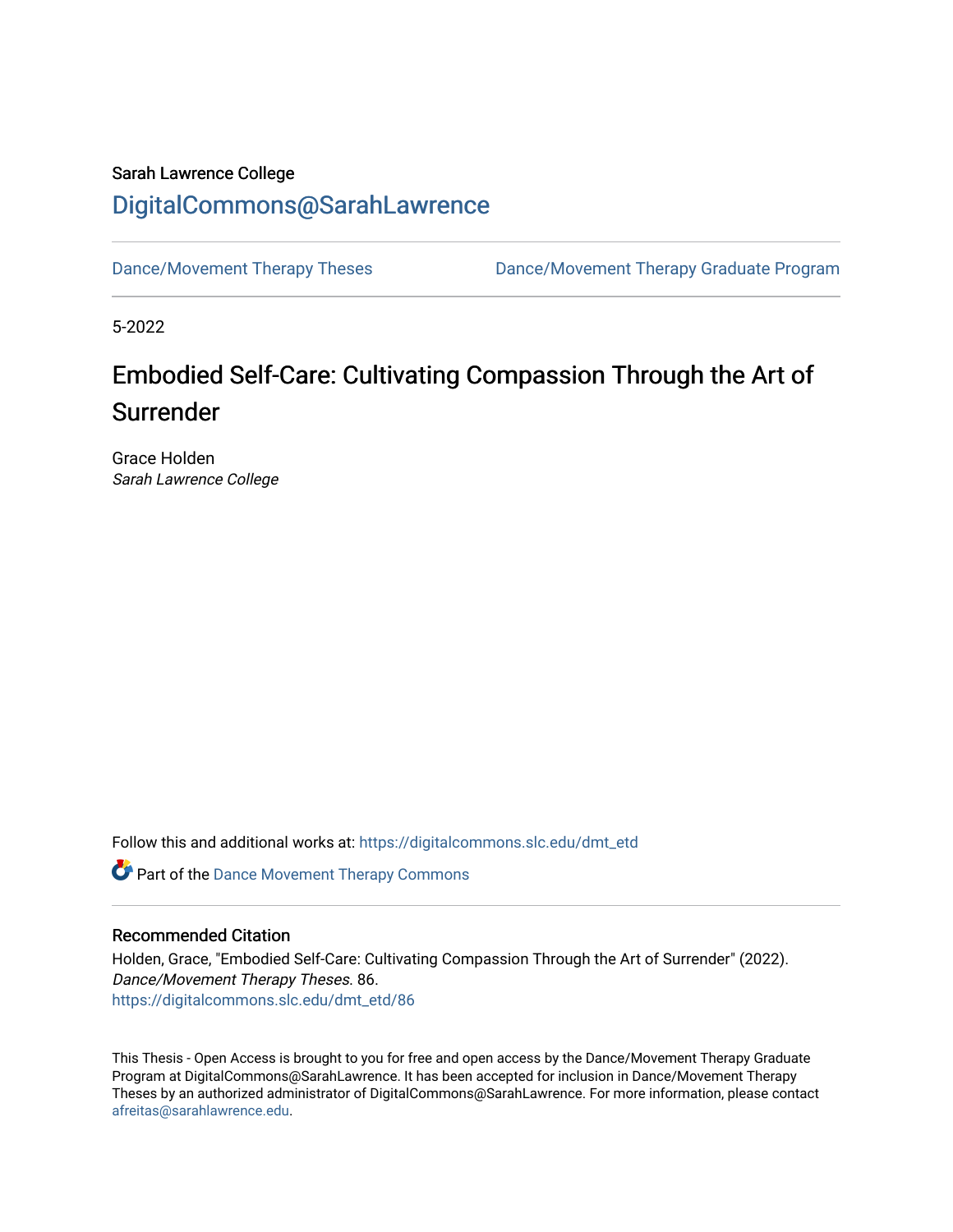# EMBODIED SELF-CARE: CULTIVATING COMPASSION THROUGH THE ART OF

## SURRENDER

Grace Holden

May 2022

Submitted in partial fulfillment of the requirements for the degree of Master of Science in Dance/Movement Therapy Sarah Lawrence College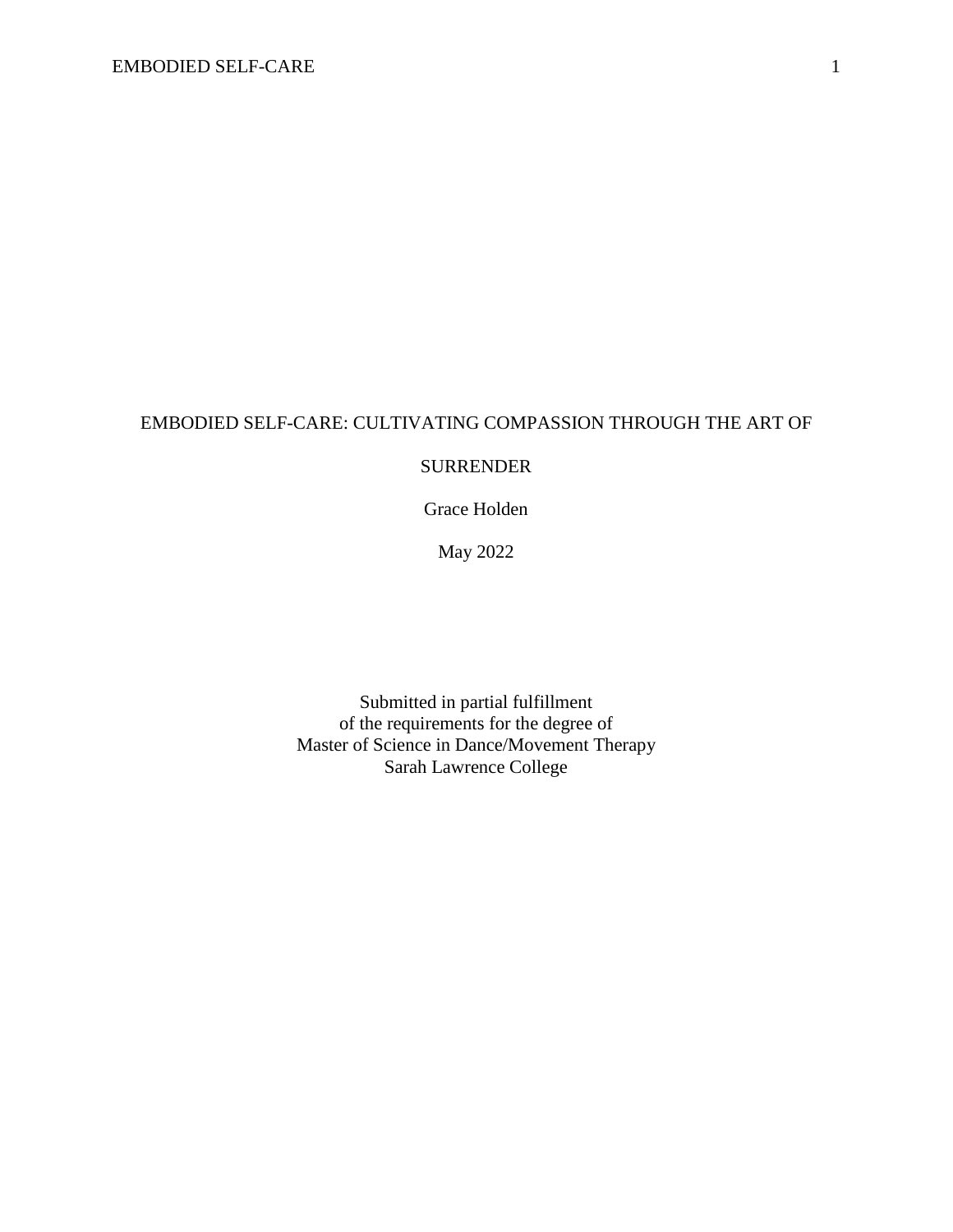#### **Abstract**

Self-care is a vital component to the well-being and professional longevity of dance/movement therapists. Empathy, honored as a gift among highly sensitive therapists, invites exploration into certain vulnerabilities that contribute to the risks of compassion-fatigue and vicarious trauma in therapy professions. A collaborative intersection connecting the origins of self-care, kinesthetic empathy, energy healing and creativity provides therapists with an embodied self-care method. Radical love energy and interpsychic communication awaken nuanced opportunities for regenerative harmony to be experienced in the body, while enlivened states of compassion and surrender offer restorative possibilities. Practicing porous body-boundaries encourages sensory stimuli to pass through the body during emotionally charged therapeutic encounters and invites present moment revitalization. The spiritually rejuvenating nature of artmaking through sensory transmutation provide additional pathways for recuperation for therapists. These elements, supported by an exploration into the dynamic intersubjectivity within therapeutic relationships, evolve into an embodied self-care method for dance/movement therapists. This method encourages collective-care and moves away from a commodified self-care agenda within capitalism.

*Keywords:* dance/movement therapy, self-care, compassion-fatigue, embodiment, empathy, kinesthetic empathy, radical self-love, intersubjectivity, mindfulness, energy healing, sensory transmutation, porous, boundaries, vicarious trauma, surrender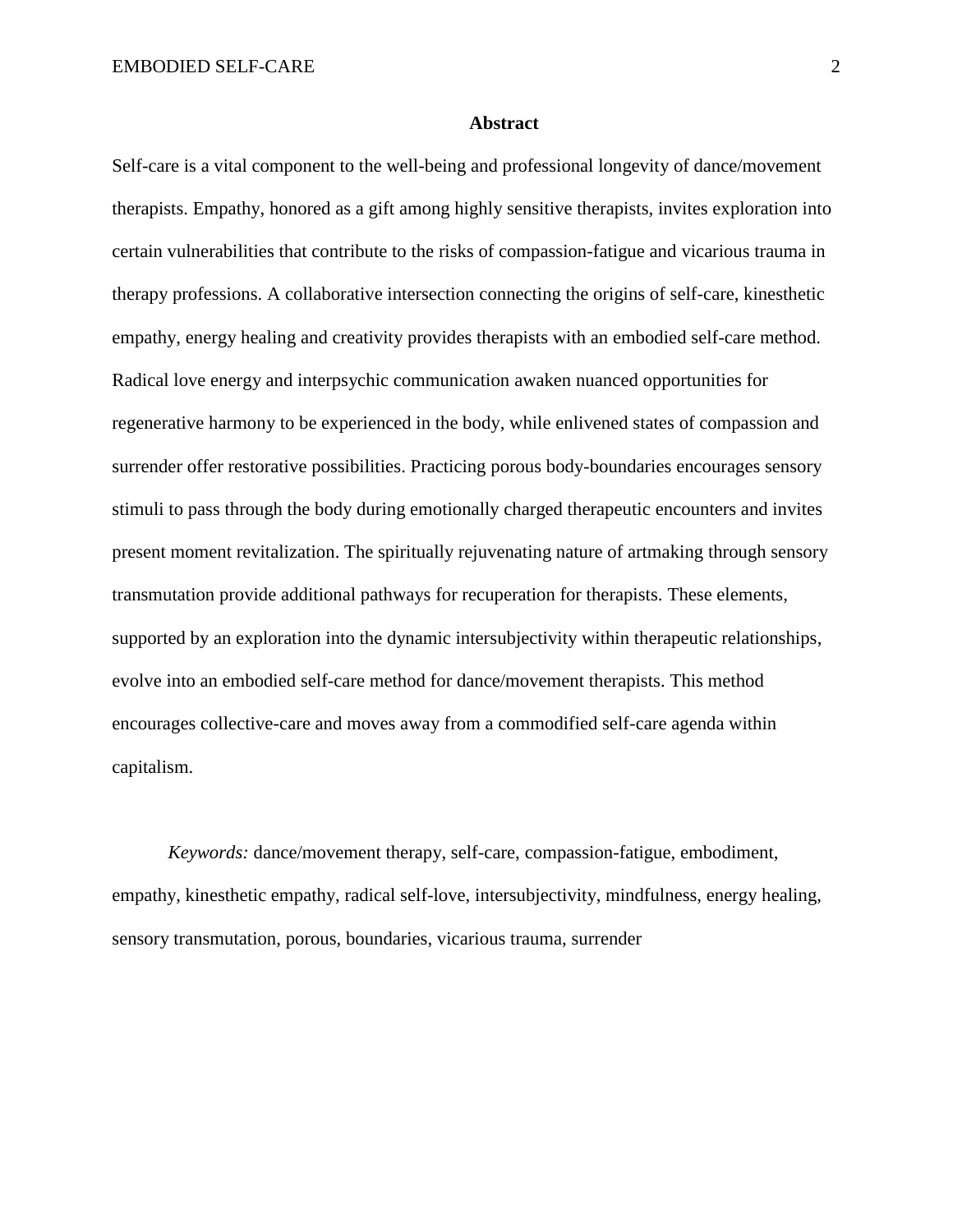## **Table of Contents**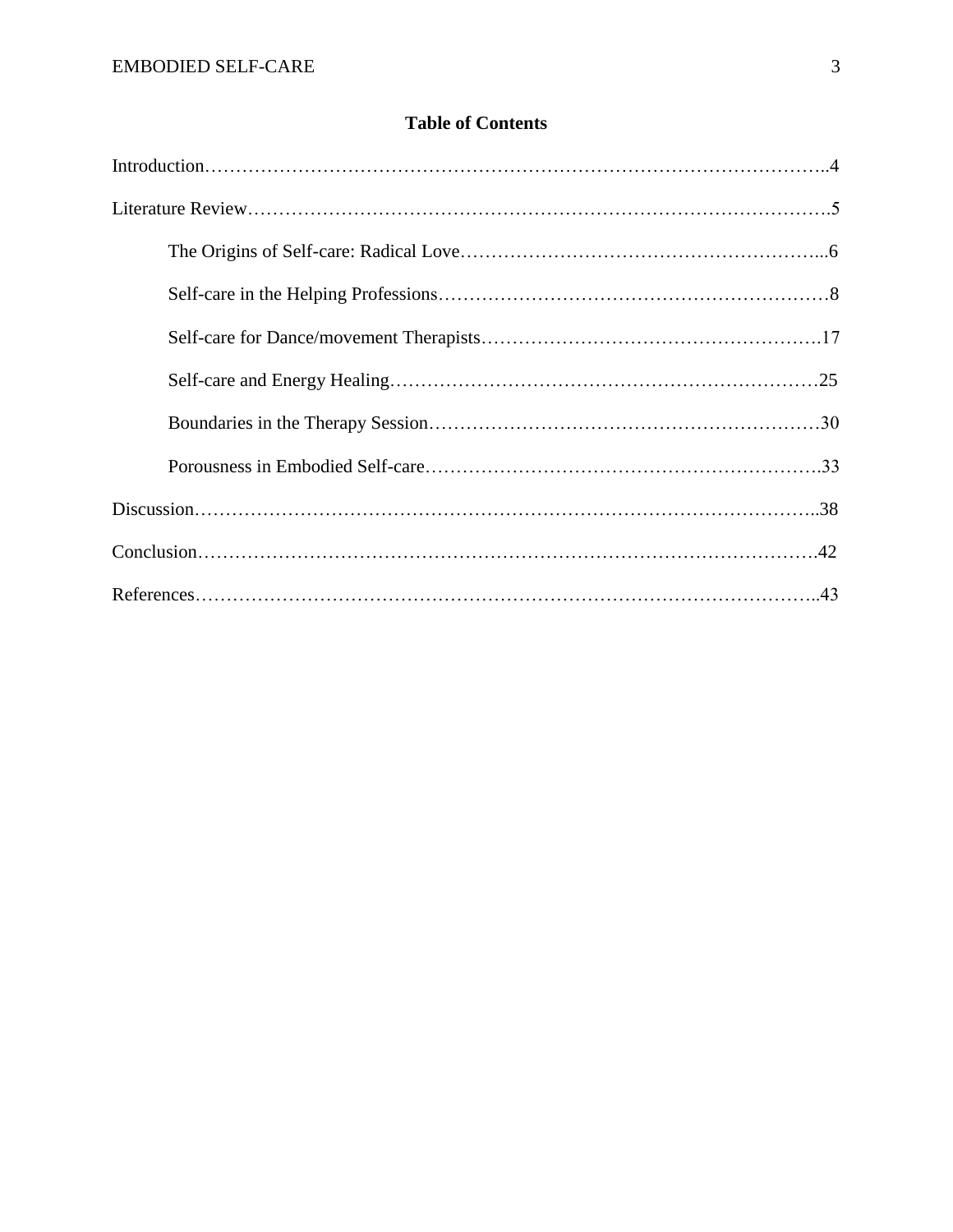#### **Introduction**

In my training as a dance/movement therapist, I have become aware of a permeable and extra-sensory receptiveness to the experiences of my clients within my body. When I would enter into a therapeutic relationship, I would absorb the tone of the environment and be curious about what might be present for the client by noticing nuanced sensory manifestations in my body and drawing connections to associated feeling states and emotions. Detailed awareness of temperature, gut reactions, muscle tensions, breath and movement impulses became information for keenly attuning to emotional energies and for adapting to an ever-changing environment and understanding the people within it.

At first, I recognized my sensitivity to what feels expansive and diffuse as therapeutic tools for relating to my clients; my receptiveness to the sensed state I felt from another human being allowed me to connect to emotional experiences and meet the client where they are. In time, I learned this level of sensing others' experience was difficult to disengage from following an encounter. Moreover, the weight of emotional energy being transferred onto my body was increasingly heavy to carry, and in the beginning stages of my practice I had not acquired the tools for letting it go. I feared I lacked boundaries necessary for delicately separating myself from others and found myself merging with the client in their experience. Unable to recover from the days' work, I would enter into another day uncharged, and accumulate more emotional energy. Over the course of many months, I became increasingly fatigued. On a nuanced and often nonconscious level, I began suffering from the same physical and emotional afflictions as my clients.

It became my goal to close the pores of my extra sensitive body; to absorb less and hopefully feel less fatigued, drained and depressed. I explored various walling techniques like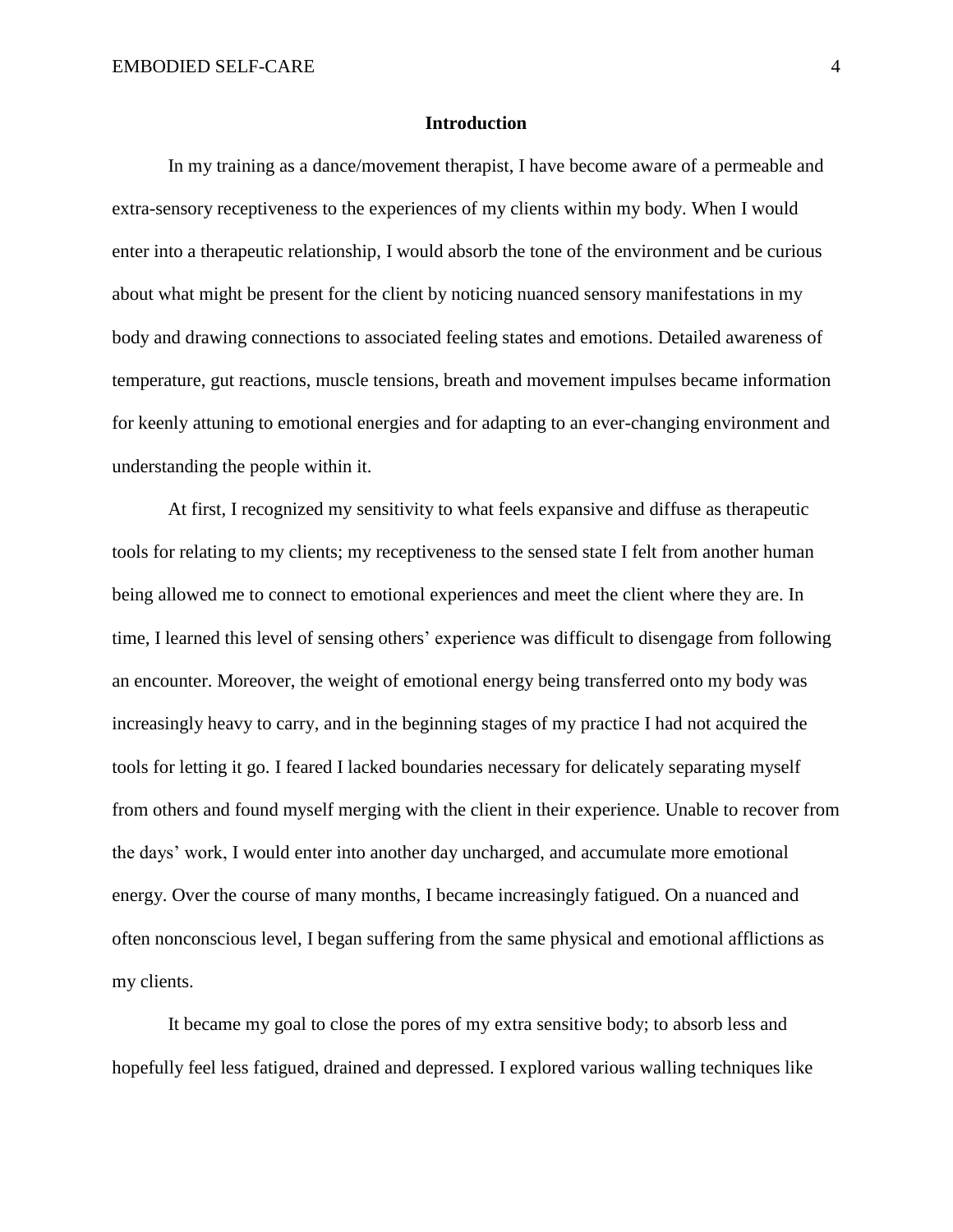holding an invisible shield during intense moments of trauma work and interactions with clients but found that it shielded replenishing aspects I wanted to have in my therapeutic relationships, like joy, humor and connection. While engaging in movement, I brought attention to the boundary of my skin and explored a forcefield slightly beyond my body, protecting and separating me from my environment. In metaphoric movement, I imagined my body and my development growing outward like the rings of a tree; with more years, with more experience, I'd eventually have a thicker, more mature bark to protect my core. I visualized a real wall made of impenetrable material—but it didn't matter. None of these walling techniques worked for me.

The way I sensed, felt and absorbed energies had become harmful, leaving me increasingly isolated. No longer interested in social interaction in my personal life, I discovered being alone was the only method that prevented serious fatigue brought on by the emotional expenditure it took to be amongst others. This was not realistic or sustainable. It required research and the development of different strategies for self-care and present moment recuperation during emotionally charged interactions in my work.

#### **Literature Review**

Self-care for dance/movement therapists is not only encouraged but included as an ethical requirement in the American Dance Therapy Association's Code of Ethics (2016). Statute 2.4. a. states, "dance/movement therapists recognize the stressors that are inherent in the practice of therapy and routinely engage in self-care to support their capacity to be fully present and capable of sound judgment within the therapy process" (American Dance Therapy Association [ADTA], 2016). The ADTA Code of Ethics supports dance/movement therapists being, "fully present" as an outcome of routine self-care which invites further exploration into what constitutes self-care and how it supports being fully present (2016, p.11).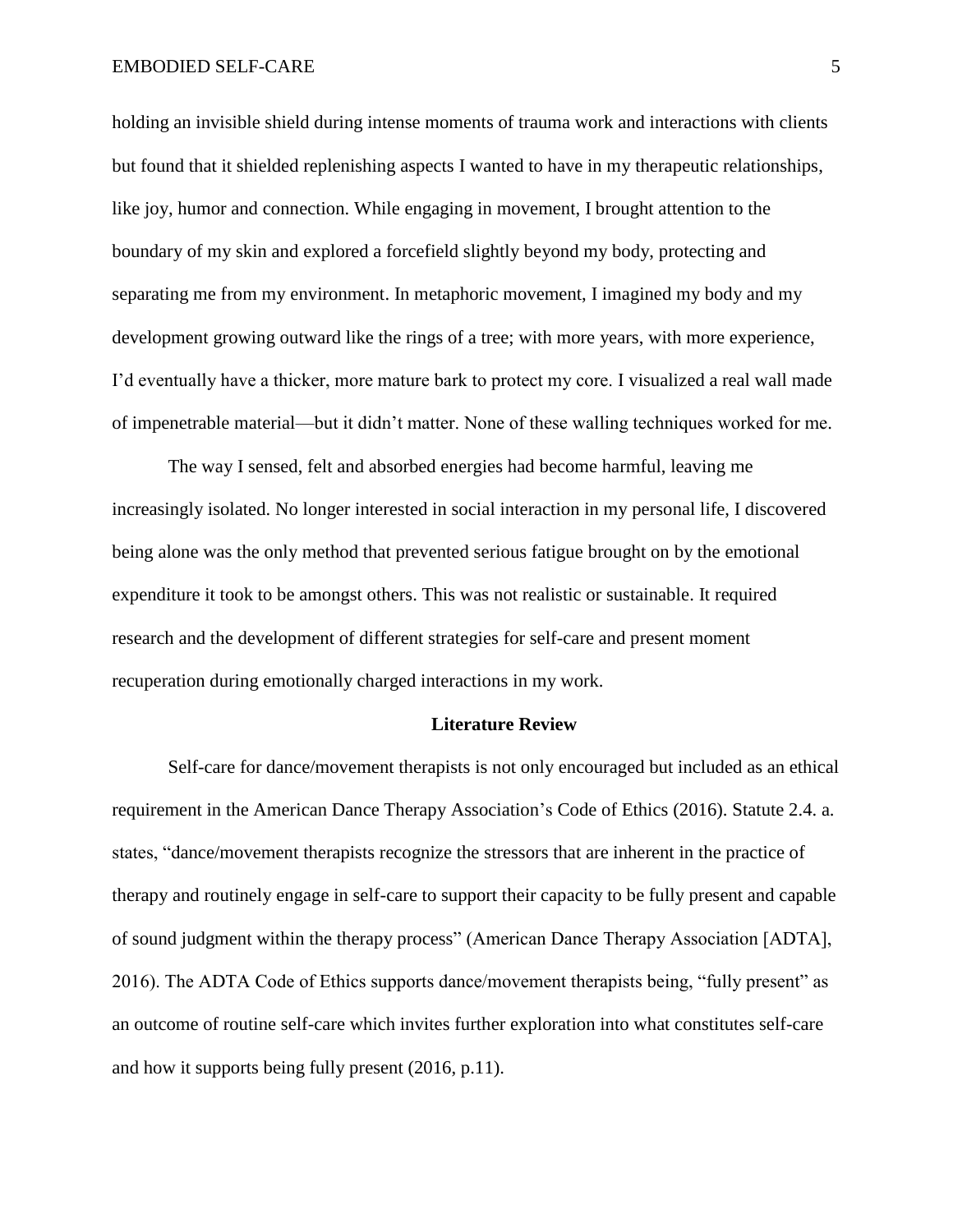#### **The Origins of Self-care: Radical Love**

Self-care was originally conceptualized in the 1980's by Black activist Audre Lorde (2017) as a form of resilience during her fight with cancer, to support Black activist communities, and as a radical act of disrupting corrupt political systems within one's own body (Allen, 2021; The Audre Lorde Project, 2022). Lorde's perspective maintained that for Black and Brown women of color especially, to thrive amidst the oppressive systems deeply embedded in American culture relies on self-care as a form of self-preservation and is, "an act of political warfare" (2017, p. 129). Self-care is supported as a radical act by Black, feminist activists (Lorde, 2017; Taylor, 2021; brown, 2019) because it fiercely resists White supremacist and patriarchal systems of oppression. Taylor (2021) emphasizes that, "using the term *radical* elevates the reality that our society requires a drastic political, economic, and social reformation in the ways in which we deal with bodies and body difference" (p. 8).

Lorde (2017; 2022), and supporters (Dionne, 2015; Kim, 2021; Taylor, 2021; brown, 2019; hooks, 2018), view self-care as being rooted in love that must first be cultivated within oneself. Taylor (2021) emphasizes the importance of body politics when cultivating love, where she asserts that unapologetically taking up space with one's body and the intersections of identity one's body holds, is a radical act of self-love and resistance. From a body politics perspective, the impacts of racism, sexism, ableism, classism, xenophobia, fatphobia and homophobia, among other complex intersections of oppression (Dionne, 2015; Taylor, 2021), are harmful and can be deadly to navigate for Black, Brown and Indigenous people of color, women, people with disabilities, impoverished communities, LGBTQIAA+ communities, and individuals socially marginalized by dominant societal systems. By empowering individuals and communities to take up space with their bodies and provide their bodies with self-care as a form of resistance,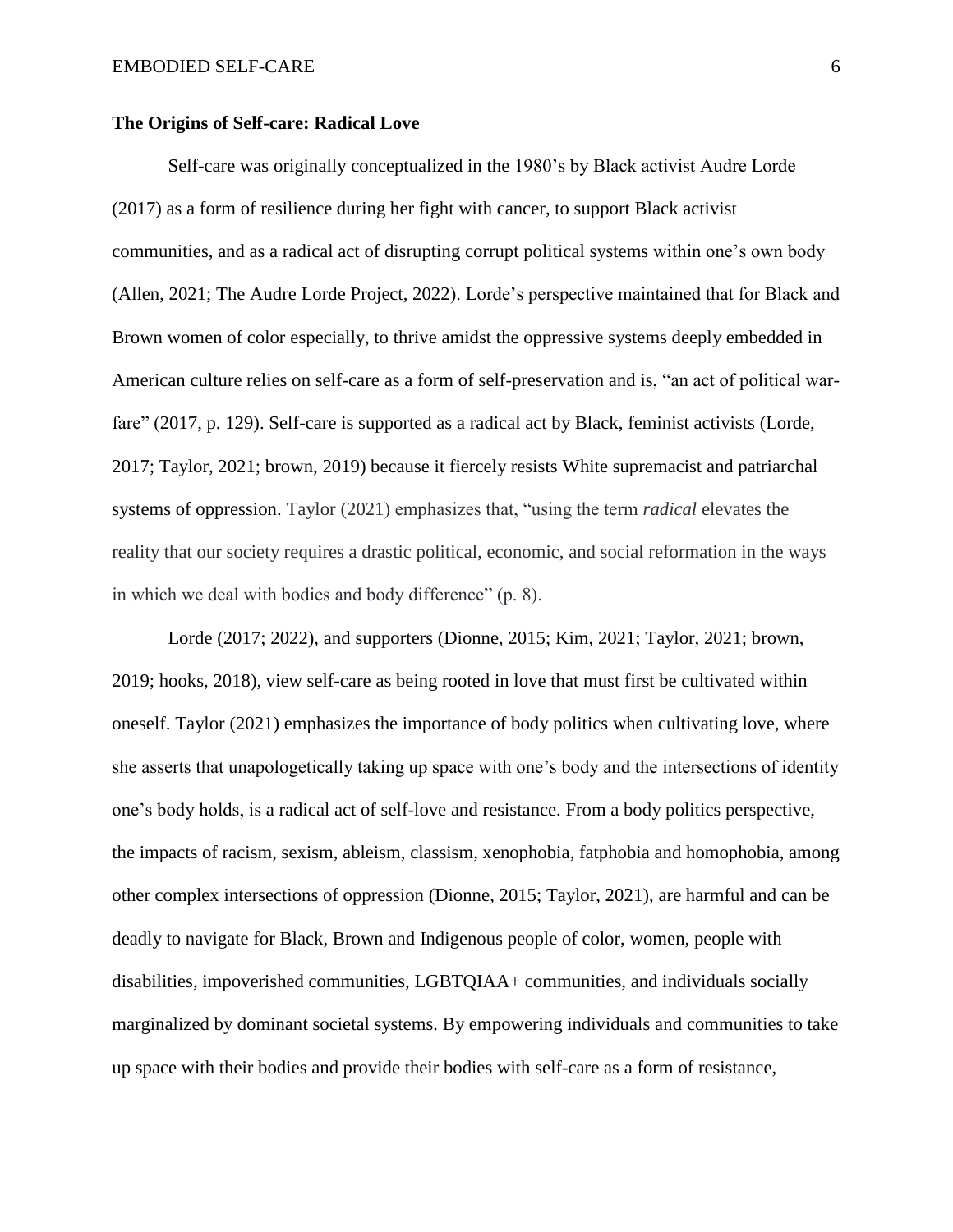harmful and potentially deadly societal constructs are dismantled and transformed from within one's physical vessel (brown, 2019; Taylor, 2021; hooks, 2018).

Furthermore, Taylor (2021) suggests that humans are prone to blame themselves for the perceived inability to change the societal systems from which they are oppressed. Radical selflove viewed as an innate way of being (brown, 2019; Taylor, 2021; hooks, 2018) is obstructed by social, political and economic systems of oppression where self-blame emerges as an internalized response to the inability of enacting change (Taylor, 2021). Taylor (2021) and others (Lorde, 2017; brown, 2019) suggest self-care as a remedy for absolving oneself from self-blame brought on by oppression. Adopting self-care and self-love as integral to one's identity can form a foundational embodiment of love that generates the capacity to show compassion for others (Taylor, 2021). From one's embodied foundation, love and care can be organically sourced, accessed and retrieved within one's body and ripple outward to others (brown, 2019).

Lorde (2017) emphasizes the link between self-care and relishing in the uncertainty of the present moment to bring about life-affirming experiences of joy. brown (2019) and others (Dionne, 2015; Taylor, 2021), highlight how Black women and women of color so often shoulder the burden of caring for their families and communities all while navigating the weight of a White, patriarchal society, making self-care a vital practice for resilience and happiness. Women from a multitude of racial and ethnic backgrounds are often gendered into nurturing and care-giving roles in society (brown, 2019; Lorde, 2017) rendering self-care as even more necessary for rejuvenation, personal replenishment and pleasure.

brown (2019) suggests that self-care and self-love can become a reciprocal expansion of giving love and care for others when she asserts, "what we need right now is a radical, global love that grows from deep within us to encompass all life" (p. 61). Honoring one's body goes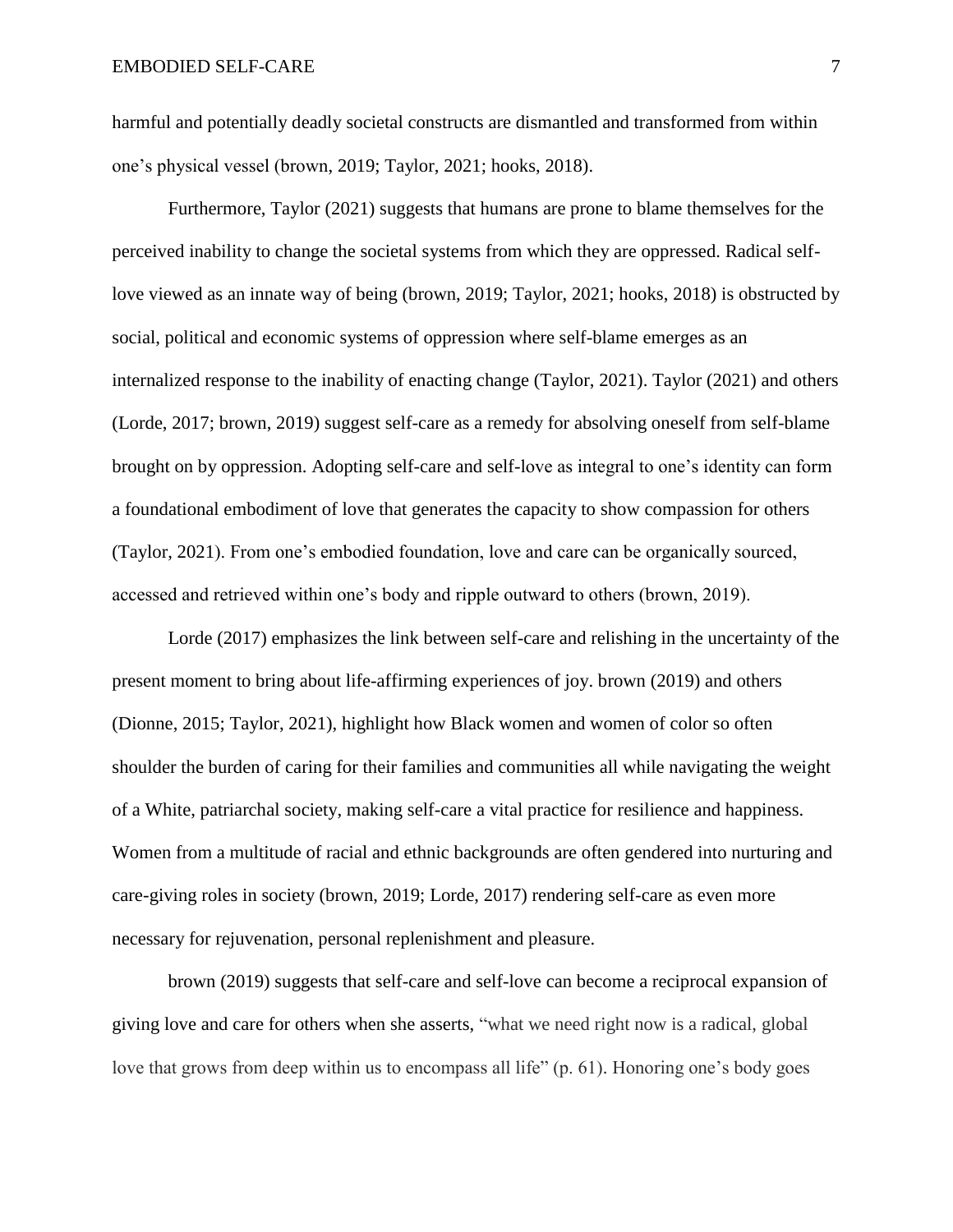hand-in-hand with respecting and honoring the bodies of others (Taylor, 2021). Self-care as a component in honoring one's body provides the foundation for building a more compassionate community as a whole (Taylor, 2021), and as a political and radical act for profound expressions of love and bliss (Taylor, 2021; Lorde, 2017). These ideas center around the belief that humans, "arrived on this planet as LOVE" (Taylor, 2021, p. 7), and are in a continuous dance of returning to one's natural state. Given this perspective, care of the self provides the foundation toward caring for others.

#### **Self-care in the Helping Professions**

Literature on self-care in the helping professions highlight empathy as vital to building therapeutic relationships with clients (Barnett et al., 2007; Coaston, 2017). To be an empath is to have the gift of experiencing another; to be with their thoughts, emotions and energy—and feel these elements within one's own body (Markowitz, 2013). Emotional energy and attentiveness are needed for cultivating empathy within a therapeutic interaction (Markowitz, 2013). Empathy as an exertion of energy can be rebalanced with intentional recuperation, or self-care. In dance/movement therapy, empathic reflection, or the capacity to sense the emotional tone of the client's experience within oneself and respectfully reflect it back to the client is practiced as a therapeutic process (Chace et al., 1993; Levy, 2005; Burns, 2011). Therapists are often drawn to their work because of an innate empathic response to others (Barnett et al., 2007), including a heightened awareness to their surroundings (Markowitz, 2013), and a particular sensitivity to the experiences of their clients (Skovholt et al., 2001).

Empathy is viewed as a central component for providing effective therapy (Chace et al., 1993; Levy, 2005); however, it may also present certain risks and vulnerabilities for therapists (Coaston, 2017). Therapists who possess the gift of a highly attuned empathic ability may also be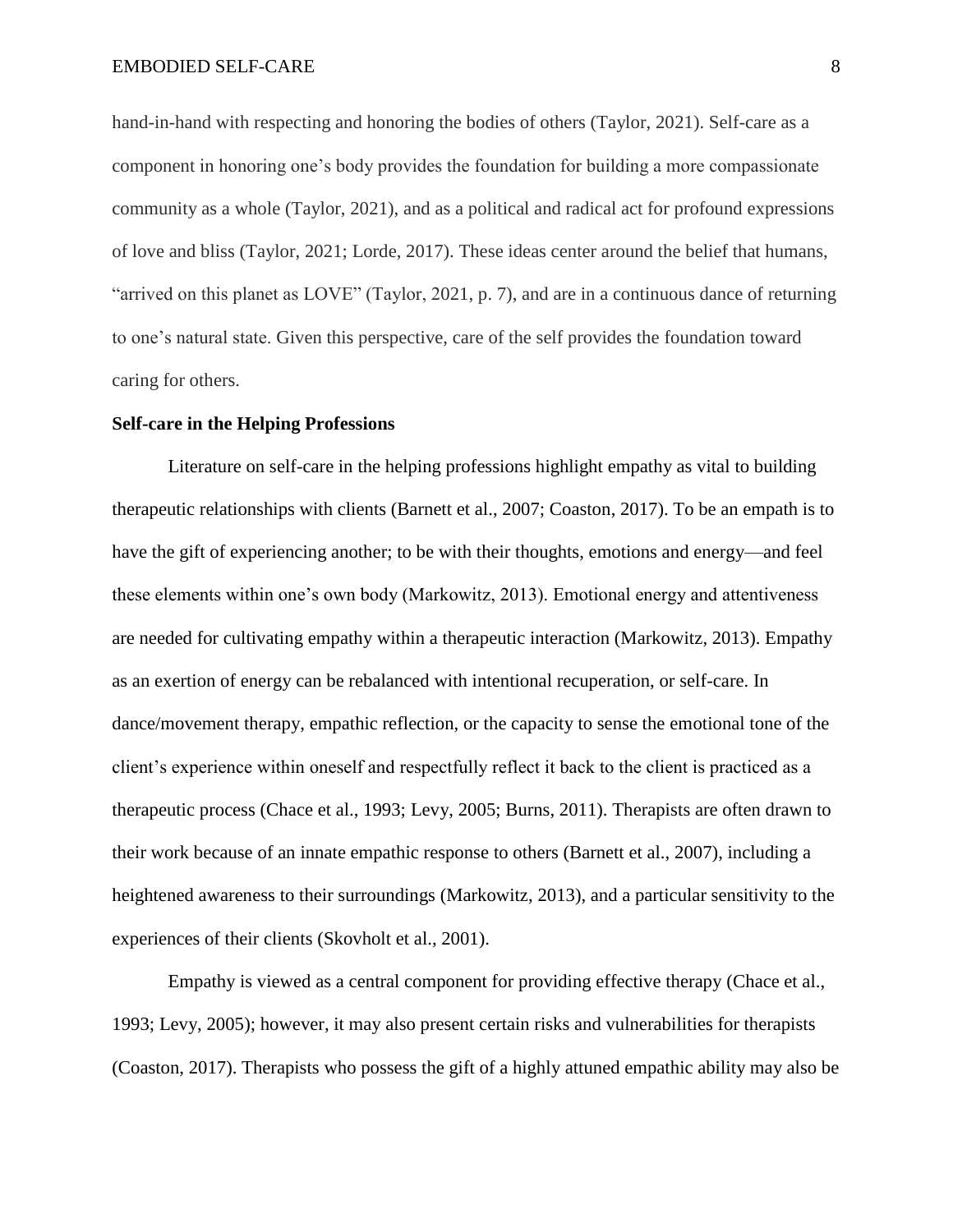more vulnerable to take in adverse sensory stimuli (Markowitz, 2013). Sensitivity to multitudes of affective experiences from their clients and within themselves situate therapists as highly skilled practitioners (Monetti et al., 2017; Barnett et al., 2007), for whom self-care is suggested as a valuable and restorative resource to complement their gift of empathy (Coaston, 2017).

Radical self-care perspectives (brown, 2019; Lorde, 1988; Taylor, 2018) and literature on self-care in therapeutic practices (Barnett et al., 2007; Markowitz, 2013), highlight how certain therapists may be more vulnerable to a heightened sensitivity to their clients due to their own experiences of personal trauma, shame and other difficult emotional experiences in their own lives. brown (2019) and Taylor (2018) include self-care as necessary for those who have survived traumas and who may be experiencing shame from hiding their trauma as a form of survival. A therapist who has gone through a similar experience as their client may be the most effective helper due to their understanding and empathy for a familiar wound (Monetti et al., 2017). From this perspective, the relationship between the therapist and the client is defined by Skovholt et al. (2001) as "collaborative" yet "not reciprocal" where the therapist is engaged in the process and also largely responsible for providing the foundation for emotional work to be processed for their clients. Providing the therapeutic foundation while managing their own personal needs outside the workplace can be difficult and may eventually lead to exhaustion for the therapist if an imbalance is left unresolved (Markowitz, 2013).

Markowitz (2013), a practicing healer who works with therapists, described exhaustion resulting from an empathic response as being like a "sponge" where the empathic individual absorbs the experience of another person, thus causing harm to the empath. Absorption of the client's experience is suggested as being particularly challenging to navigate for novice therapists as well as therapists with a history of trauma or abuse (Monetti et al., 2017; Barnett et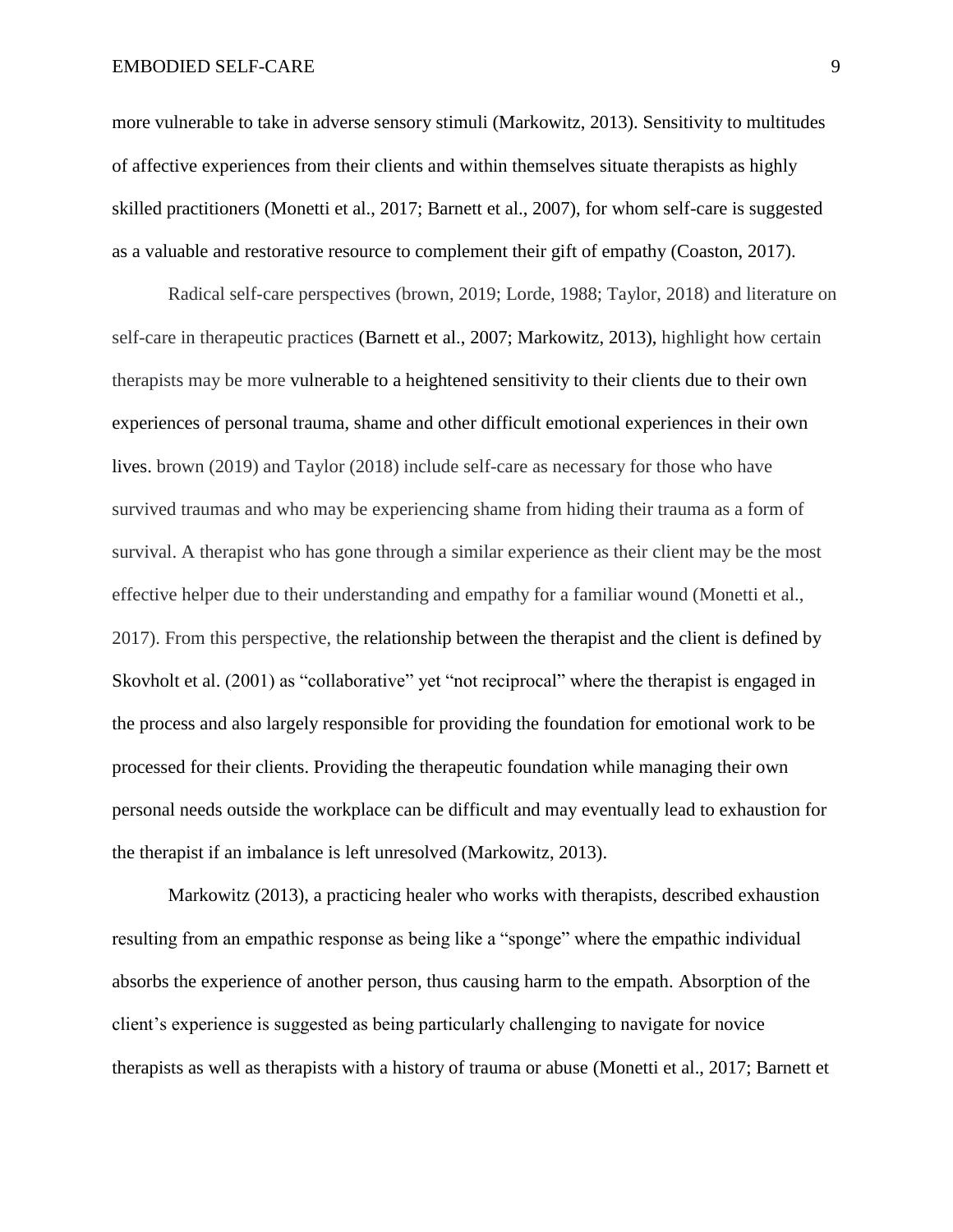al., 2007). Markowitz's (2013) work correlates with the literature on self-care for career counselors and therapists that underscores the vulnerability of exercising empathy without restoration, and the resulting risk of vicarious trauma, especially those more susceptible to retraumatization (Barnett et al., 2007; Bush, 2015; Coaston, 2017; Skovholt et al., 2001).

Over time, providing care without adequate recuperative strategies for the therapist may result in vicarious trauma, often referred to as compassion-fatigue or burnout (Alkema et al., 2008; Barnett et al., 2007; Coaston, 2017; Mayorga et al., 2014; Pehlivan & Güner, 2017; Skovholt et al., 2001; Rand, 2003). Compassion-fatigue is defined as a, "secondary traumatic stress response resulting from the desire to help or to help suffering individuals from traumatic events" (Pehlivan & Güner, 2017, p. 130). Therapists enter their field because they want to help people but may neglect the recuperation required from providing continuous care. Therapists aiding in the healing of their client's wounds must address and prioritize the healing of their own wounds as vital to their health and practice (P. Sevett, personal communication, February  $12<sup>th</sup>$ , 2022). Furthermore, if therapists are not successful in helping their clients, their reason for entering their field can lose meaning, which threatens the purpose of making a difference in a client's life. Over time, this lack of meaning and purpose can be internalized and lead to an increase of burnout (Barnett et al., 2007; Skovholt et al., 2001).

Burnout perpetuates low efficacy for the therapist and can lead to less competent practices resulting from decreased engagement in the therapeutic relationship. Skovholt et al. (2001) defined this as a, "decreased ability to attach with the next client because of the emotional depletion accumulated over a period of caring for others" (p. 171). Fundamentally, burnout can cause a person in any helping occupation ill-health. When burnout and fatigue are not addressed,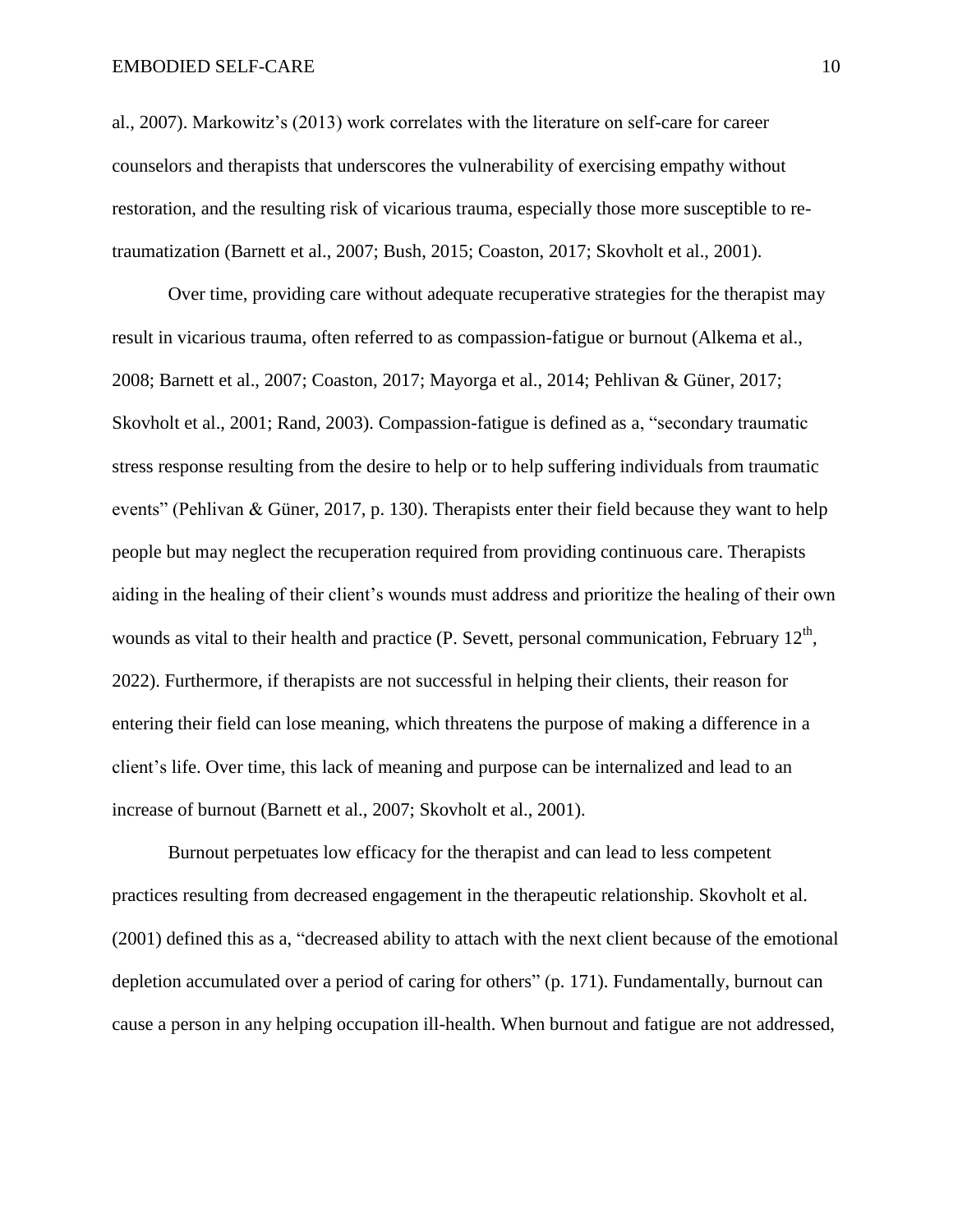therapists may risk serious impairment in their professional practices and are at greater risk for mental health issues (Barnett et al., 2007).

Barnett, et al. (2007) observed several studies where colleagues notice impairment in their peers but do not intervene. It is suggested that in high stress environments where therapists are overloaded with caseloads and fatigued by other-centered care, they are less likely to support a peer due to barely recuperating themselves (Barnett et al., 2007). From this perspective, burnout amongst therapists is a systemic issue (Barnett et al., 2007). This correlates with feminist and anti-racist theories that prioritize self-care as a form of resistance to systemic burnout (Lorde, 1988; brown; 2019; Taylor, 2018). Cognizance of the intersectional identities of therapists is critical when examining systemic issues within the culture of helping professions; therapists experiencing systemic marginalization are at greater risk to the harmful effects of burnout (Taylor, 2021). Skovholt et al. (2001) suggest that building supportive relationships for therapists enriches their practice and promotes healthy work-life balance.

Novice therapists at the beginning of their career are most susceptible to burnout, fatigue and physical impairment associated with stress in the workplace (Barnett et al., 2007; Skovholt et al., 2001). Along with the risk of compassion-fatigue inherent in providing therapy, novice therapists have increased fear and anxiety from perceived expectations of their role in caring for patients (Skovholt et al., 2001). Training therapists are encouraged to take care of their vessel; however, this may be unrealistic due to the increased demands for productivity. Unrealistic demands as well as the stigma around help-seeking must be critically investigated in graduate programs to counteract the perpetuation of systemic burnout in therapy professions.

Self-care for therapists must involve practices for recharging and revitalizing in nourishing ways (Coaston, 2017). Practitioners in helping professions should be encouraged to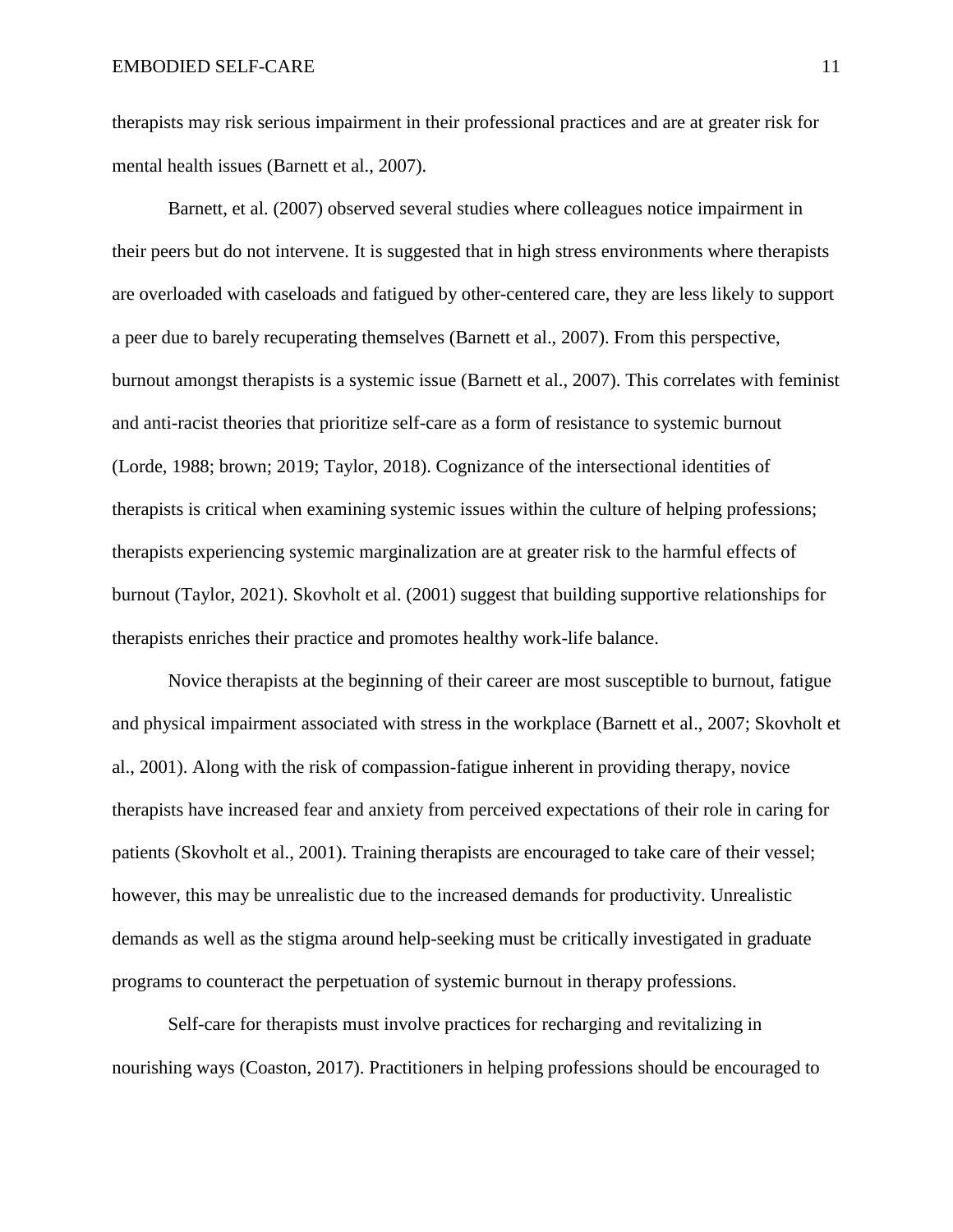utilize self-care to refuel their mental, emotional, physical and spiritual bodies (Barton, 2019; Coaston, 2017; Mayorga et al., 2014) which includes a variety of methods unique to an individual's preferences for recuperation, as well as reaching out to community for support (Allen, 2021; Barnett et al., 2007; Delany, 2020). Engaging in healthy practices that replenish the mind, body and soul help to protect therapists against burnout (Barnett et al., 2007; Coaston, 2017), and may promote a fuller presence in their practice.

A widely suggested strategy for therapist self-care that takes place within the body is mindfulness (Bentley et al., 2018; Dorian & Killebrew, 2014; Christopher et al., 2006; Fernros et al., 2008; Mayorga et al., 2014; Newsome et al., 2006; Suzuki, 2011). Adler and Fagley (2005) described focusing on the present moment as foundational to bringing attention to bodily sensations so as to attune to cognitive and emotional experiences in the body. From this perspective, mindfulness may build awareness required to cultivate compassion and appreciation for oneself (Adler & Fagley, 2005; Coaston, 2017). Self-compassion, or having self-acceptance and gentleness toward the self during experiences of perceived inadequacy, is studied as a vital component in therapist self-care (Coaston, 2017; Devenish-Meares, 2019).

Self-compassion is further defined as being kind to oneself and holding oneself in a positive light, even during painful moments (Coaston, 2017). For the self-compassionate practitioner, mindfulness is practiced to increase awareness of emotions and bodily sensations, including those that are painful, and accepting the full scope of one's experience with kindness and as part of the human condition (Coaston, 2017). Having appreciation for oneself has also been linked to an increased experience of well-being (Adler & Fagley, 2005).

Therapists develop caring attitudes and compassion in order to address a client's trauma, difficult emotions and painful life experiences (Bush, 2015; Coaston, 2017; Skovholt et al.,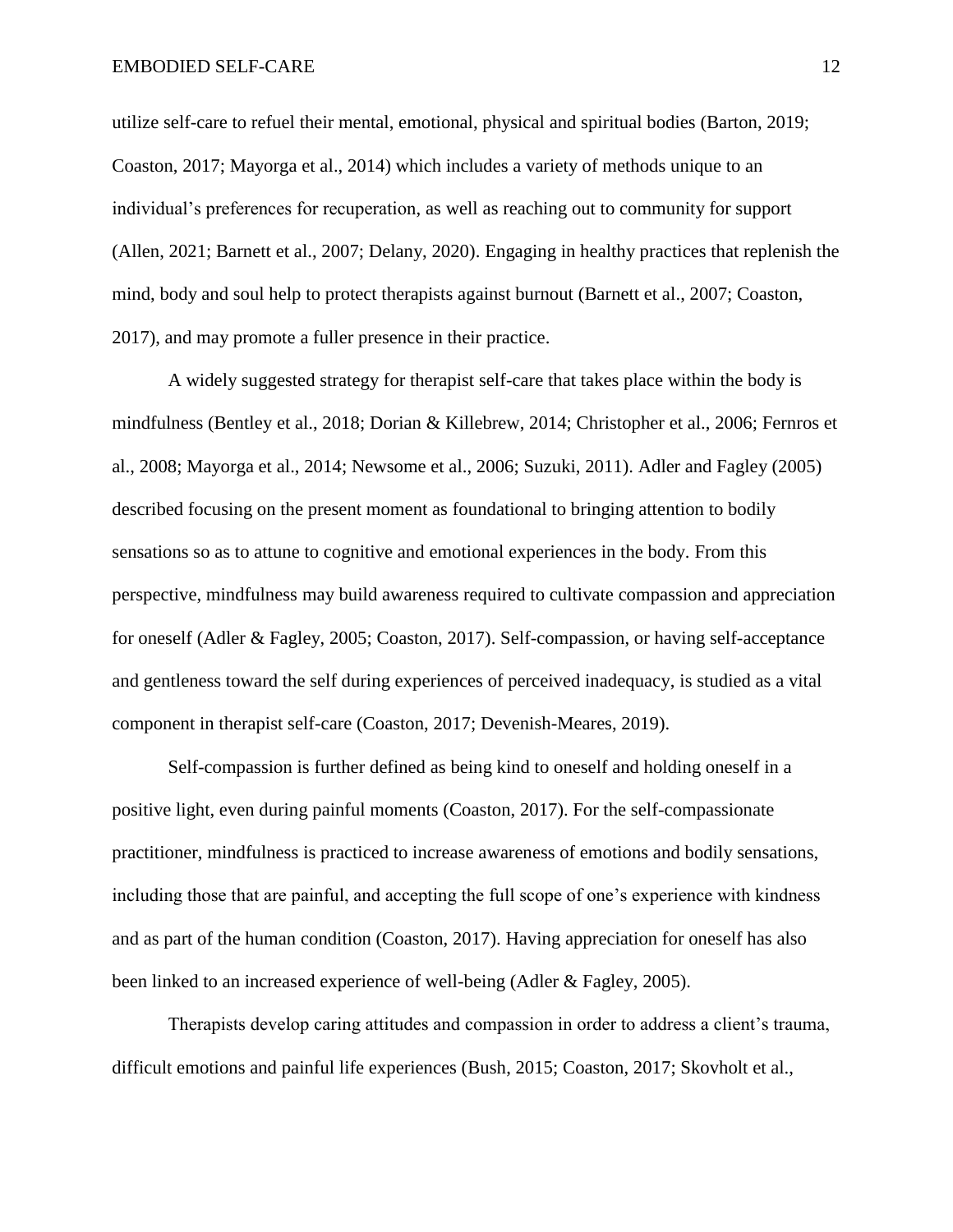2001). A client in need of guidance and support requires a compassionate response from the therapist to build a relationship as the groundwork for therapeutic collaboration (Coaston, 2017). Skovholt et al. (2001) suggest that finding balance between the depletive aspects of counseling work and the self-care needed to revitalize the therapist are at the core of providing compassionate care. Pehlivan and Güner (2017) define compassion as a response to human suffering where one becomes motivated to help and reduce the suffering of others. Barnett et al. (2007) maintain that therapists enter into their field because of their compassionate approach for helping others.

Paradoxically, therapists are highly trained to have compassion for others, yet they often neglect self-compassion and their own needs for self-care (Skovholt, et al., 2001). Inherent within this paradigm is the focus toward outward care that enables a professional culture that values caring for others over caring for oneself. For instance, a therapist may encounter an inability to set limits, resulting in prioritizing the patient before themselves (Skovholt et al., 2001). Even in pursuit of their own well-being, therapists, and novice therapists in particular, may have difficulty relinquishing personal responsibility for helping the client (Barnett et al., 2007; Skovholt et al., 2001). Therapists may become unaware of what constitutes "too much" helping and inadvertently put their own health at risk (Skovholt et al., 2001; Markowitz, 2013).

In addition, valuing outward care may be ingrained in therapy culture from larger societal constructs and may also be learned from a young age in family structures (Barnett et al., 2007). Many therapists report having taken care of an adult or a sibling at a young age, making their care-taking abilities and empathic gifts strengthened from childhood (Barnett et al., 2017). Part of what attracts therapists into their field may include intimate, or even traumatic experiences of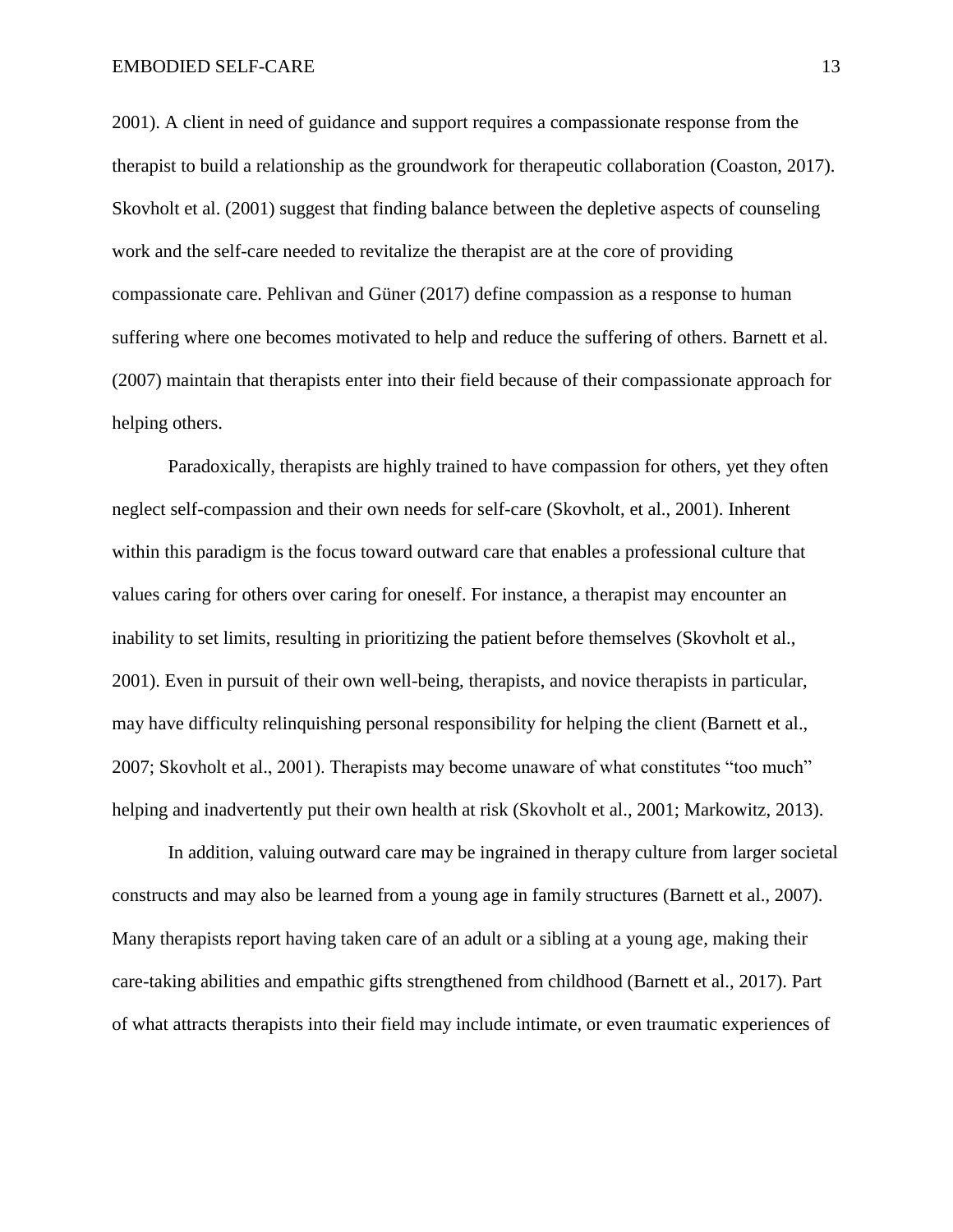caring for others (Barnett et al., 2007). Experiencing early traumas can make therapists even more vulnerable to re-traumatization or vicarious trauma (Barnett et al., 2007).

Therapists are at higher risk for impairment, not just vicariously, but directly as clients themselves (Barnett et al., 2007). Data reveals many therapists have experienced trauma, abuse and child abuse in their own lives (Barnett et al., 2007; Monetti et al., 2017). Strong emotional content in a client can feel close to home for a therapist with familiar or resonant emotional experiences (Monetti et al., 2017). When therapists resonate with the client's affliction, it can be felt more intensely from being remembered and therefore accessed on a body-level (Barnett et al., 2007; Monetti et al., 2017; Vulcan, 2009). When there is a sensed familiarity between both the therapist's personal trauma and the trauma of their client, therapists might unknowingly access their own past experiences during an interaction (Bruscia, 1998; Monetti et al., 2017; Vulcan, 2009).

A therapist's confrontation of past experiences during an interaction with a client has been defined as countertransference, or the largely unconscious response from the therapist in reaction to their client's transference (Bruscia, 1998; Vulcan, 2009). Transference can be described as the sublimation of the client's experience of someone else onto the therapist (Bruscia, 1998; Vulcan, 2009). Countertransference can be an informative and functional tool for therapists when their awareness and attention to the present moment are maintained (Bruscia, 1998). When left unresolved, countertransference can be harmful to the client and/or therapist and can damage the therapeutic relationship (Bruscia, 1998). Conscious acknowledgement of the therapist's own personal stressors and past experiences could be viewed as complementary to the idea of self-compassion as a form of self-care, where well-being is central to the development of ethical therapeutic skills (Coaston, 2017; Devenish-Meares, 2019).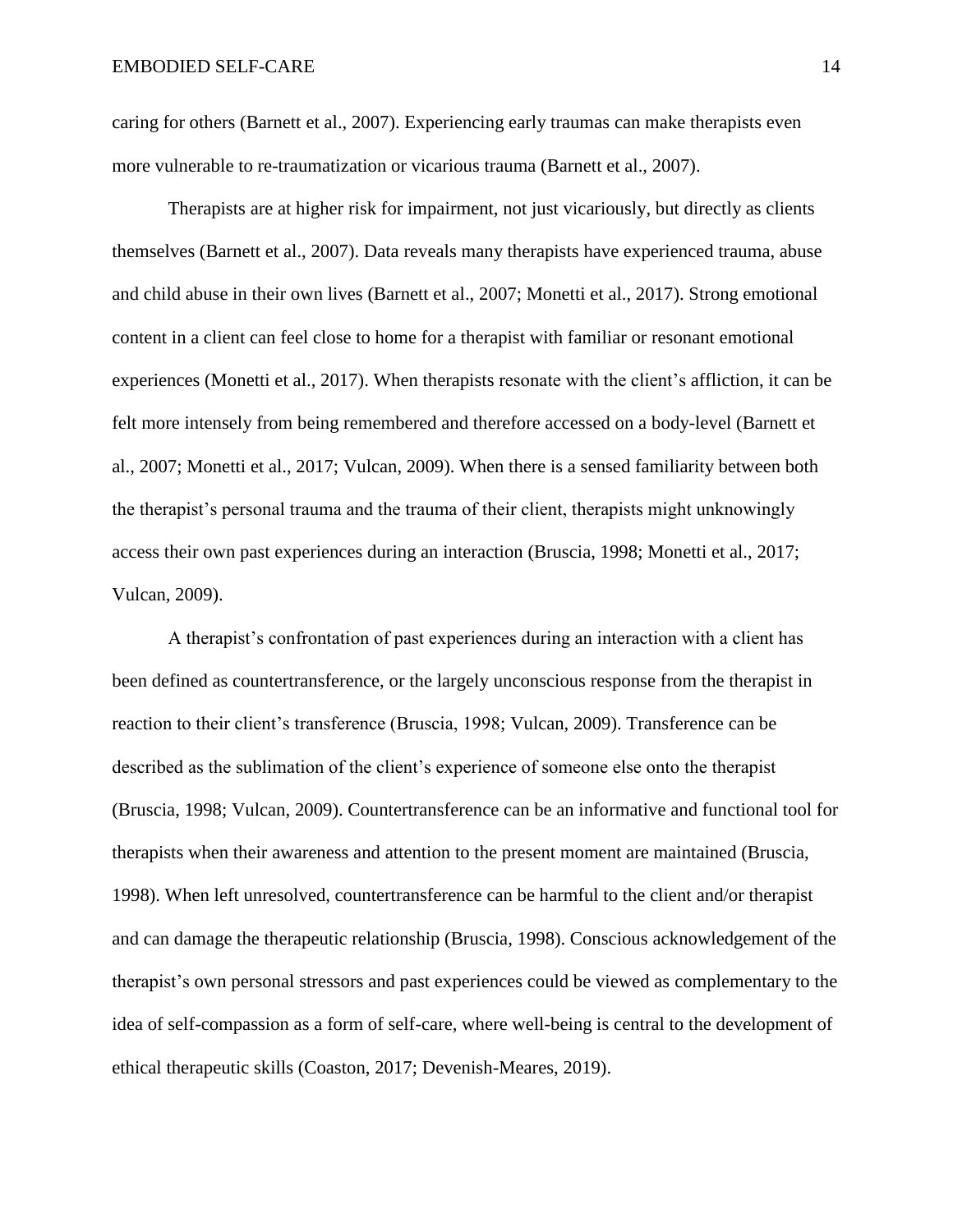In addition to the aforementioned vulnerabilities contributing to burnout, Markowitz (2013) listed three main conditions that were commonly found amongst his clients and contributed to ailments associated with compassion-fatigue, or what he described as symptoms brought on by being an "energy sponge." Empathic individuals with an unrealistic sense of responsibility for the physical manifestations of others' stress were at greatest risk for compassion-fatigue (Markowitz, 2013). From this perspective, when a therapist's felt responsibility is misattributed, the client's affliction being transferred onto the therapist can become internalized, often unconsciously, and leave the therapist feeling personally and physically responsible for the ailment (Monetti et al., 2017; Markowitz, 2013). Over time, the internalization of responsibility for repair may lead to greater emotional and physical imbalance within the therapist.

Sensing what others are feeling can increase a therapist's capacity for compassion, but when too much of the client's experience is "taken in," the therapist can misunderstand the ailment and attribute the experience as their own (Vulcan, 2009), creating misattributed responsibility that leads to burnout (Markowitz, 2013). The internalized suffering of the client can become attached to the therapist's body, causing vicarious trauma, which Devenish-Meares (2019) points out can be prolonged due to self-blame common in trauma processing. Self-blame as a response to vicarious trauma is a form of taking responsibility for the physical experience of suffering and a learned embodied mechanism for making sense of the pain (Taylor, 2018; Devenish-Meares, 2019).

Markowitz (2013) described differences between empathy and compassion when he suggested that, "empathy is an emotion of responsibility and enmeshment—a very low vibration and comes from a misapplication of the concepts of oneness and responsibility" (pp. 34-35).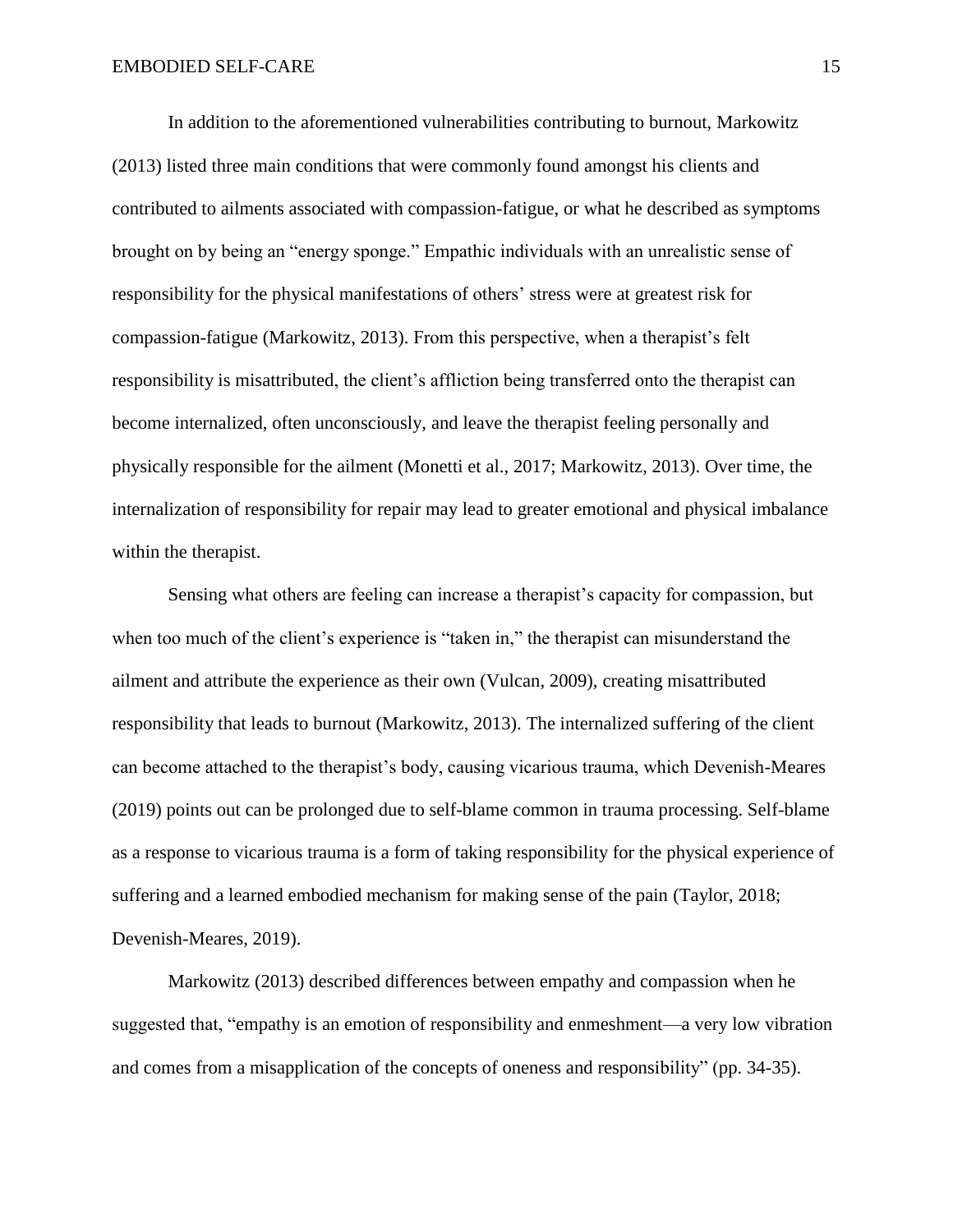From this perspective, the act of empathizing alone can be destructive and requires boundaries to differentiate the client's experience from one's own, and a strategy for releasing or expunging any remaining empathized material in the body. Markowitz goes on to suggest that compassion, a higher vibrational energy, encompasses the healing skills of empathy while minimizing responsibility for the healer, thus supporting longevity from less accumulated emotional matter, and a greater capacity for therapeutic work (2013).

A desire to help, a felt sense of purpose for helping, and an ability to empathically relate—continuously practiced without enough self-care—is described by Markowitz as, "a recipe for ill-health that never heals" (2013, p. 13). Recuperative strategies are key to balancing the skilled qualities of empathy, the felt responsibility for wellness, and spiritual growth for therapists (Markowitz, 2013). Markowitz (2013) and many others propose that strategies for releasing "soaked-up" experiences from clients, or recovering from compassion-fatigue, depends heavily on diligent self-care.

As part of a thorough practice, relinquishing responsibility for the full scope of the client's ailment may be a necessary component of self-care for therapists (Skovholt et al., 2001). Additionally, coming to terms with the realization that therapists are not physically responsible for the pain of others can provide relief (Skovholt et al., 2001). Acceptance of this self-care component cultivates healthy and realistic goals for the therapist as they come to understand they are not capable of helping everyone, nor should they feel responsible to do so (Markowitz, 2013). Often times, therapists and counselors do not have the answers, and are unable to make a significant difference in a client's life (Taylor, 2017). Therefore, letting go of perceived incompetency and accepting the humanness of one's limited abilities incorporates the element of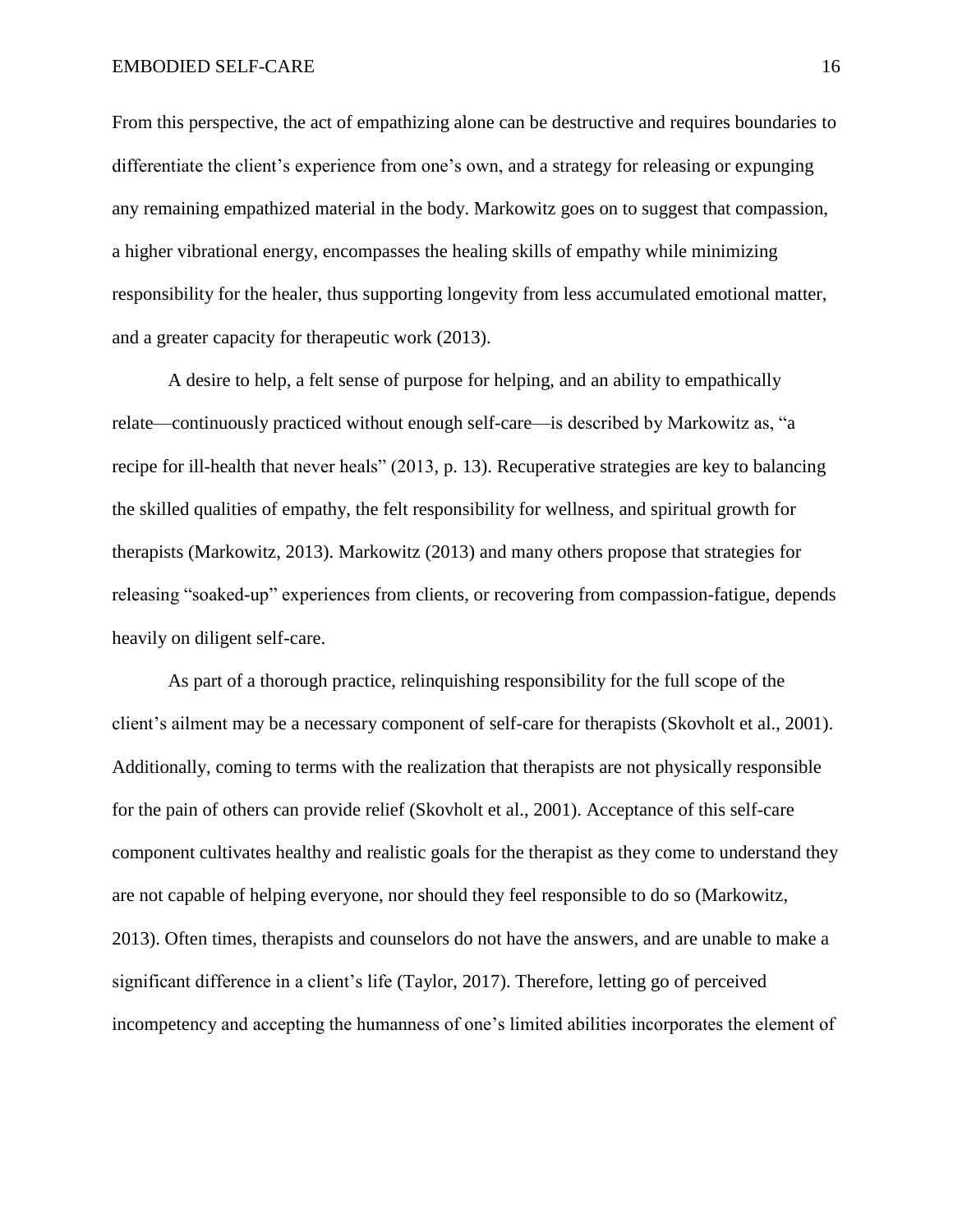surrender into the professional identity for the therapist and serves as another ingredient for selfcare toward the goal of well-being (Taylor, 2017; Devenish-Meares, 2019).

Furthermore, reflecting on the meaningful work of providing care can be processed alongside the internalized fatigue brought on by helping the distressed client (Alkema et al., 2008). Mindfulness, self-compassion, surrender and an openness to new ideas may support the integration of insight and revitalization for the therapist (Skovholt et al., 2001). Acknowledging the emotional spectrum of success and normalizing perceived incompetency for therapists can increase self-awareness and self-understanding. In turn, therapists may experience personal wellness and fuller presence in their therapeutic practices (Coaston, 2017) with satisfying outcomes extending into other facets of life.

The above practices synthesized from self-care literature are predominantly geared toward talk-therapists who interact with their clients through verbal exchanges. Engagement through non-verbal communication, or the largely unconscious, subtle shifts and body adjustments observed in the interaction, is considered essential to holistically attend to the client's full spectrum of communication (Mohacsy, 1995; Burton & Ancelin-Schutzenberger, 1977). Research maintains the validity of non-verbal communication as linked to cognitive and emotional processes and therefore a vital source of information in the therapy session (Mohacsy, 1995; Burton & Ancelin-Schutzenberger, 1977).

#### **Self-care for Dance/movement Therapists**

Dance/movement therapy expands on building connections with the client via verbalization by giving voice to movement and non-verbal communication in the therapeutic encounter (Levy, 2005). Early dance/movement therapists (Evan, 1982; Chace et al., 1993), theorized that the client's physical expressions of movement are linked to the internal processes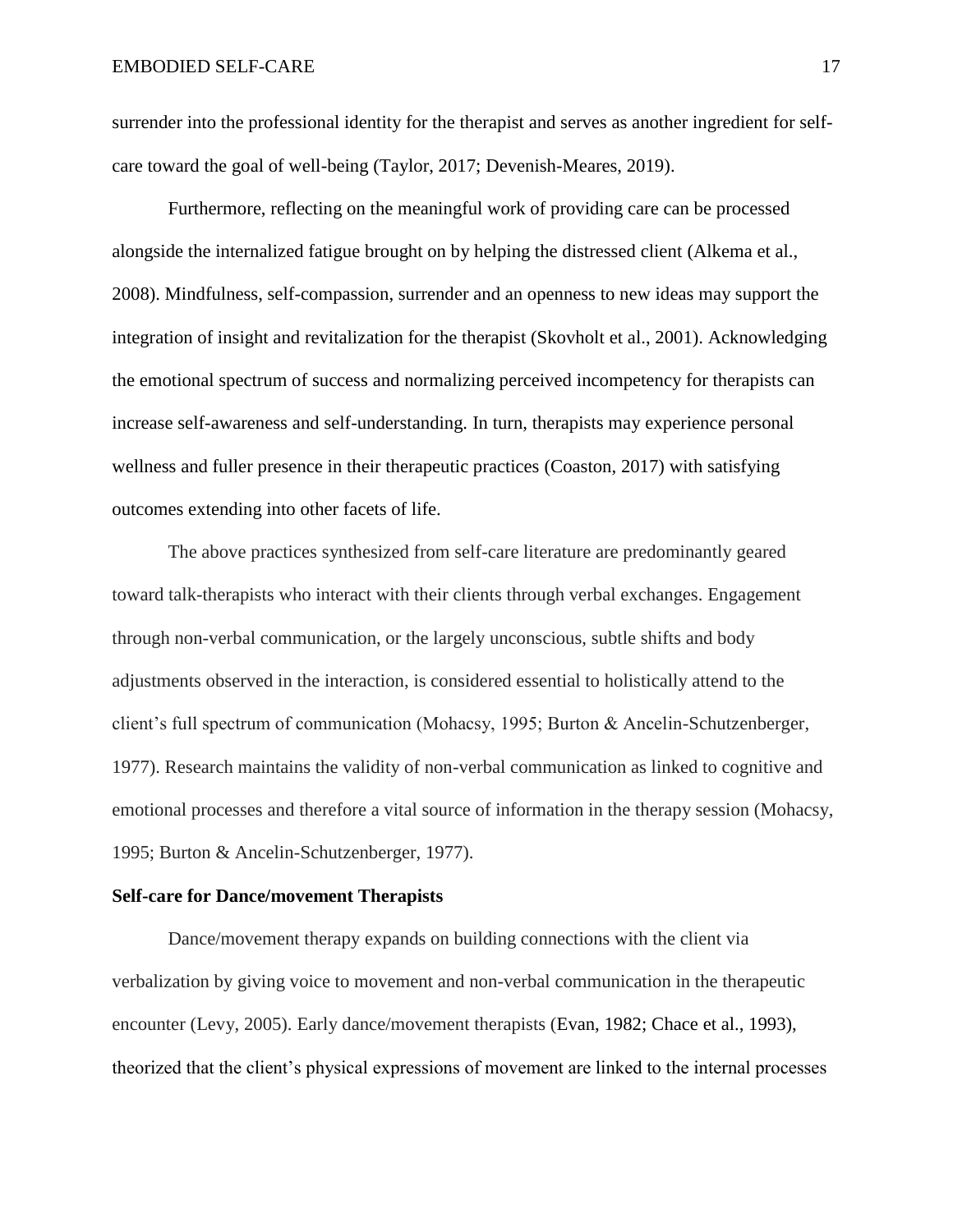of emotion. Evan's (1982) perspective of, "dance as creative transformation" (p.5), and Chace's (1993) assertion of dance as communication support the theory of movement as a metaphor for feelings, thoughts, emotions, beliefs, memories and dreams. Physical expressions and changes in the clients' movement are honored as being linked to cognitive, emotional and spiritual processes in dance/movement therapy (Koch & Fischman, 2011). Together in mind, body and spirit, movement supports developmental growth and therapeutic processes for the client. To support body-mind integration, cognitive, emotional and social experiences are physicalized in the body and brought to fuller consciousness through movement (Koch & Fischman, 2011).

Dance/movement therapists observe the client's movement and non-verbal expressions such as postures, gestures and breathing as relevant to cognitive and emotional processes within the therapeutic interaction (Levy, 2005). Non-verbal communication in dance/movement therapy invites the full scope of the client's body movements to be heard (Levy, 2005), including choices to activate the body and express oneself through dance and movement (Evan, 1982; Chace et al., 1993; Levy, 2005; Koch & Fischman, 2011). Attending to movements brought forth by the client increases opportunities for connection and understanding in the dance/movement therapy session (Chace et al., 1993; Levy, 2005).

Dance/movement therapists not only observe, but often join their clients in breath and movement to form expansive, empathic connections (Chace et al., 1993; Levy, 2005; McGarry et al., 2011; Fraenkel, 1983; Boadella, 1998; Brauninger, 2014). This may involve mirroring the client's movement or mirroring the underlying feelings or emotions sensed in the interaction (Chace et al., 1993; Siegel, 1995). Exploring the client's movement in one's own body through mirroring invites the dance/movement therapist to access a deeper well of embodied information, both their own and the client's, to be sensitively discerned for attending to the client's needs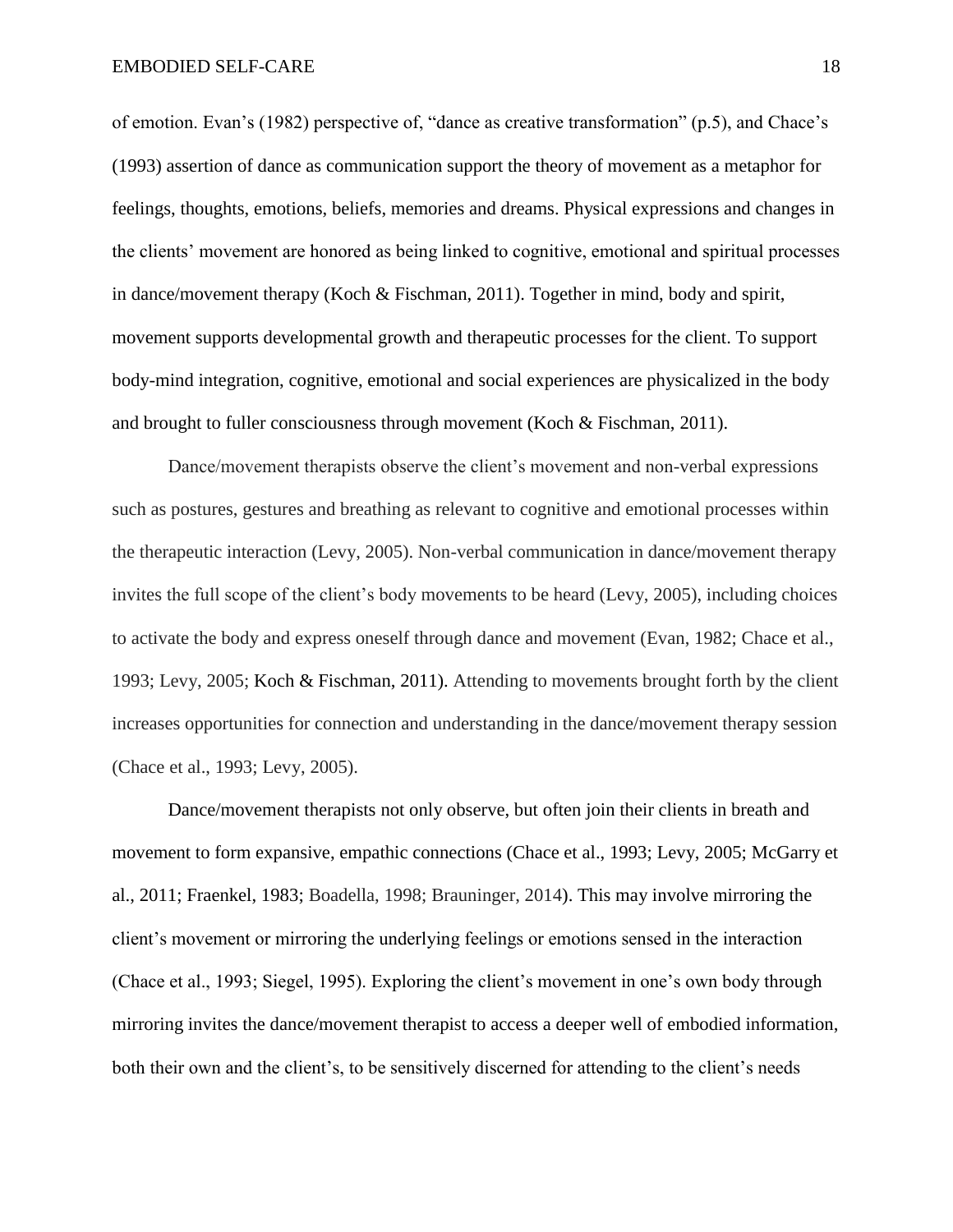(Chace et al., 1993). By reflecting the movement back to the client, the dance/movement therapist communicates that the client's movement expression was heard and accepted, facilitating trust and safety required to cultivate the therapeutic relationship (Chace et al., 1993).

Research on mirroring as being conducive toward forming empathic relationships is supported by attachment theory (Stern, 2002; Karen, 1998). From this perspective, empathy development stems back to mirroring that takes place within the parent-child dyad, which serves to promote a trusting container for child growth and satisfying interactions between parent and child (Stern, 2002; Karen, 1998). The feeling-states and needs of the child are attended to, and nurtured, through attuned mirroring by the parent (Stern, 2002; Karen, 1998).

In dance/movement therapy, mirroring supports the client in feeling safely seen, heard and held in the therapeutic container provided by the therapist (Chace et al., 1993), and may also promote client insight through the introspective nature of seeing ones movement reflected back onto oneself (Homann, 2010; Siegel, 1995; Fraenkel, 1983; Brauninger, 2014; McGarry & Russo, 2011). Homann (2010) posits how client-led change can be fostered through mirroring in dance/movement therapy; "how we are seen shapes how we are able to see ourselves and others and who we are able to become" (p. 90). Cultural considerations of mirroring are critical in dance/movement therapy. This involves an attuned sensitivity to societal and environmental systems impacting the ways a client moves through the objective realities of their world. Dance/movement therapists lend equal attention to the unique elements of the client's subjective experience while respecting the cultural and environmental experiences embodied in the client's movement (Chang, 2009; Boas, 1992).

Another embodied intervention that differentiates dance/movement therapy from traditional forms of talk-therapies is the use of touch (Matherly, 2013; Willis, 1987). Touch in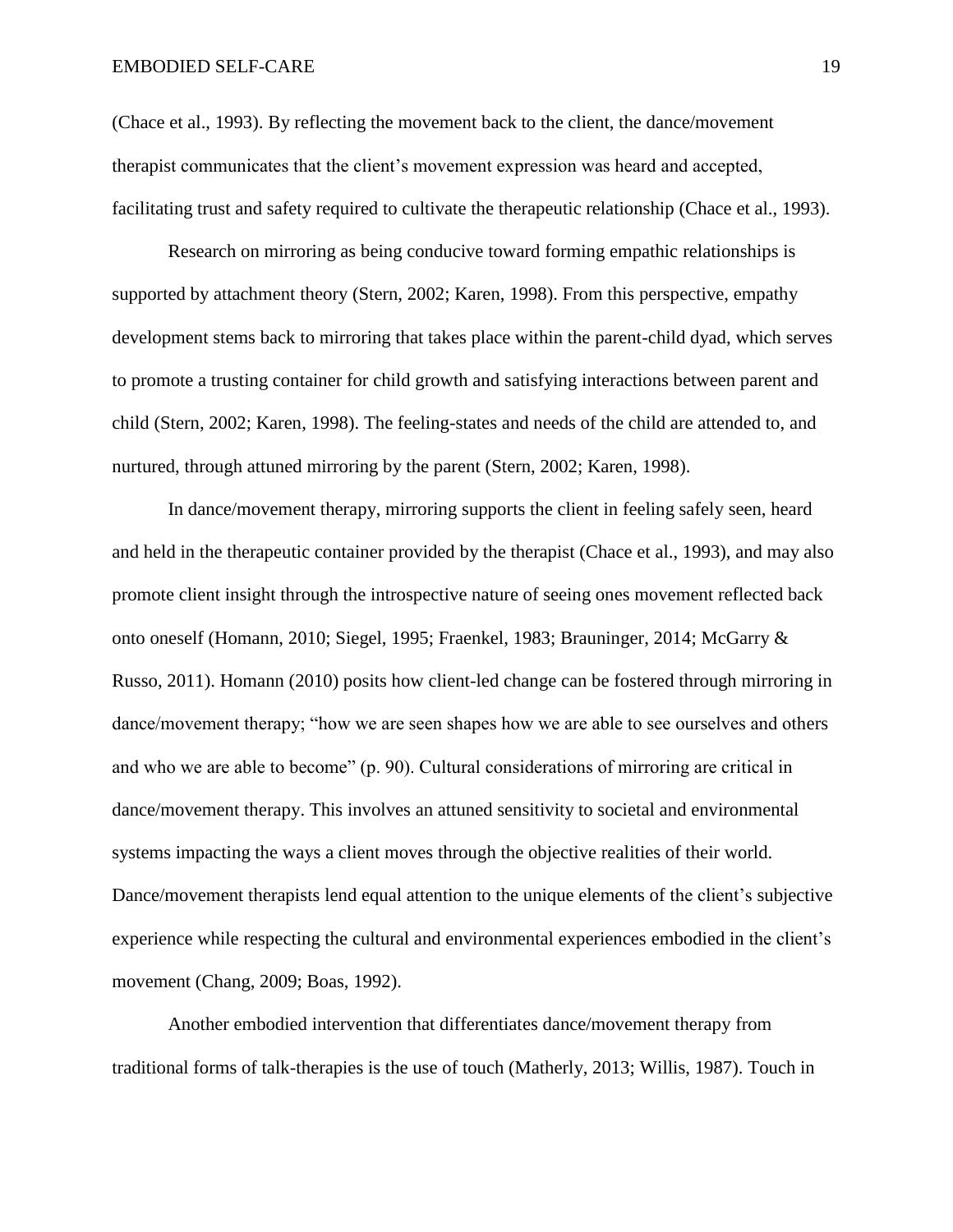dance/movement therapy has been defined as, "to cause or permit a part of the body to come in contact with so as to feel" (Matherly, 2013, p. 77). Touch can be essential for body-based exchanges between client and therapist (Boadella, 1998) in order to communicate support and nurturance to the client (Willis, 1987). Monetti et al. (2017) define therapeutic touch in trauma therapy as a form of energy healing, where the practitioner uses touch to practice embodied empathy for supporting the client's experience without exposing the client to re-traumatization (McNiel, 2007). Traditional exposure therapy can trigger re-traumatization for a client (Monetti et al., 2017) whereas therapeutic touch can communicate respect for the client while holding their experience and providing a sense of safety (McNiel, 2007). For example, touch on the hand or shoulder in dance/movement therapy may be helpful in establishing social and emotional rapport with the client and has been associated with a sense of warmth and increased selfdisclosure (Willis, 1987). In dance/movement therapy groups, members may hold hands to connect while moving, which can increase group cohesion and possibilities for social support (Willis, 1987; Matherly, 2013). For an elderly client, therapeutic touch can ethically attend to the needs for intimacy and provide opportunities for connection (Matherly, 2013).

Careful consideration into the ethical and consensual use of touch in dance/movement therapy is supported by the literature that invites touch only if it benefits the client's therapeutic process (Willis, 1987; Matherly, 2013) and maintains congruence with clients' cultural attitudes toward touch and closeness (Brown, 2001). Research supporting the use of touch as a therapeutic intervention returns to the first relationship of the parent and child, where touch serves to connect and unify the parent-child dyad to provide safety, love and nourishment within the womb (Karen, 1998; Matherly, 2013). For clients who have survived childhood traumas, touch can be enacted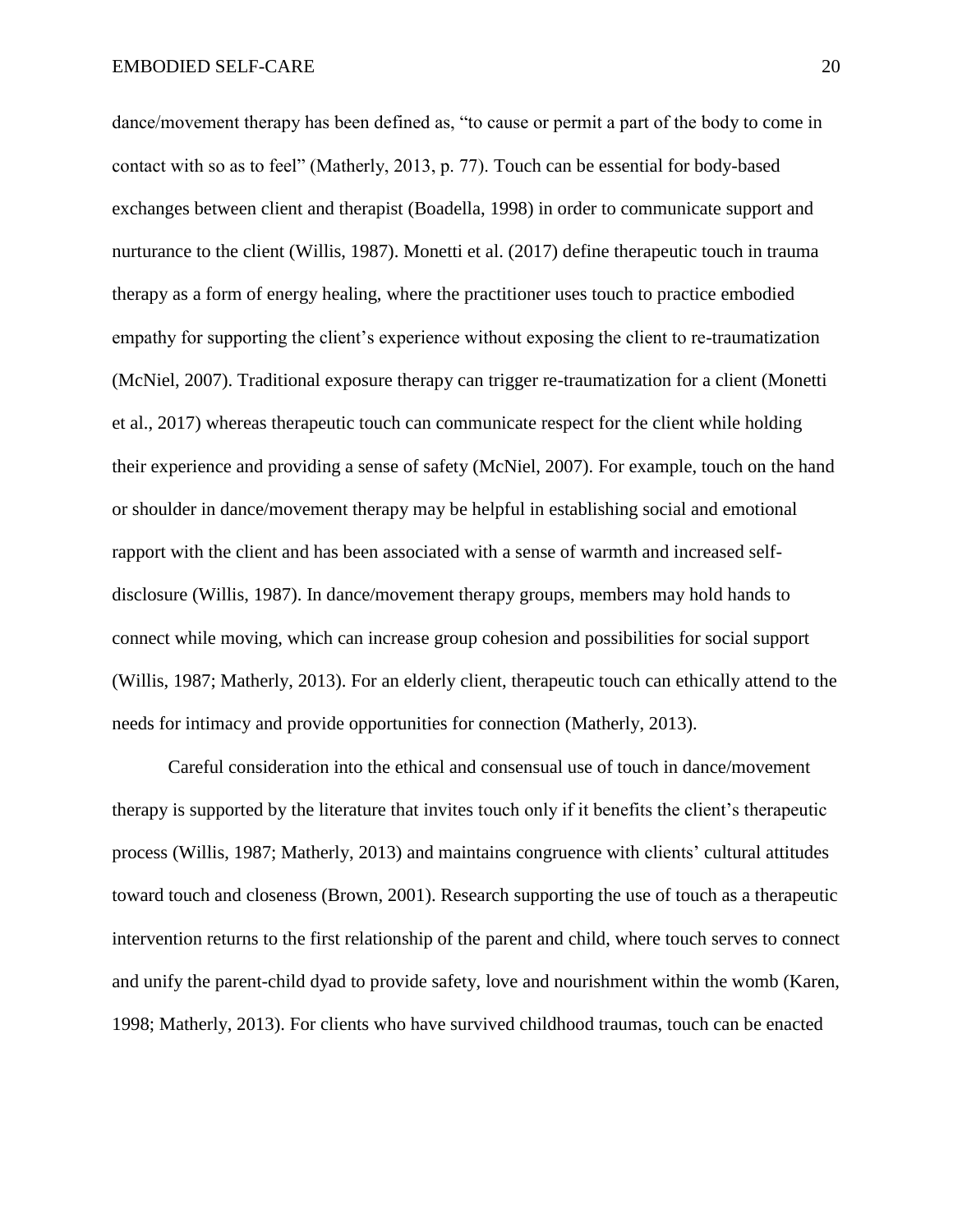ethically in the therapeutic relationship to repattern attachment disruptions experienced early in life (Matherly, 2013).

The use of touch in dance/movement therapy expands connection into innovative domains not typically represented by verbal psychotherapies, inviting more opportunities for client integration (Matherly, 2013; Willis, 1987) and increased possibilities for empathizing with the client's experience (Brauninger, 2014). Touch, mirroring and physical movement in dance/movement therapy invite vast opportunities to connect and relate to the whole of a client's experience (Chace et al., 1993; Matherly, 2013; Willis, 1987). Working within a body-centered practice assumes greater possibilities for physical connection and, as a result, greater responsibility toward an embodied self-care practice for dance/movement therapists. Bodycentered practices can place a therapist at greater risk for merging with the client's embodied experience. Honoring the depth of connectedness between client and therapist while avoiding the risks of empathic enmeshment requires an embodied self-care practice for dance/movement therapists (Markowitz, 2013).

Additionally, dance/movement therapists engage with underlying emotional tones sensed from the interaction with the client and felt in the therapist's body (Bruscia, 1998; Markowitz, 2013; Shaw, 2004). Attuning to feeling-states and emotions sensed from the client allows therapists to gain a richer understanding of the client's experience (Chace et al., 1993; Shaw, 2004). Dance/movement therapy incorporates both the client and therapist's sensory experiences as viable sources for embodied knowledge and communication (Shaw, 2004), with a goal toward building a therapeutic bond and a safe environment for movement exploration to take place (Chace et al., 1993). From these perspectives, verbal and non-verbal communication, movement, mirroring and touch as dynamic modalities for expression and connection (Koch & Fischman,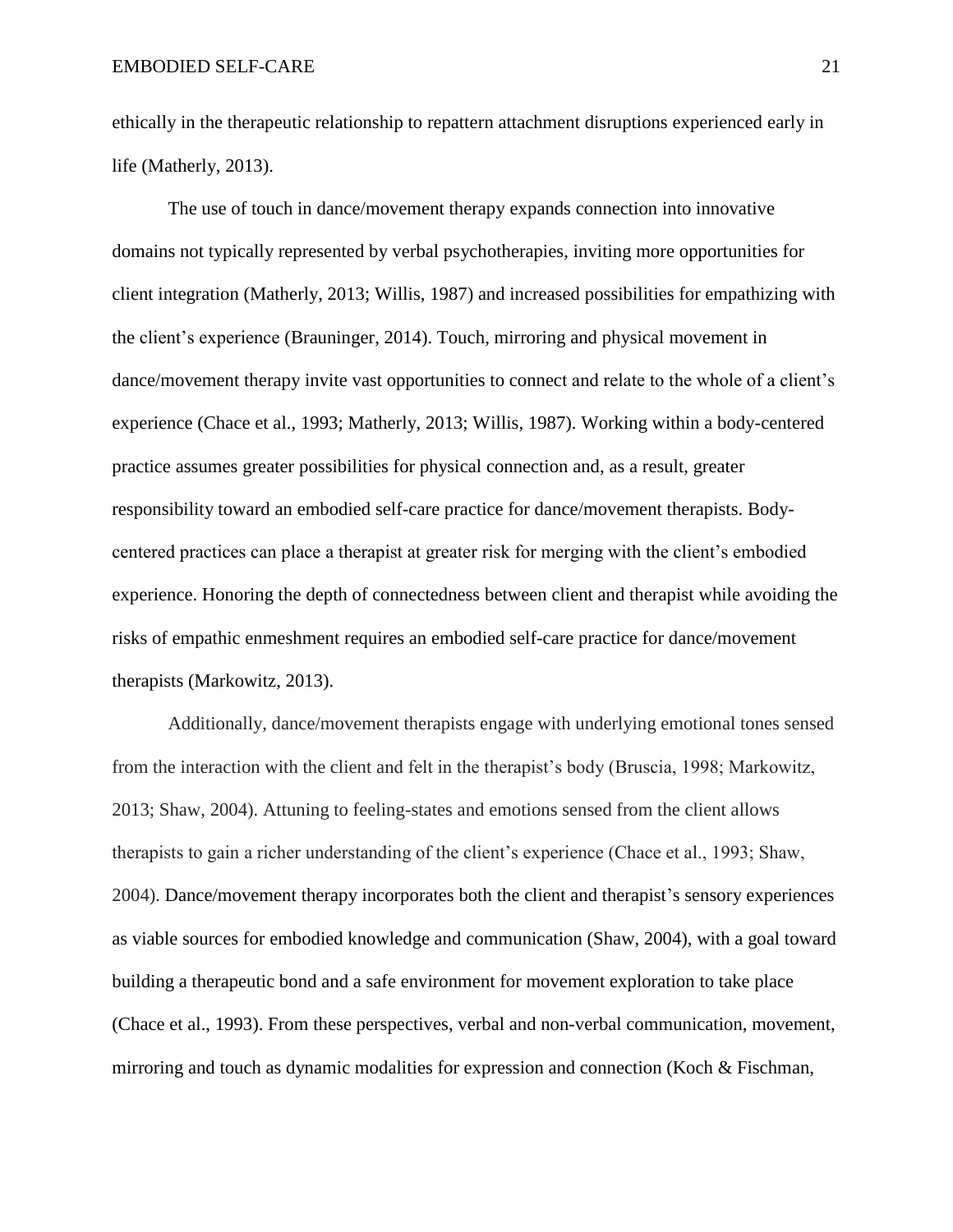2011), are layered into the embodied awareness of nuanced somatic stimuli present in the encounter (Vulcan, 2009).

In dance/movement therapy, the therapist's awareness of their own body, differentiated as separate yet relationally intertwined via somatic attunement to the client's body, is defined as kinesthetic empathy (Rand, 2003; Rova, 2017; Vulcan, 2009). Sensory cues experienced on a body level can be differentiated in the therapist's body through diligently practiced mindful awareness (Vulcan, 2009). Kinesthetic empathy is further defined as the, "recreation of the clients' bodily movements in the therapist's body, which enables the therapist to sense and respond to the client's emotional state" (Vulcan, 2009, p. 278). Through kinesthetic empathy, the therapist's body functions as a conduit for receiving and feeling information, and then uses it to guide and support exchanges that nurture the therapeutic relationship (Chace et al., 1993; Vulcan, 2009).

Dance/movement therapy incorporates sensory bodily attunement as relevant toward collaborative healing for clients (Vulcan, 2009). Training for dance/movement therapists supports discovering bodily sensations as linked to ones' own emotions, thoughts, memories and dreams, referred to as somatic countertransference (Dosamantes-Beaudry, 2007), so it can be managed and differentiated during an embodied interaction with a client (Vulcan, 2009). Dance/movement therapy practitioners must develop their own somatic awareness to embody separateness from their client and the somatic material being transferred and received in the body (Vulcan, 2009). Without this level of awareness, the therapist can misunderstand their physical experience, or somatic countertransference, and feel accountable for the range of material experienced within their body (Vulcan, 2009).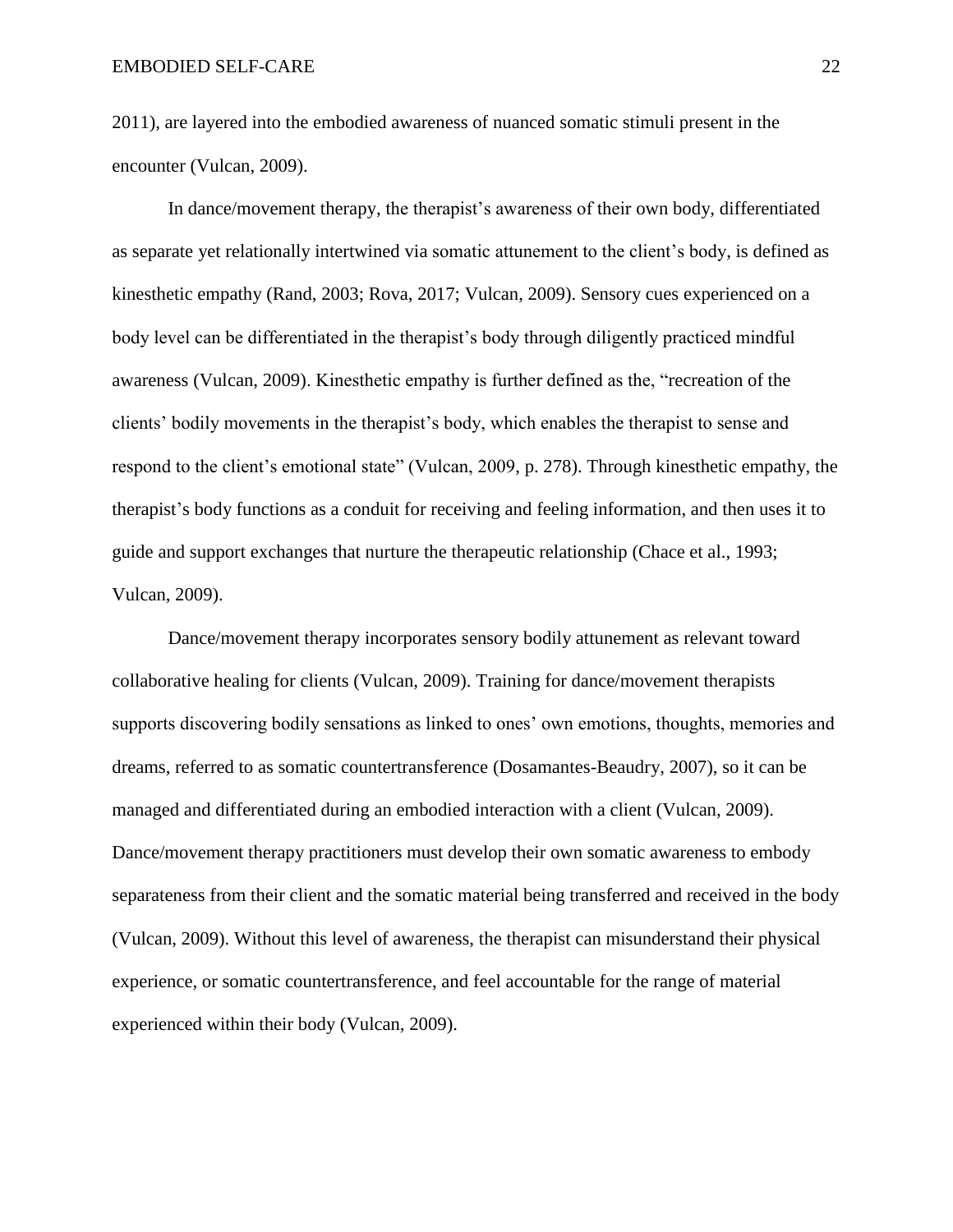Engaging in a mindful process of present moment interaction sets the stage for the therapist's reception of sensory bodily cues (Rand, 2003). Sensory cues that the therapist may tune-into during client interaction include temperature, proprioception, pressure, touch, muscle tension, pain and changes to breathing (Rand, 2003). Noticing changes in the body for the therapist can invite collaborative interaction with clients who may be feeling these sensations on an unconscious level (Dosamantes-Beaudry, 2007) or who may communicate non-verbally (Mohacsy, 1995; Burton & Ancelin-Schutzenberger, 1977). When the therapist attends to these cues in their own body, they can consciously differentiate their somatic experience from the clients' and, with an attuned intuition, offer informed therapeutic interventions that may help promote client insight (Kleinman, 1978; Vulcan, 2009).

Components of a permeable yet differentiated practice critical to the efficacy of kinesthetic empathy involve being immersed in the subjective experience of the embodied self while observing the self objectively, as a witness. Furthermore, the dual relationship within the therapist's body is layered within the intersubjective experience of the therapist and client together (Dosamantes-Beaudry, 2007), which is then directly experienced and subtly witnessed through kinesthetic empathy. The theory of self-reflexivity (Aron, 1998) ascertains the importance of moving back and forth between objective and subjective self-states to embody the intersubjectivity of the therapeutic relationship (Vulcan, 2009). Intersubjectivity is an embodied practice (Aron, 1998; Dosamantes-Beaudry, 2007) that manifests in the physical body of the therapist to be reflected back onto the self-and/or offered to the client, if relevant (Shaw, 2004; Vulcan, 2009). Shaw (2004), points out how "embodiment," as practiced in the therapeutic relationship, encompasses the therapist, the client, and the subjective space shared between them—that of the "overlapping" experience of the therapist and client (pp. 272-273). What is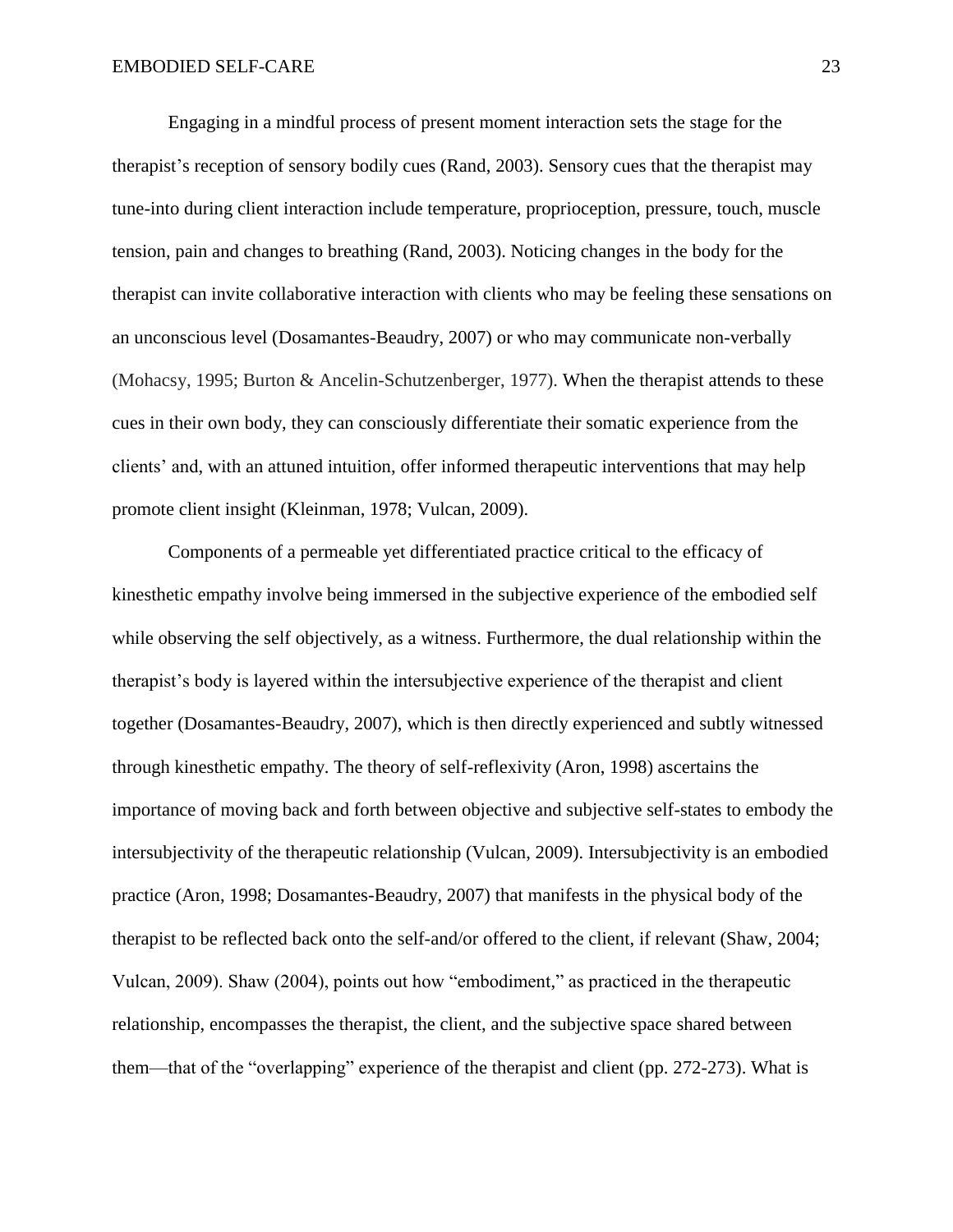sensed by the therapist in the somatic countertransference is recognized as relevant to the dynamic process for the therapist, client or both (Dosamantes-Beaudry, 2007; Shaw, 2004; Vulcan, 2009).

A significant amount of information is accumulated through the physical body of the dance/movement therapist. For dance/movement therapists, the physical body is engaged, sensing with curiosity through recognition of both their own, and the perception of the client's bodily felt sensations (Koch & Fischman, 2011; Shaw, 2004). The feeling and sensing body within the therapeutic relationship is utilized as a knowledgeable vessel with intuitive gleanings for connecting to the client and providing therapy (Dosamantes-Beaudry, 2007; Barnett et al., 2007; Vulcan, 2009). Unresolved personal issues of the therapist embedded within the somatic countertransference may eventually lead to burnout and emotional exhaustion, especially during heightened interactions that trigger unconscious experiences and reactions for the therapist (Rand, 2003).

Subtle differentiation can provide the therapist with enough separateness to prevent vicarious trauma (Rand, 2003). Kinesthetic empathy can enhance a therapists' understanding of their client while differentiating their experience (Rova, 2017), thus releasing responsibility of attending to the physical manifestation of sensations in their own self-care (Markowitz, 2013; Rand, 2003). Not only does kinesthetic empathy protect the therapist against potential compassion-fatigue (Rand, 2003), but it also enhances the therapeutic connection and invites client-led insight from the client's own bodily felt experiences (Rova, 2017).

For the highly empathic therapist, this process can be rewarding, and can also be exhaustive. A substantial amount of embodied work for the therapist must prerequire this exchange in order for the therapist to hold awareness of their own unconscious (Vulcan, 2009).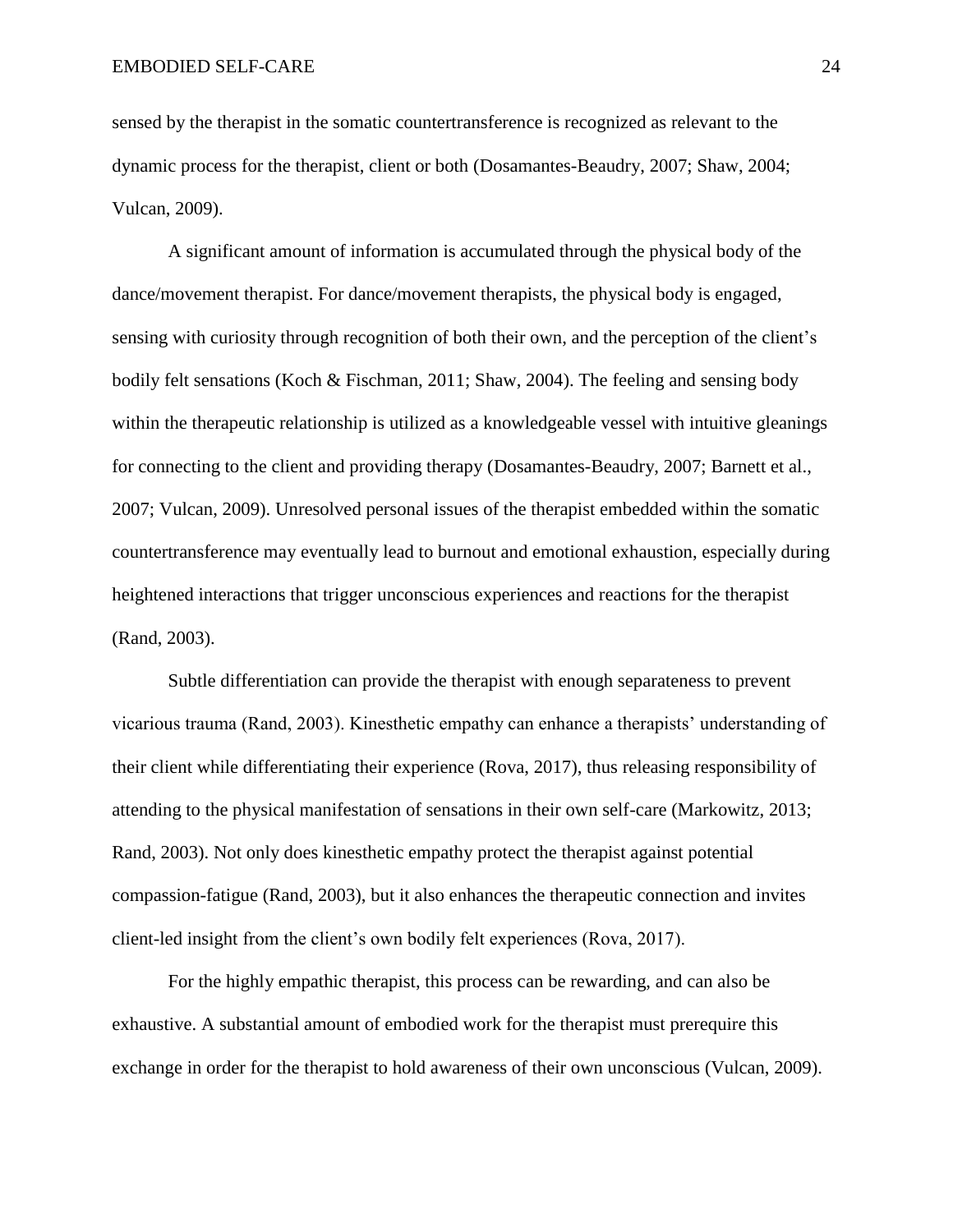When the therapist's embodied practice is honed over time, a great deal of knowledge can be sourced by utilizing somatic information as material for providing therapy; however, for novice therapists or practitioners without enough experience to work through somatic countertransference, Barnett, et al (2007) highlight how subsequent physical ailments associated with stress and unresolved trauma can lead to burnout and be detrimental to an effective practice.

## **Self-care and Energy Healing**

Shaw (2004) suggests somatic countertransference and client transference as subjective phenomena. Others suggest and perceive it as tangible and material energy (Brennen, 1993; Markowitz, 2013; McNeil, 2007; Pulvino, 1975; Gonzalez et al., 2019). From these perspectives, joy, compassion and gratitude can be cultivated using energy medicine (Gonzalez et al., 2019). Difficult emotions such as shame, guilt or fear may also become tangible in the body, and, when unattended, they too have the potential to manifest as palpable and material ailments for the therapist (Markowitz, 2013). Theories of embodiment and intersubjective somatic countertransference may not sufficiently capture the energetic phenomena encapsulating the exchanges between the client and therapist (Pulvino, 1975). From energy healing perspectives, theories of an energetic interaction in the therapeutic relationship, referred to as psychic communication between biofields or auras, are used to describe an additional layer of communication and intersubjectivity between the client and therapist.

Gonzalez et al. (2019) support energy healing as originating in ancient cultural practices including Chinese medicine and Ayurvedic medicine. Gonzalez et al. (2019) refer to the interactions in energy healing practices as emitting and responding to both electromagnetic energy and subtle energy between biofields. A biofield is defined as, "the field of energy and information that surrounds and penetrates the human body…This energy field maintains the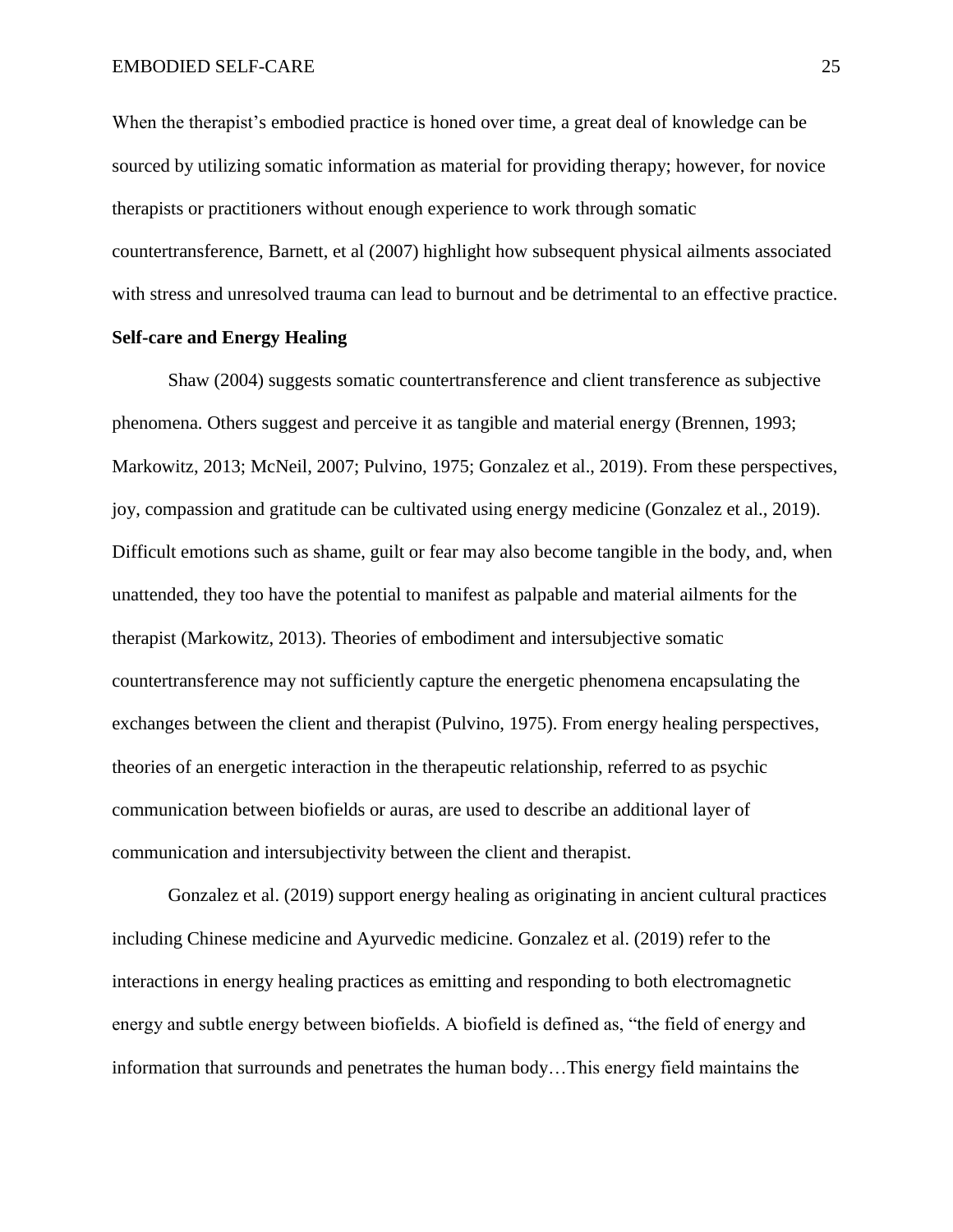integrity of the whole organism; regulates its physiologic and biochemical responses; and is integral to development, healing and regeneration" (Gonzalez et al., 2019, p. 2).

A dynamic interconnected web of multiple forms of energies comprise the human energy system to form the biofield (Gonzalez et al., 2019). These subcellular and cellular energies in the human body include biochemical energy; bioelectrical energy; biophotonic energy; bioelectronic energy; biomagnetic energy; and subtle energy. These energies comprise the innerworkings of metabolism, the nervous system, DNA and "by-products of cellular activity" (Gonzalez et al., 2019, p. 2). In other words, these energies are measurable and influence blood flow, heartrate, neurotransmission and biochemical energies such as hormones, and comprise a molecular level of communication within and around the human body and biofield (Frecska et al., 2011; Gonzalez et al., 2019). Subtle energies, or an individual's life-force known as Qi in traditional Chinese medicine; Prana in yogic practice; love, soul or spirit—among many other practices in ancient energy healing traditions across the world (Frecska et al., 2011; Gonzalez, et al., 2019), illuminate elements of energy that can be internally cultivated and intentionally expressed. Subtle energy also comprises the energetic exchanges often present in therapeutic touch, massage, homeopathy and acupuncture, for example (McNiel, 2007; Gonzalez et al., 2019).

On the cellular and subcellular levels, energy must be in constant supply to maintain life (Gonzalez et al., 2019). Energy is cultivated in the mitochondria of a human cell, interacting with water molecules to emit a vibrational frequency that maintains continuous energy production in the human body (Gonzalez et al., 2019). Cells operating at a muted or dampened vibrational frequency due to dysfunctional metabolic processes in the mitochondria of the cell will result in less energy production (Gonzalez et al., 2019). Cells vibrating at a higher frequency, or a fuller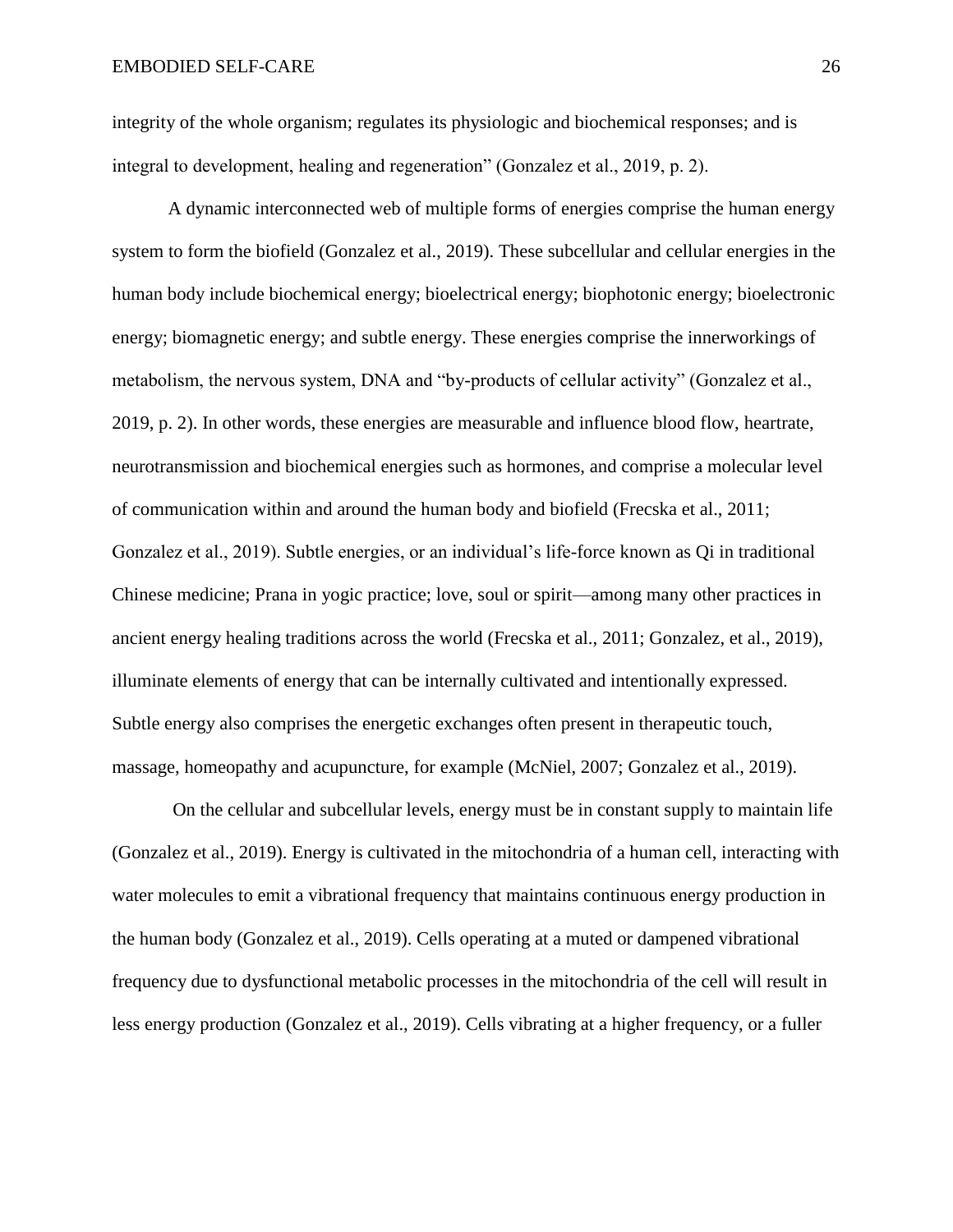life-sustaining energetic productiveness, can raise the frequency of nearby cells with dampened vibrations, just by being in proximity to them (Gonzalez et al., 2019).

The theory of resonance supports that, "powerful rhythmic vibrations from one source will cause less powerful vibrations from another source to lock into the vibration of the first source" (Gonzalez et al., 2019, p. 3). Resonance can be defined as the ability of a vibrational system to waver and alter the frequency of another system to vibrate with more fullness and supports the rejuvenating properties of the human cellular system to produce and restore energy. Gonzalez et al. (2019) describe how "every organ and every cell in the body has its own resonant frequency. Together, they make up a composite frequency like the instruments of an orchestra. When one organ is out of tune, it will affect the whole body" (p. 3). Cells and organs in the human body work together to produce energy and vibrate at harmonious frequencies to sustain life. Vibrating in harmony is molecularly more efficient for the internal energetic functions of the human body (Gonzalez et al., 2019).

Building from the foundational phenomenon of resonance within the human body comprising the biofield (Gonzalez et al., 2019), is the theory that resonance occurs between two or more biofields (Pulvino, 1975; Brennan, 1993). It is suggested that biofields resonate with a universal life-force energy that encompasses all life (Gonzalez et al., 2019). Internal vibrations extend beyond the boundary of the skin into the biofield and interact with the biofield of others (Pulvino, 1975; Gonzalez et al., 2019; Brennan, 1993). From this perspective, the client and therapist are interacting on an interpsychic level, containing and emitting energetic frequencies beyond the boundary of the skin, and sometimes within the boundaries of the skin through therapeutic touch in dance/movement therapy.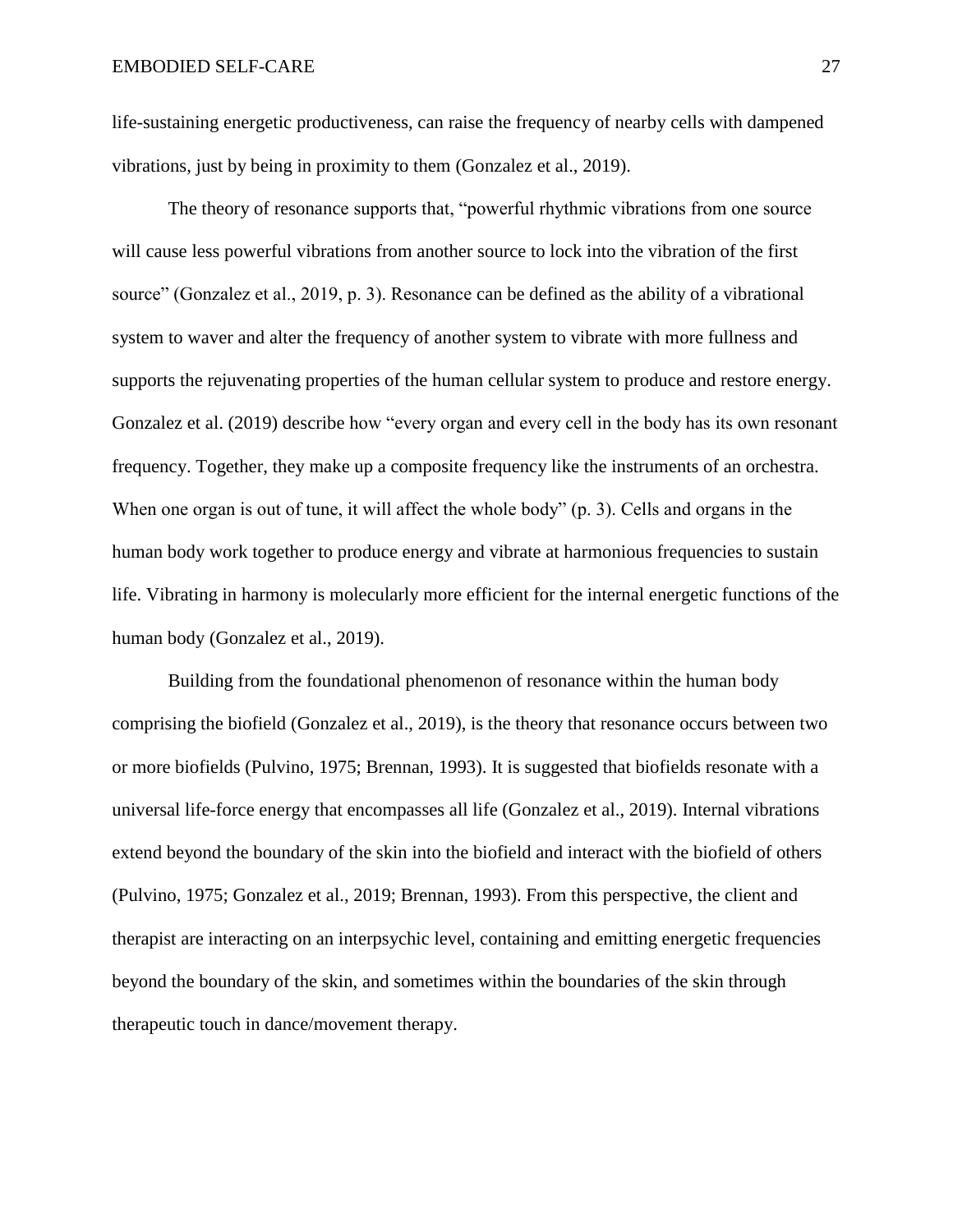Additional energy healing perspectives center around the capacity to alter one's consciousness to promote changes in physiological functioning (Gonzalez et al., 2019; Pulvino, 1975). Physiological processes have electrical components within the brain and can be measured as waves categorized into Beta, Alpha, Theta and Delta rhythms (Pulvino, 1975). Research suggests that Beta waves predominate most wakeful consciousnesses (Gonzalez et al., 2019; Pulvino, 1975), and that Alpha waves, characterized by calmer more sustained rhythms, are considered an altered state of consciousness that can be achieved by self-induced mindful practices (Gonzalez et al., 2019; Pulvino, 1975). Alpha waves, "have been shown to promote mental coordination, calmness, alertness, inner awareness, mind-body integration, and learning" (Gonzalez et al., 2019, p. 4). Mindfulness, as a proposed component of embodied self-care, can produce Alpha brain wave rhythms that emit vibrational frequencies that embody and communicate a tranquil emotional state (Gonzalez et al., 2019). Gonzalez et al., (2019) and Brennan (1993) support the interconnectivity of brain wave rhythms with the biofield surrounding and containing the physical body.

Pulvino (1975) posits that energetic emissions are physiologically linked to emotions. Emotions such as love and compassion emit a higher vibrational frequency through one's biofield and are complimentary to the earth's natural, internal rhythm of harmony (Gonzalez et al., 2019). The internal rhythm of the earth's vibrational frequency, known as Schumann resonances, are suggested to be powerful enough to, "help repair DNA damage and restore harmony and equilibrium" (Gonzalez et al., 2019, p. 4). Conversely, being exposed to stress and human suffering, commonplace for therapists aiding in trauma care, can impact energetic frequency on a cellular level, and produce lower energetic emissions (Gonzalez et al., 2019).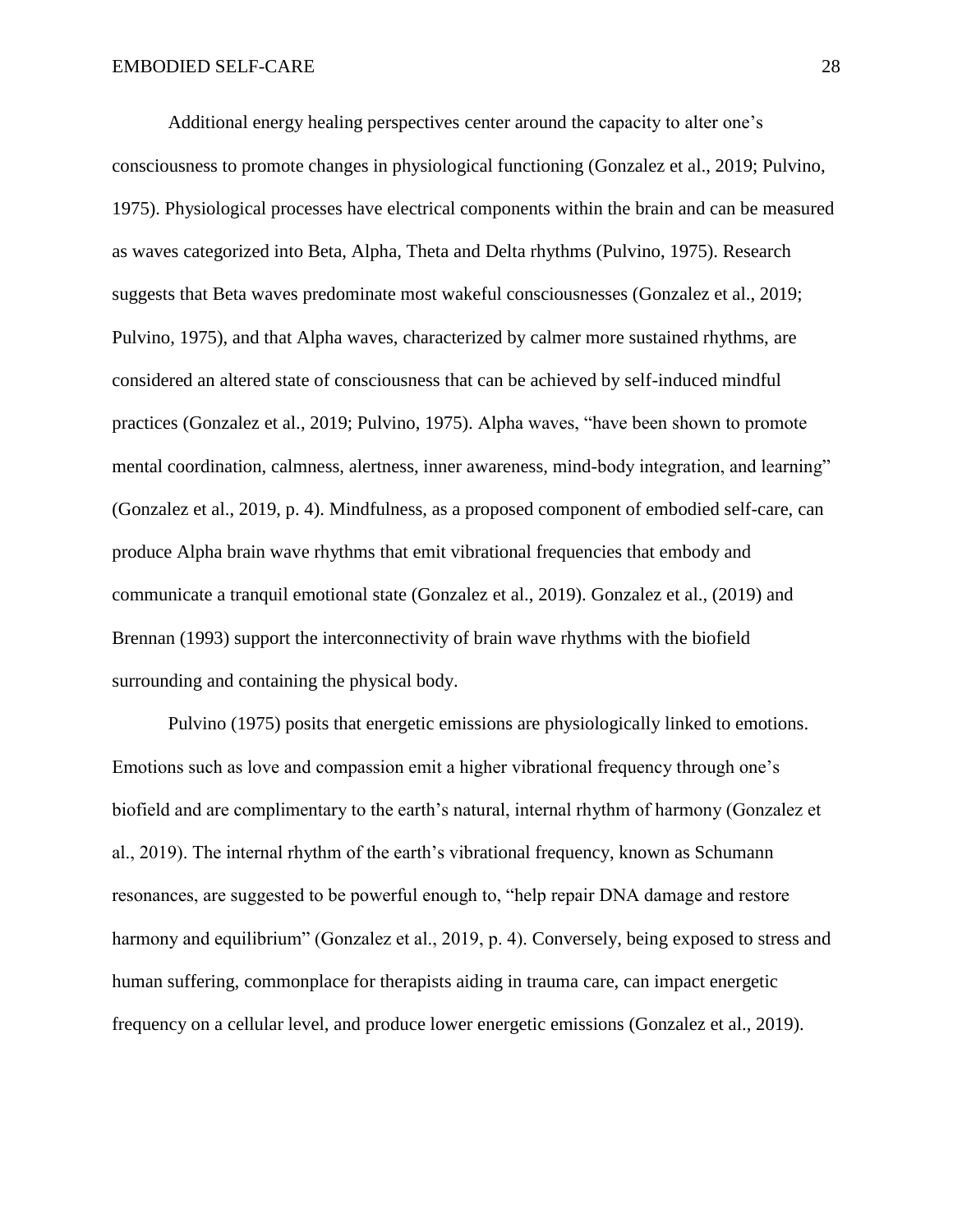Difficult emotions can be traced to the cellular level of the human body, where a disruption in the flow of energy can eventually produce blockages that result in illness or injury (Pulvino, 1975; Gonzalez et al., 2019). A strategy to encourage the free flow of energy is to practice mindfulness, meditation or prayer to raise the vibrational frequency of one's biofield by connecting to vital life-force energy (Gonzalez et al., 2019). Meditation (Suzuki, 2011) and exposure to nature can increase opportunities to reconnect to resonant, internal rhythms (Burns, 2011). Through mindful awareness, the energies of love and compassion, viewed as altered states of consciousness (Pulvino, 1975), can be internally sourced from within the body (Gonzalez, 2019). When blocked energy or illness are moved or removed, the space where the blockage was can be filled with love and compassion, a higher vibrational frequency (P. Sevett, personal communication, February  $12<sup>th</sup>$ , 2022). Radical self-love (Taylor, 2021) would suggest the space created by moving through internal obstacles automatically fills with love because it is one's born, natural state.

Tracking the largely unconscious bodily-felt sensations such as heartrate, gut reactions, and blood-pressure inherent to kinesthetic empathy (Rand, 2003) can also bring mindful awareness to these reactions to explore alterations in consciousness. These alterations can transform energy emissions from one's body to be in tune with compassion for oneself and the client (Pulvino, 1975). Noticing energetic shifts can provide more information for the therapist to attend to the energies of their clients. Resonating with the client can also provide an additional layer of safety in the therapeutic container. Like two musical instruments, separate yet relationally intertwined to create a song with one another, the therapist can attune their instrument to the client's, and tune their own instrument to harmony, love energy and compassion. This can invite the client to be seen and communicate their own emotional tones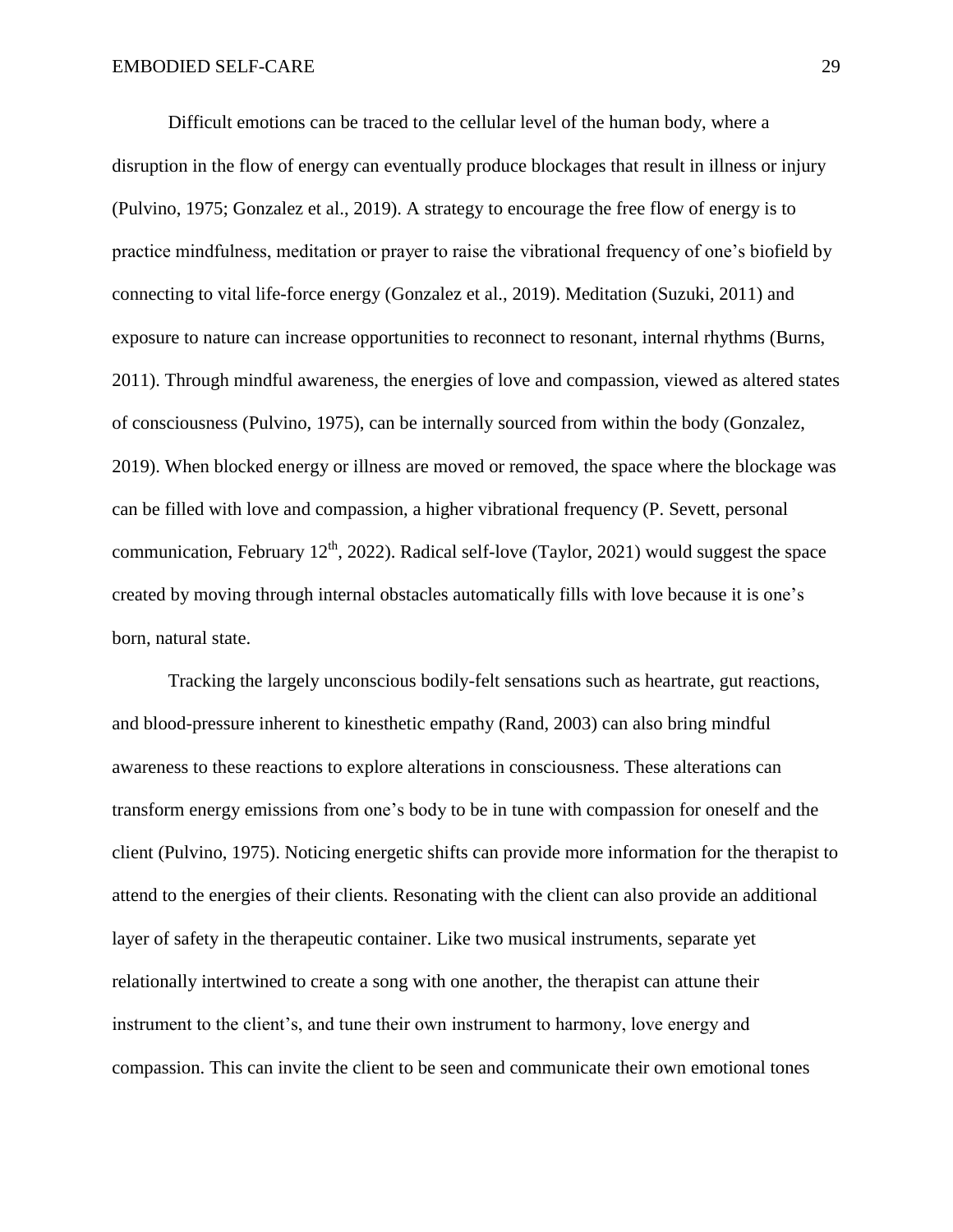across the rhythmic, energetic realms of psychic communication with the support of the compassionate container of the therapist's biofield. This process of resonance between therapist and client assumes an intention of seeking well-being and harmony within the intersubjective, therapeutic relationship. Through resonance, higher frequencies of energetic emissions can raise the frequency of a client's energetic emissions, just by being near the physiological vibration of the therapist (Pulvino, 1975). From these perspectives, a highly sensitive empath interacts through verbal, non-verbal, movement, energetic and interpsychic communication through the permeable nature of embodiment, kinesthetic empathy and biofield intersubjectivity (Pulvino, 1975; Gonzalez et al., 2019)

#### **Boundaries in the Therapy Session**

This process toward rich understanding of the client makes the embodied self-care strategies for the dance/movement therapist even more crucial. Engaging in these boundless and intricate levels of communication can lead to exhaustion over time, even while practicing kinesthetic empathy, mindfulness, compassion, surrender and recuperation (Markowitz, 2013). In energy transfer methods and therapy training programs, learning boundaries and various walling techniques to prevent less sensory stimuli to enter the body during heightened, emotional encounters with the client are demonstrated as additional preventative measures (Kepner, 2014; Hartmann, 1997; Hermansson, 1997); however, these techniques are not always helpful for everyone, and may only provide temporary prevention of vicarious trauma.

Kepner (2014) and Hartmann (1997) define the physical body as a boundary made up of three layers including superficial, proximal and distal boundaries. Skin and muscles make up the most superficial body boundary layer that separates one's body from the environment (Kepner, 2014; Hermansson, 1997). Kepner (2014) defines proximal boundary space as the layer outside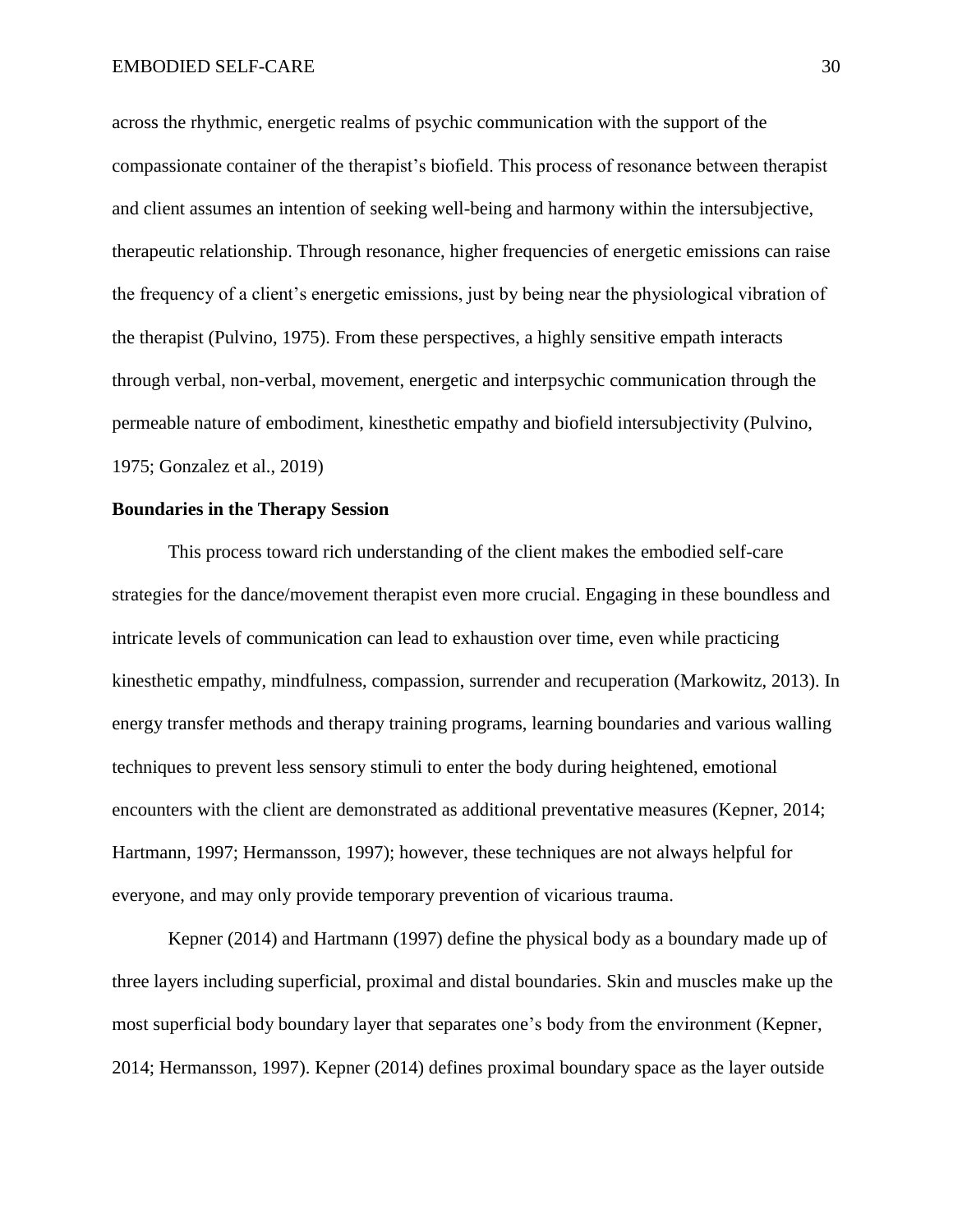the skin yet inside the range of touch, and distal boundary space as the boundary associated with social distance and beyond the range of touch. Superficial, proximal and distal boundary space make up one's body boundaries, or kinesphere (Bartenieff & Lewis, 1980).

The boundaries of one's kinesphere can be identified as flexible and relational to meet the demands of context-dependent environments (Bartenieff & Lewis, 1980; Kepner, 2014) as well as uniquely structured by one's cultural identity (Brown, 2001). In Laban Movement Analysis (Bartenieff & Lewis, 1980) the kinesphere is defined as a three-dimensional structure surrounding the body and provides support for how the body navigates personal and social space. Proxemics Theory (Brown, 2001) highlights how cultural elements influence the formation of what Kepner (2014) describers as distal boundaries, and what Laban Movement Analysis (Bartenieff & Lewis, 1980) defines as reach-space, by honoring how bodies perceive space within environments with respect to one's culture.

Hartmann (1997) and Hermansson (1997) suggest that personality plays a role in the structure of therapist body boundaries and present a spectrum of boundaries ranging from thin to thick. Therapists with thin boundaries are suggested to be more vulnerable, sensitive, empathic and trusting (Hartmann, 1997). Therapists with thick boundaries are suggested to be more rigid, solid and stable (Hartmann, 1997; Hermansson, 1997). Kepner (2014) defines a similar spectrum of boundaries that range from permeable to firm, and claims that the spectrum fluctuates, modulates and changes depending on the relationship in which contact is made. Kepner (2014) defines contact as the sensory experience of another body being experienced within the self of the therapist during a therapeutic interaction. Kepner's (2014) definition of contact parallels the definition of kinesthetic empathy in dance/movement therapy (Rova, 2017) and biofield intersubjectivity in energy healing (Gonzalez et al., 2019).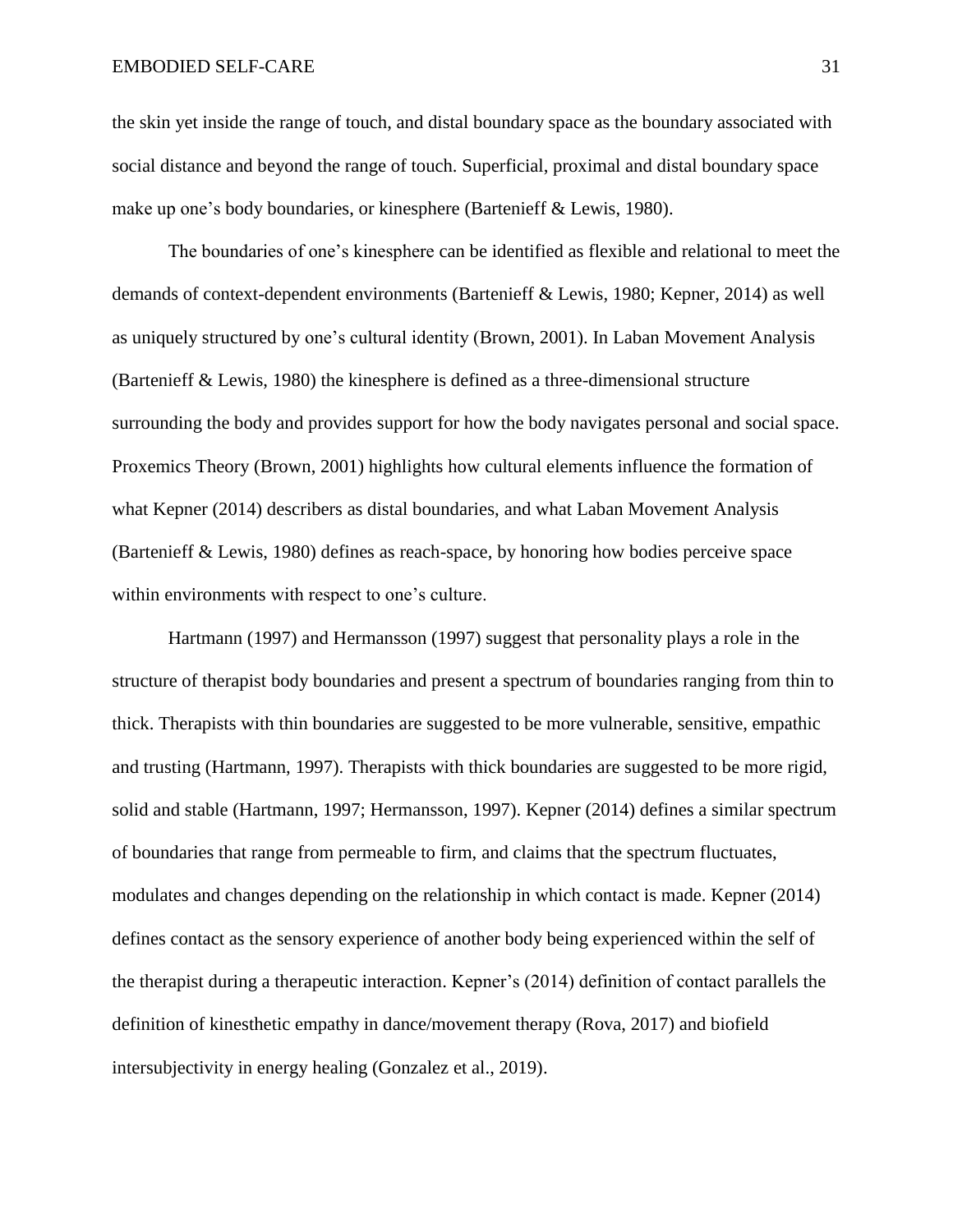Contact can be made on the superficial, proximal and/or distal layers of the body boundary (Kepner, 2014). Permeable or thin boundaries arguably invite significant contact, including the contact of touch, and increase the amounts of sensory stimuli being observed and reflected within the therapist's body (Kepner, 2014; Hartmann, 1997). Firm, dense or thick boundaries typically reduce the amount and intensity of contact upon and/or within the therapist (Kepner, 2014; Hartmann, 1997). Difficulty during permeable contact is suggested to occur when the therapist becomes flooded, or crowded by external stimuli, causing dysregulation for the therapist (Kepner, 2014). Conversely, when boundaries are too rigid, the dance/movement therapist will likely reduce their access to kinesthetic empathy and interpsychic communication.

Walling techniques, or the ability to shift one's body boundaries into firmer density during an interaction with a client are described by Kepner (2014) to be linked to the musculoskeletal system, where one physically strengthens and stabilizes their muscles to form firmer boundaries. Softening the muscles and relaxing one's posture are suggested to promote more permeable boundaries (Kepner, 2014). Kepner (2014) proposes the idea of assimilation as significant to the development of this spectrum of boundaries, where permeability benefits that which is assimilable, and firmness is required when stimuli is inassimilable or may cause harm. Assimilable material may include elements of the client's experience that the therapist seeks to understand within one's body and reflect back to the client (Kepner, 2014). Increasing the firmness of one's body to avoid unassimilable sensory stimuli, or that which may cause emotional dysregulation for the therapist, is suggested to be useful as a preventative method for distancing harmful introjections of client material onto the therapist's body (Kepner, 2014).

For the highly sensitive therapist, walling techniques as a form of prevention for compassion-fatigue can be exhausting or even futile due to the increased focus and potential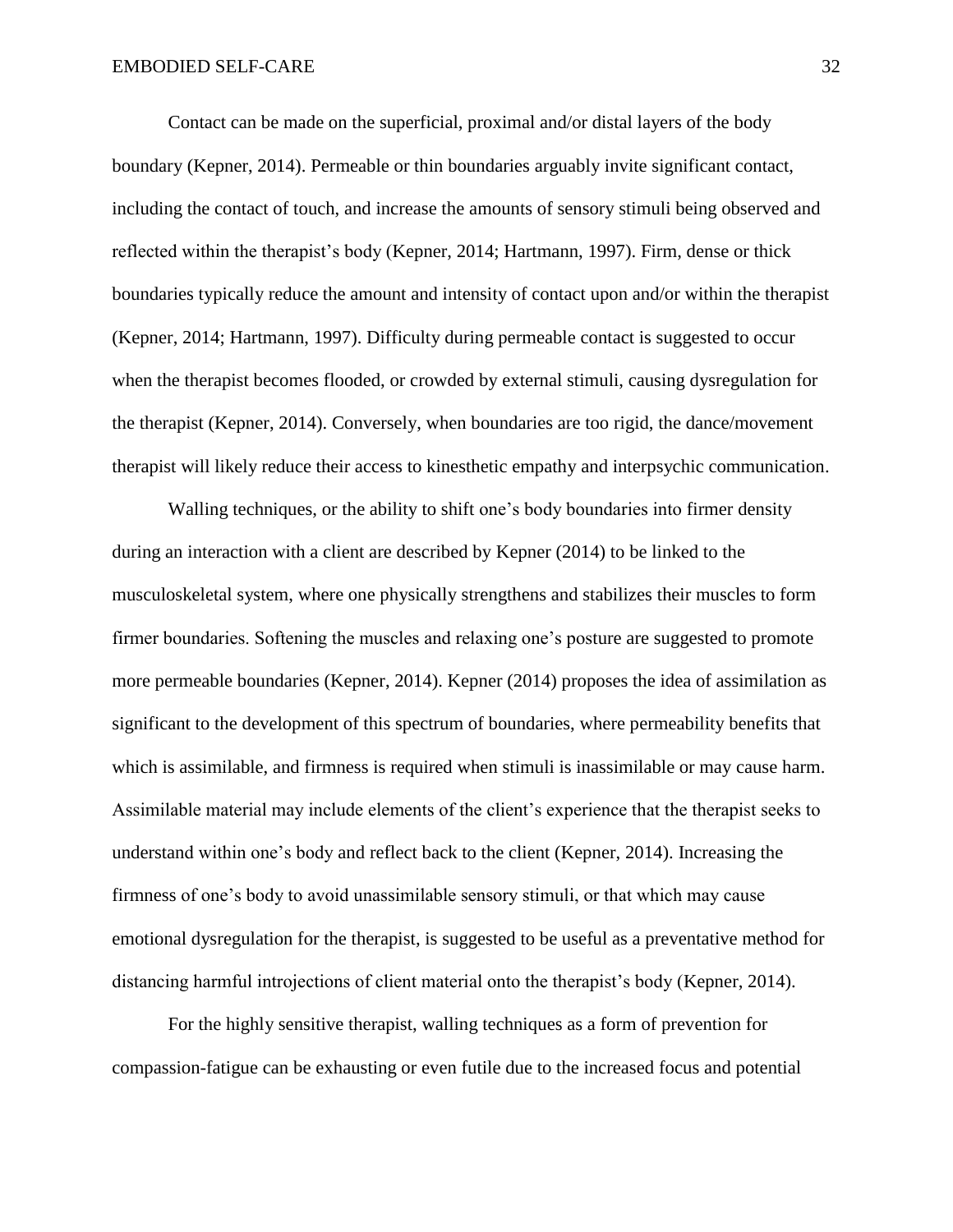muscular tension required to maintain the boundary. Effective and ethical boundaries can feel undefinable for the highly sensitive therapist, especially when an empathic ability has been reinforced within the therapist over an extended time (Markowitz, 2013). Kepner (2014) echoes Barnett's (2007) findings and suggests therapists who have experienced boundary introjection, or non-consensual impingement upon their boundaries as children are more likely to hold permeable body boundary structures and may therefore be more vulnerable to the harmful effects of burnout. However, a permeable passageway between therapist and client lends itself to nuanced interactions and meaningful embodied exchanges. The dance/movement therapist's permeable ability to sense, feel, relate and increase one's understanding of the client during contact are valuable qualities; walling techniques may impede the formation of these deeper connections.

#### **Porousness in Embodied Self-care**

Markowitz (2013) proposes that closing the pores of the empathic process with walling techniques can be counterproductive. For the highly sensitive, Markowitz (2013) suggests developing methods for becoming even more permeable to the extent of porousness, to promote the energetic experiences of others to float through the body. In other words, rather than firming the skin and muscles to deflect unassimilable material (Kepner, 2014), dance/movement therapists might venture past the spectrum of permeability and into porousness, so the introjection of unassimilable material passes through an expansive openness in the body (Markowitz, 2013). This process can be explored as an embodied self-care method for relinquishing responsibility, practicing detachment from the client's experience and letting go of clients' emotional energies as accumulated through kinesthetic empathy.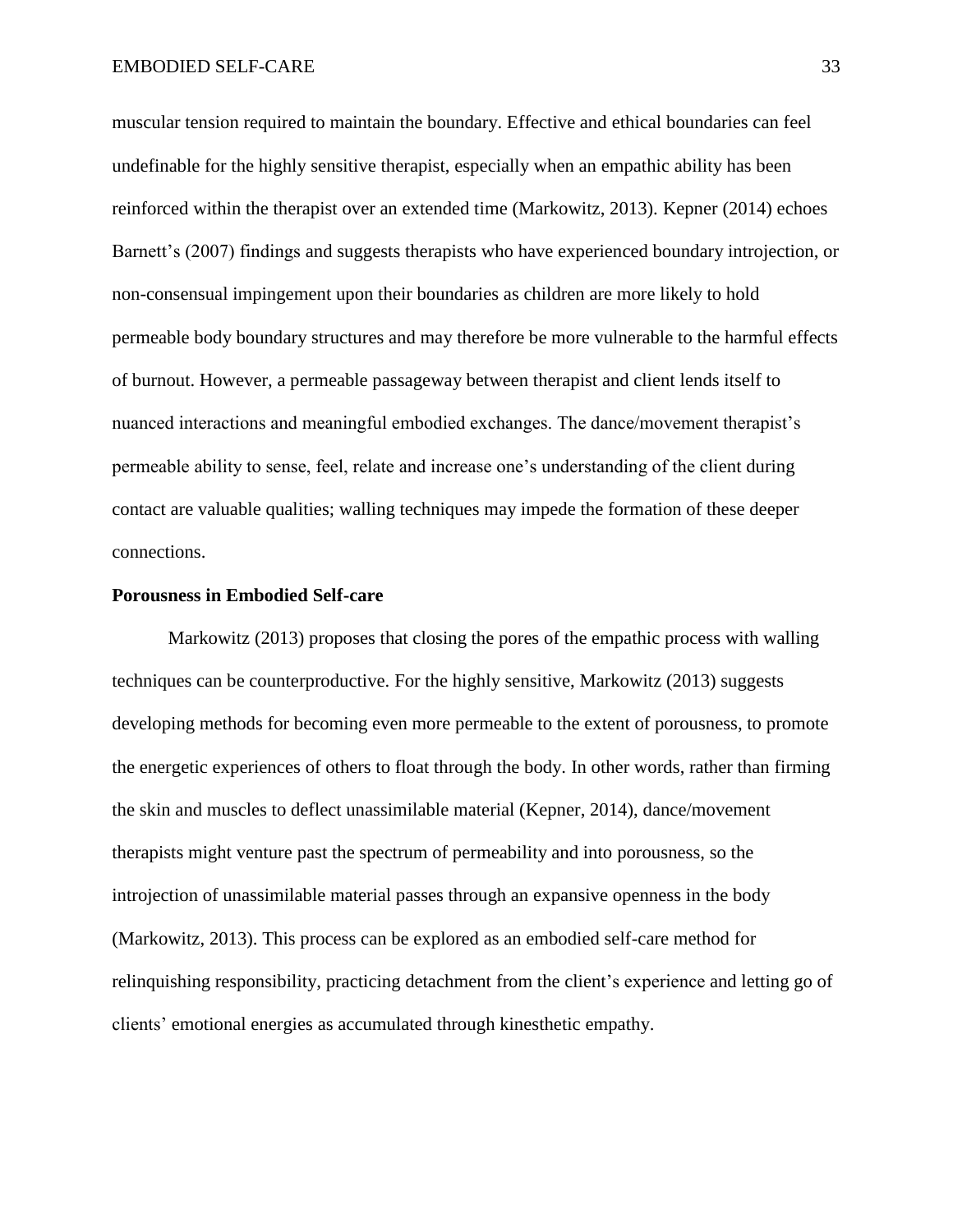Paul Sevett (personal communication, February  $12<sup>th</sup>$ , 2022), illustrates this process with the example of ice, water and steam as symbolic and energetic representations of firm, permeable and porous boundaries, respectively. Ice represents firm or dense boundaries where assimilability is diminished. For dance/movement therapists, embodying the qualities of ice within the therapeutic relationship may impact the depth of exploration into client-therapist intersubjectivity, kinesthetic empathy and sensory attunement. Water, a more permeable substance, has the capacity for other liquids to assimilate, but may change and become another substance entirely with the addition of external substances. To be permeable like water, the dance/movement therapist may be impacted by the overflow or flooding of external stimuli swirling and changing within the body. Ironically, steam has the highest molecular "density" of water and ice, yet it is also the most porous. When water boils, molecules break apart and allow the release, or escape of vapor into the air. Like porous boundaries, dense from the richness of their differentiated and compassionate nature, unassimilable material is sensed, felt and allowed space to release, then passes through the body like vapor.

To become more porous, a dance/movement therapist might utilize sensory attunement and kinesthetic empathy as tools for noticing specific sensations, feelings and emotions in the body and discern where in the body they are felt (Vulcan, 2009). From there, the places within the body that are activated are invited to expand with breath, movement or slight adjustments to one's posture to create increased spaciousness and muscle relaxation. Specific movements and postures may be more satisfying if they are created from the therapist's own body and imbued with personal, meaningful intentions (Kleinman, 1978). With space to flow, the energy that has been sensed and activated within the therapist's body can be released in the present moment, shortening the length of time it takes to process the encounter by clearing the energy taken in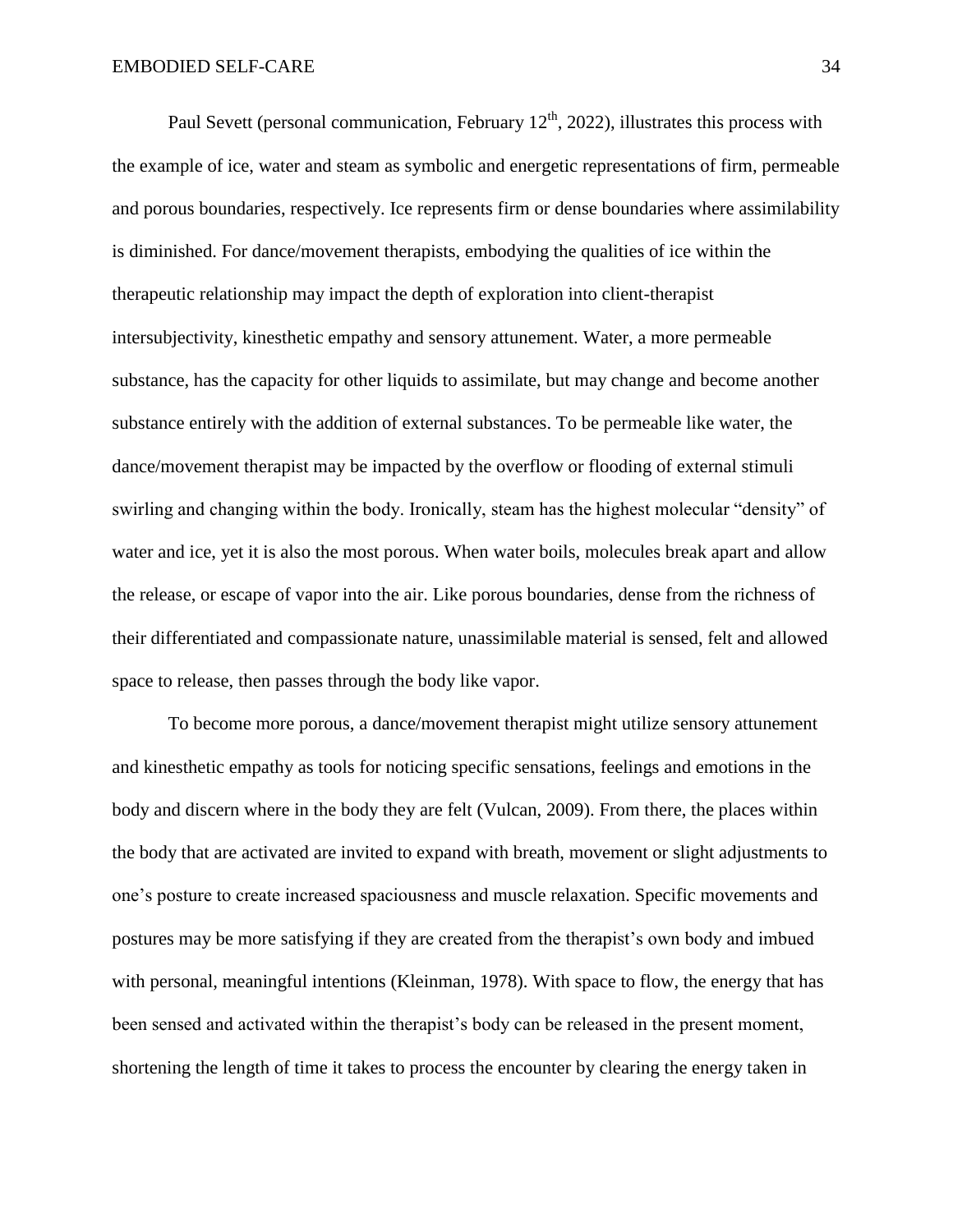during the interaction while it is happening. Therapists might support this process by using imagery and metaphor to visualize the energy flowing through one's body.

This method has the potential to unearth latent somatic countertransference. For instance, a therapist may discover difficulty detaching from the sensed energy and long to hold onto it (Markowitz, 2013). This might invite further investigation into one's own experience of attachment or identity and could promote working through the countertransference for the therapist.

A spiritual approach could be helpful in instances where creating the spaciousness for releasing the energy is challenging. Finding a safe space for the energy to go might prove useful in this scenario, where, for instance, the energy is given back to nature to be transmuted and reused to create new life. Kieft (2017) reinforces how ones' compassionate qualities and the commitment toward profound awareness make way for an exquisite exploration of the soul. Kieft (2017) defines the soul as, "a movement of reflecting, deepening, and re-balancing, an activity of embracing paradoxes that melts boundaries between spirit and matter" and further asserts that, "beauty, depth, openness, vulnerability, ambiguity, equality, interconnection and inclusion" are values that strengthen the soul (p. 458). A spiritual perspective that encompasses elements inherent to one's soul invites deep and meaningful contemplation along with the potential for expansive rejuvenation.

An embodied self-care practice allows the reception, perception and understanding of sensory stimuli to flow through the therapists' body during heightened encounters with clients. From this perspective, kinesthetic empathy is only the first step toward a compassionate response toward the client and the self, where bodily felt material that's transferred onto the therapists' body is allowed to flow freely out one's vessel in the moment, not solely to be released at a later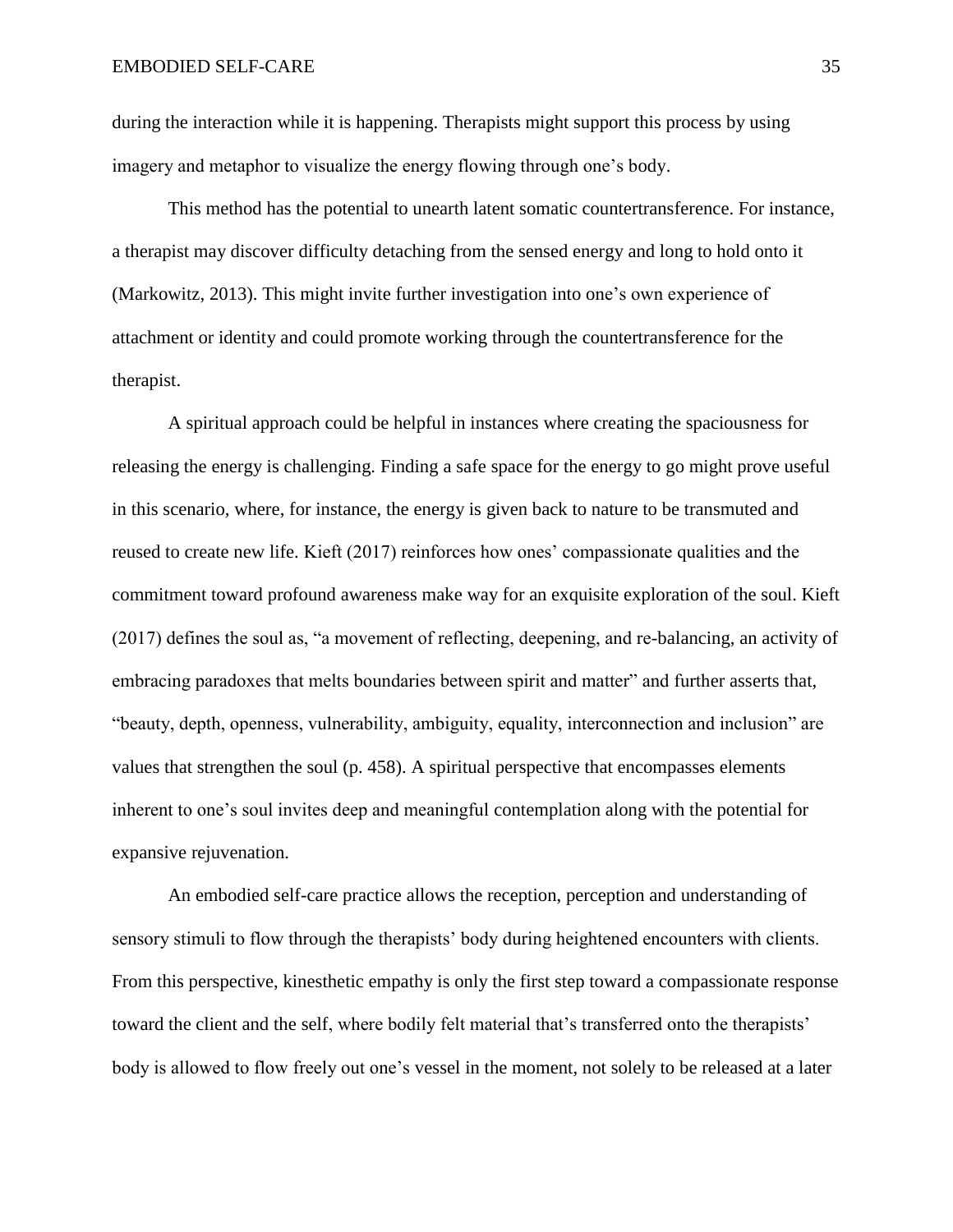time. The therapist is then, "...working with the flow of energy instead of trying to block it" (Markowitz, 2013. p. 44).

Embodied self-care as a proposed practice involves self-compassion, surrender, energy transfer and transmutation and revitalization through in-the-moment recuperation. This process requires mindfulness to become aware of one's body and the intersubjective environment, an understanding of kinesthetic empathy to differentiate the client's experience, self-compassion to accept one's own experience, and surrender, to allow the complexities of the encounter to flow freely through the body. This process also quickens the release of sensed responsibility for a client's ailment that may lead to therapist burnout and trusts in the sensory transmutation of surrendering and letting go of sensed energy in the here-and-now. McNiel (2007) describes transmuting energy as, "…A process through which, once the connection is made, there is a change—a kind of smoothing out of what often feels agitated energy, or there may be a 'filling up' of a depletion... it seems that vital energy quite naturally goes to the places it is needed " (p. 16). From a soulful perspective, embodied self-care captures immersive inter-subjectivity, selfreflexivity, compassion, creativity and relationality as vital to one's, "core human reality" (Kieft, 2017, p. 458).

Letting go of a client's emotional energy through increased porousness, relinquishing responsibility for it, and returning it back to the client after having experienced it in oneself is an additional advantage of an embodied self-care approach. This method may grant the client an opportunity to grow and learn from their own metaphysical insight. To carry the energetic weight of others' pain is not helping anyone—the difficult, strong emotions within one's body are often the lightbulbs needed to generate awareness (Markowitz, 2013; McNeil, 2007). Consciously or unconsciously, holding portions of emotional energy from the client is not only detrimental to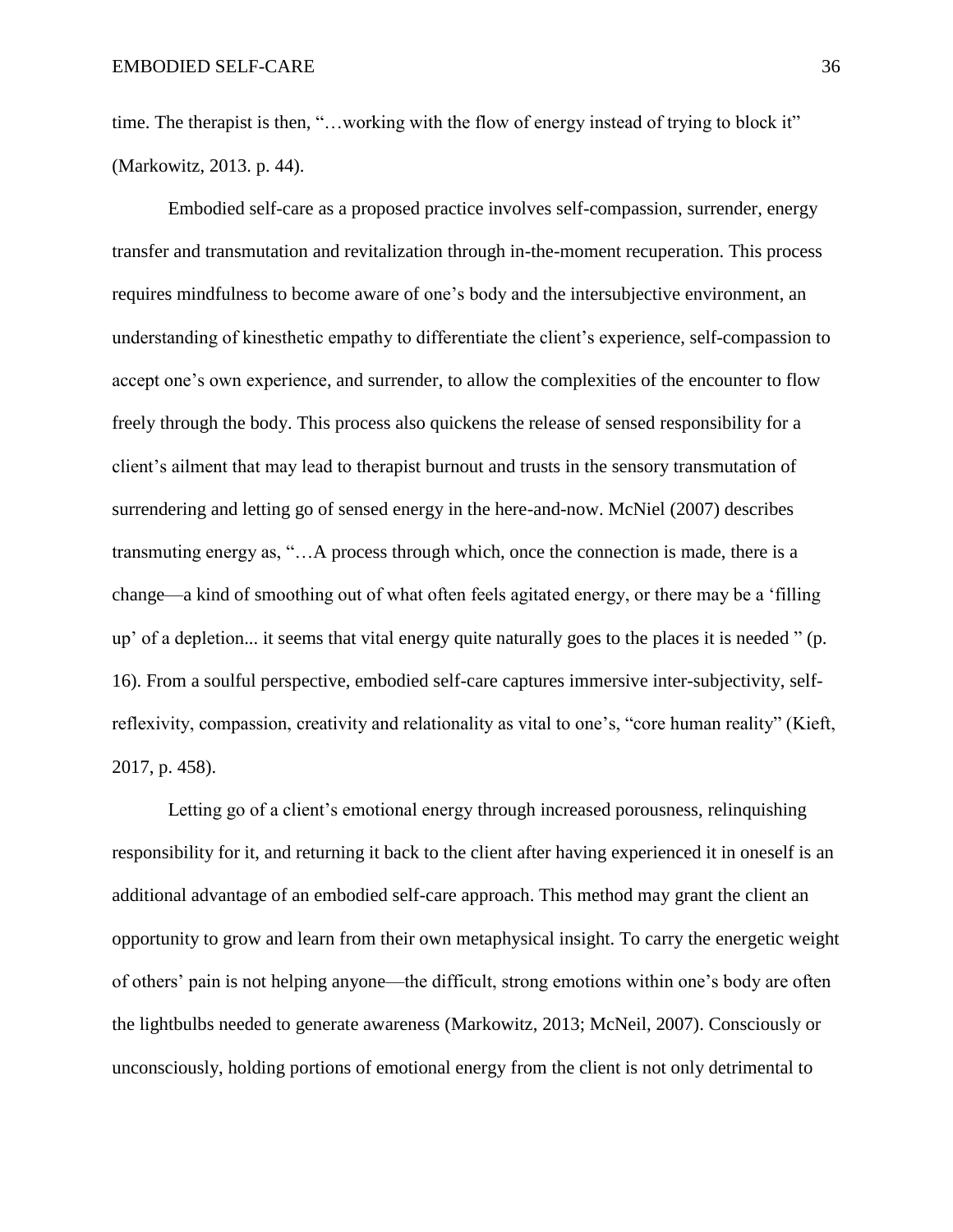the therapist's wellbeing, but also disrupting the client's process and potentially hindering their capacity to generate awareness of their own energetic inventory (Brennen, 1993). An embodied self-care practice may be beneficial for the health of the therapist and the health of the client.

Embodied self-care is built upon the origins of radical self-love (Lorde, 2017; Taylor, 2021; brown, 2019; hooks, 2018), mindfulness (Suzuki, 2011), compassion and surrender (Markowitz, 2013). It expands the boundaries between permeable and porous, venturing into the intersubjective phenomena of relationships (Dosamantes-Beaudry, 2007; Rova, 2017; Shaw, 2004; Vulcan, 2009; Aron, 1998) and encourages the vibrational frequency of love energy, connectivity and oneness with the self and the environment (Pulvino, 1978; Gonzalez et al., 2019; Hackney, 2002). It serves as a remedy for therapists dealing with vicarious trauma. It moves away from the impersonal, commodified self-care agenda within capitalism and can be accessed through embodied kinesthetic awareness (Allen, 2021; Kim, 2021; Taylor, 2021; Kelter; 2021; Delaney, 2020). Kinesthetic embodiment is described as a deep well of wisdom and an intrinsic way of knowing (Rova, 2017), connecting humans to the harmony of the natural world (Burns, 2011; Gonzalez et al., 2019) and providing a pathway to the soul (Kieft, 2017).

Awareness of how one moves through the world is reflected and shaped by the foundational core of embodied knowledge. "The way we think about intelligence is built into the social structures we create – religion, medicine, government, as well as law and education – so a shift in our view of mind has repercussions not only for individual identity but for public life as well" (Claxton, 2015, p.11). From this perspective, moving toward self-care as a community endeavor stimulates unified harmony (Taylor, 2021; Delaney, 2020). Embodied self-care lays the groundwork for collective-care to flourish and enables humans to support their communities and positively impact the planet, by enlivening the innately loving nature at one's core.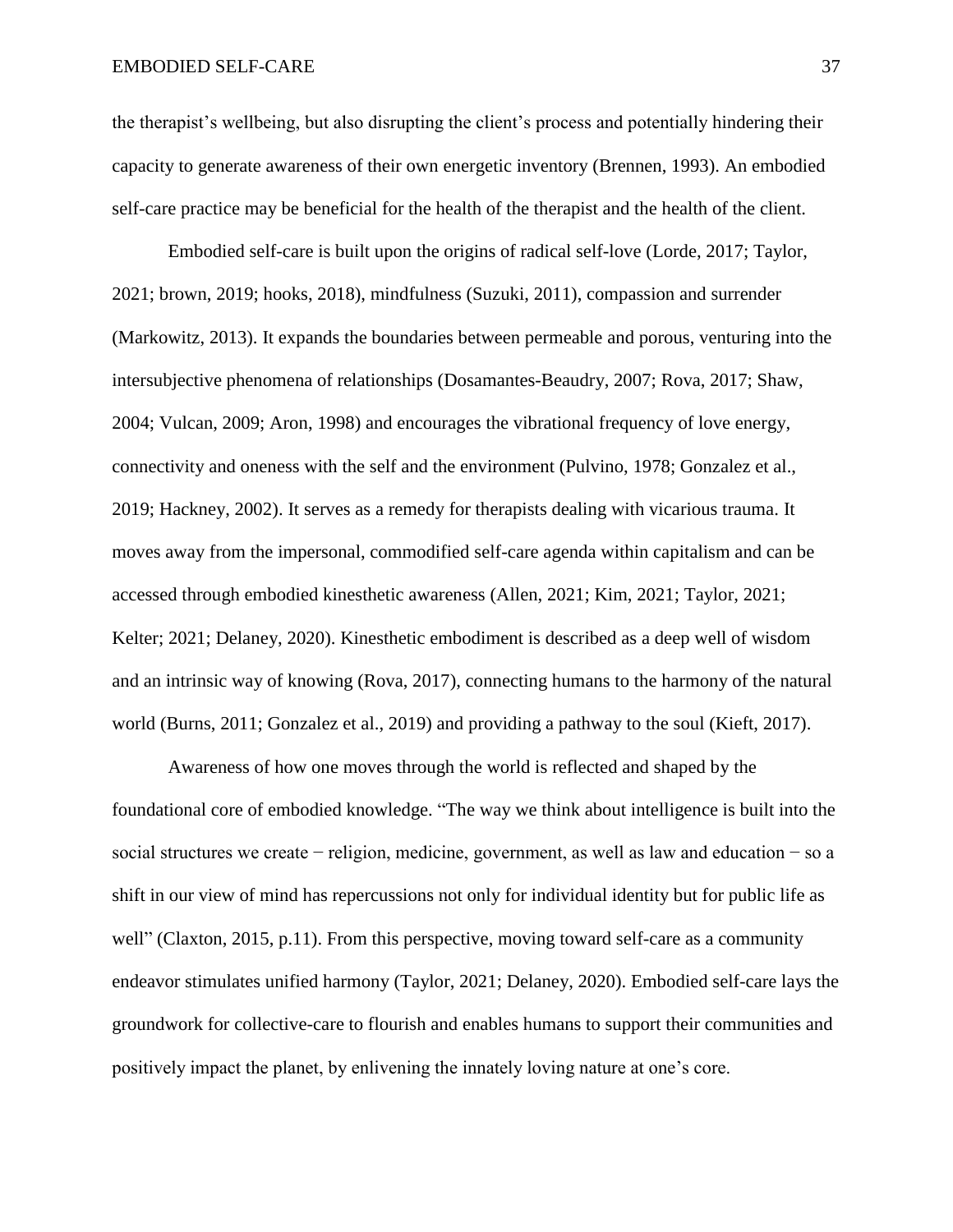#### **Discussion**

I explore an embodied self-care practice as a dance/movement therapy intern, providing compassionate care to elders living with dementia and memory impairment. I practice embodied self-care during a therapeutic encounter by bringing mindful attention to my body's present state by gazing inward with breath. While consciously activating my breath and relaxing my muscles, I make a thoughtful intention to increase my capacity for porousness. This process invites the integration of my mind and body and assists the energy within the exchange to pass through me. Accumulated stress and fatigue frequently exist in my body as tight and rigid muscles, holding energy and blocking its flow. To promote flow, I return to my breath and to the softening of my body consistently throughout an encounter. With mindfulness and compassion, I return to an open, relaxed posture and accept any tension in my shoulders, neck, stomach or particular place of tightness or discomfort in my body. With acceptance of my body's organic responses to the profound work within the therapeutic relationship, I cultivate even more relaxation by embodying gentleness and compassion toward my own vessel as I begin to soften and increase my capacity for porousness.

Porousness also promotes a fuller presence in my practice. My presence invites opportunities to attune to the energy and emotional tone of the resident's disclosure in words and movement in the here-and-now. I allow my body to explore these tones by mirroring movement or the underlying feelings sensed in the encounter. I explore sensations within my body and become curious about the resident's experience through my embodied awareness. When I feel a tightness in my chest, a lump in my throat, a gut reaction, a change in body temperature, or a hotness in my cheeks, I return to the softening of my body to empathically reflect the experience back to myself or the resident for potential exploration. As I engage in this spherical process of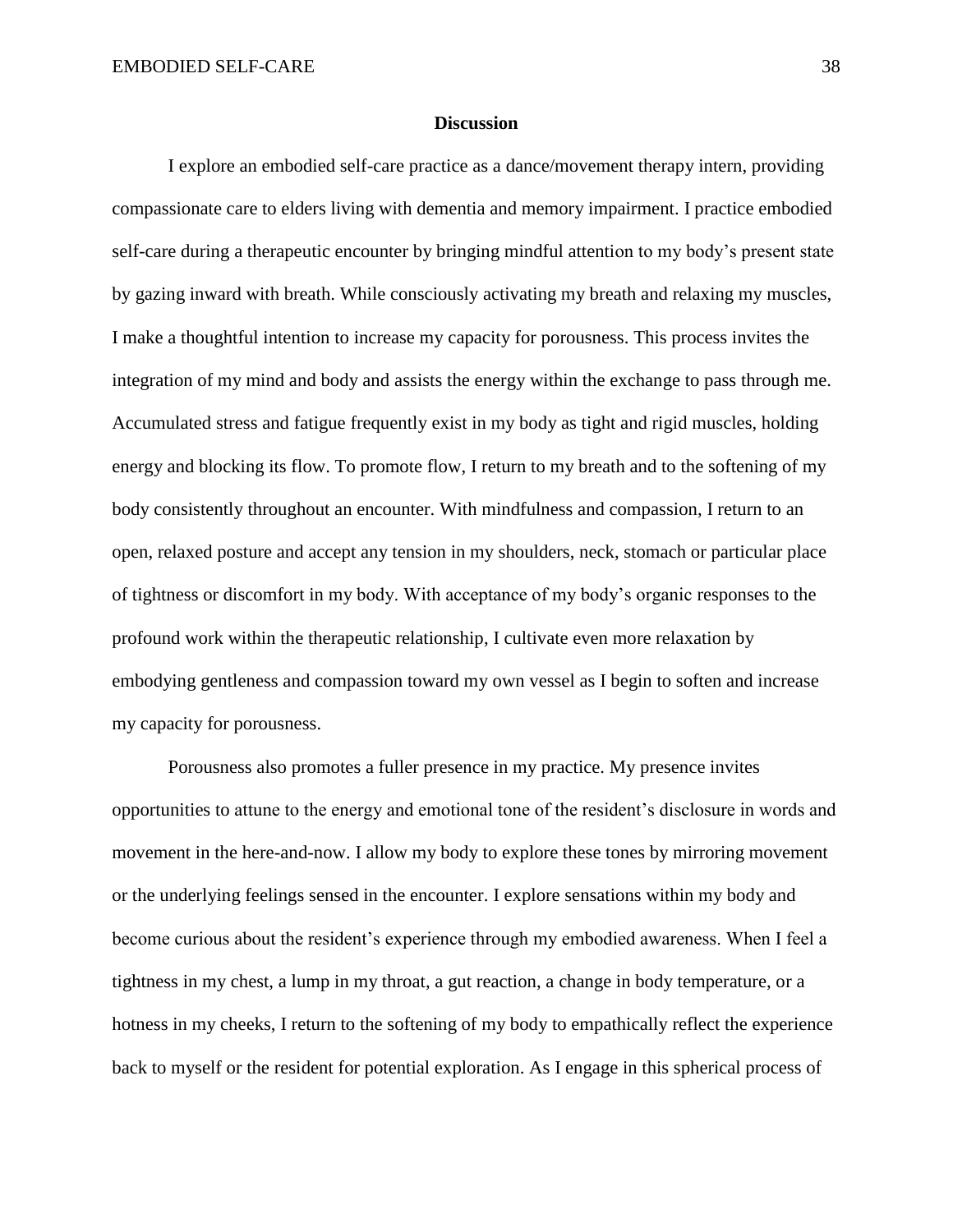mindfulness, attuning, mirroring, empathically reflecting, softening and surrendering, I create an intention to increase my understanding about how a resident might be feeling, all while practicing a continuous relinquishing of sensed energy.

When this process requires additional support, I become aware of my surroundings to ground my experience and feel my body making contact with the chair I'm sitting in or notice my feet on the ground. I garner multisensory pathways to return to the present moment, including auditory cues or visually acknowledging an object within the environment. Additional embodied support for porousness is particularly relevant during moments of profound pain for a resident, or during sessions when the processing of deep trauma emerges. For example, holding space for a resident to process the death of a child, the loss of a spouse, or navigate the uncertainty of forming new embodied pathways to access memory feel especially energetically charged. I support these encounters for the residents and for myself with empathy, gratitude and awe, as I feel honored to provide a space where a resident can safely explore the depths and wonders of their lived experience.

With a mindful intention, inviting my body to surrender into the chair I'm sitting in while I'm collaborating with a resident also awakens my spirit to the awe-inspiring phenomena of human connection. Experiencing something so vast and overwhelmingly beautiful that it's difficult to comprehend is how I experience awe. During an interaction, I honor wherever my mind-body lands within the spherical spectrum of human emotion and make an intention to notice the tune of vibrations in the environment that surrounds me. This invites me to meet the resident where they are. A resident's pain, bliss, grief and joy are welcomed into my embodied experience, and gently released through my soft and porous musculature and respectfully reflected back to those in my care. I often notice this experience as a tingly sensation on my skin,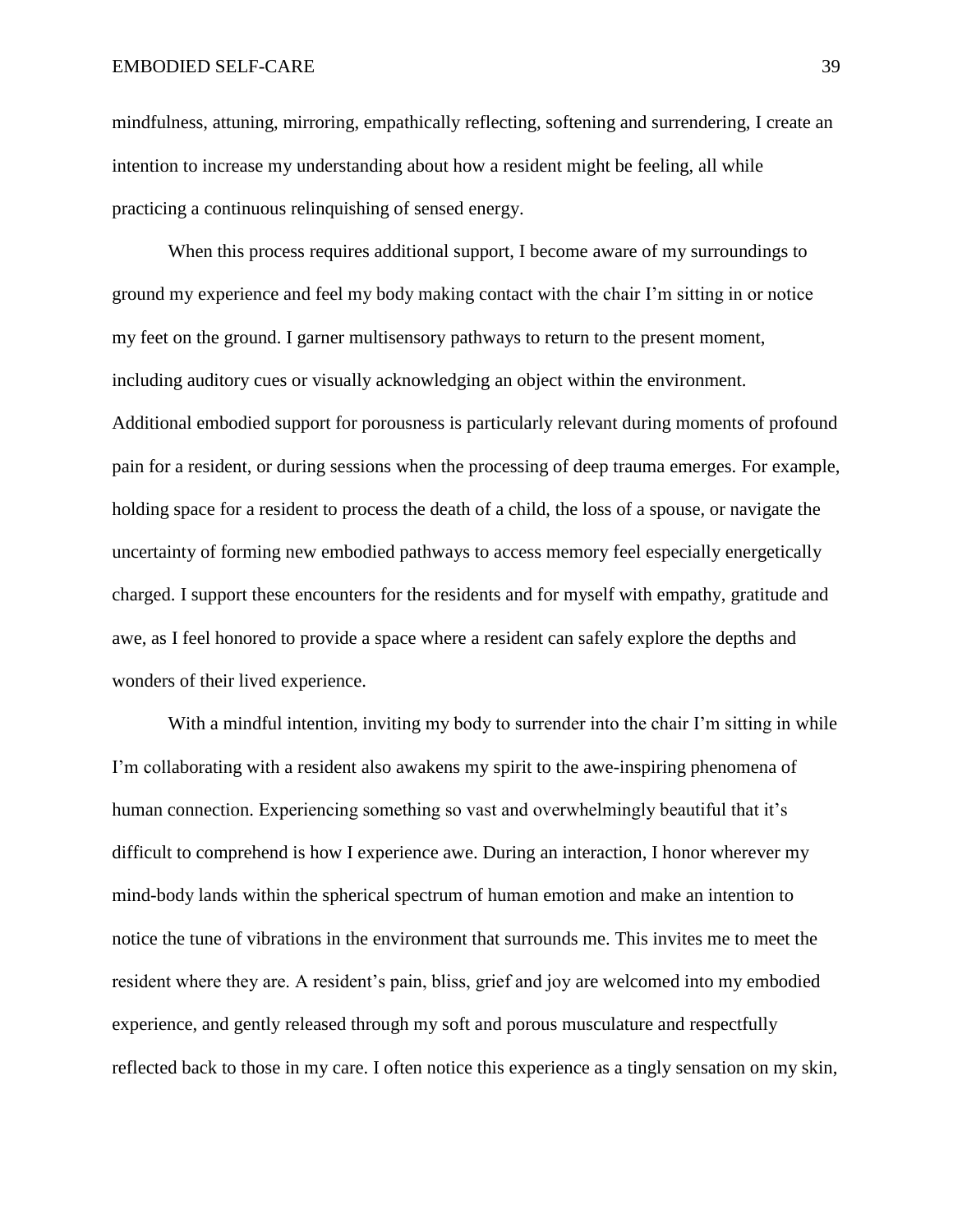subtly traveling up my spine and out the top of my head or emanating from the back of my neck, chest or throat.

Transmuting sensed energy from the resident is another element of embodied self-care and collective-care. Often times, an emotional experience expressed to me does not need to be reflected back to the resident. In some cases, I first practice porousness to release emotional energy then transmute the sensations as they pass through a compassionate, inner resonance within myself cultivated through mindfulness. For example, after I've held a resident's pain or guilt in my body momentarily, I might gather the energy lingering in my body with my hands and arms and form an invisible ball, then gently pass the energy back, naming it internally to myself or out loud as strength or fortitude for what the client has shared or gone through. I invite the resident to pass the invisible ball with me and explore the multisensory and non-verbal experience of moving through energy in the body and supporting the resident in forming their own insights through their movement. Furthermore, I use sensory transmutation to provide closure in individual and group therapy sessions. For instance, I might pass the invisible ball back to each group member as an ending to the session, honoring the contributions residents have made in the group and acknowledging their presence. This also serves as an embodied selfcare method where I'm leaving behind elements of emotional energy sensed within my body from the group or individual therapy session.

Outside the session, I routinely practice weightlifting and resistance training. Strengthening my muscles, bones, tendons and ligaments in my embodied practice expands my capacity for porousness in the therapy session. Resistance training in my exercise ritual allows me to experience the tension and firmness available to me within my body boundaries. Feeling my muscles come alive with vigor is an additional component for releasing emotional energy in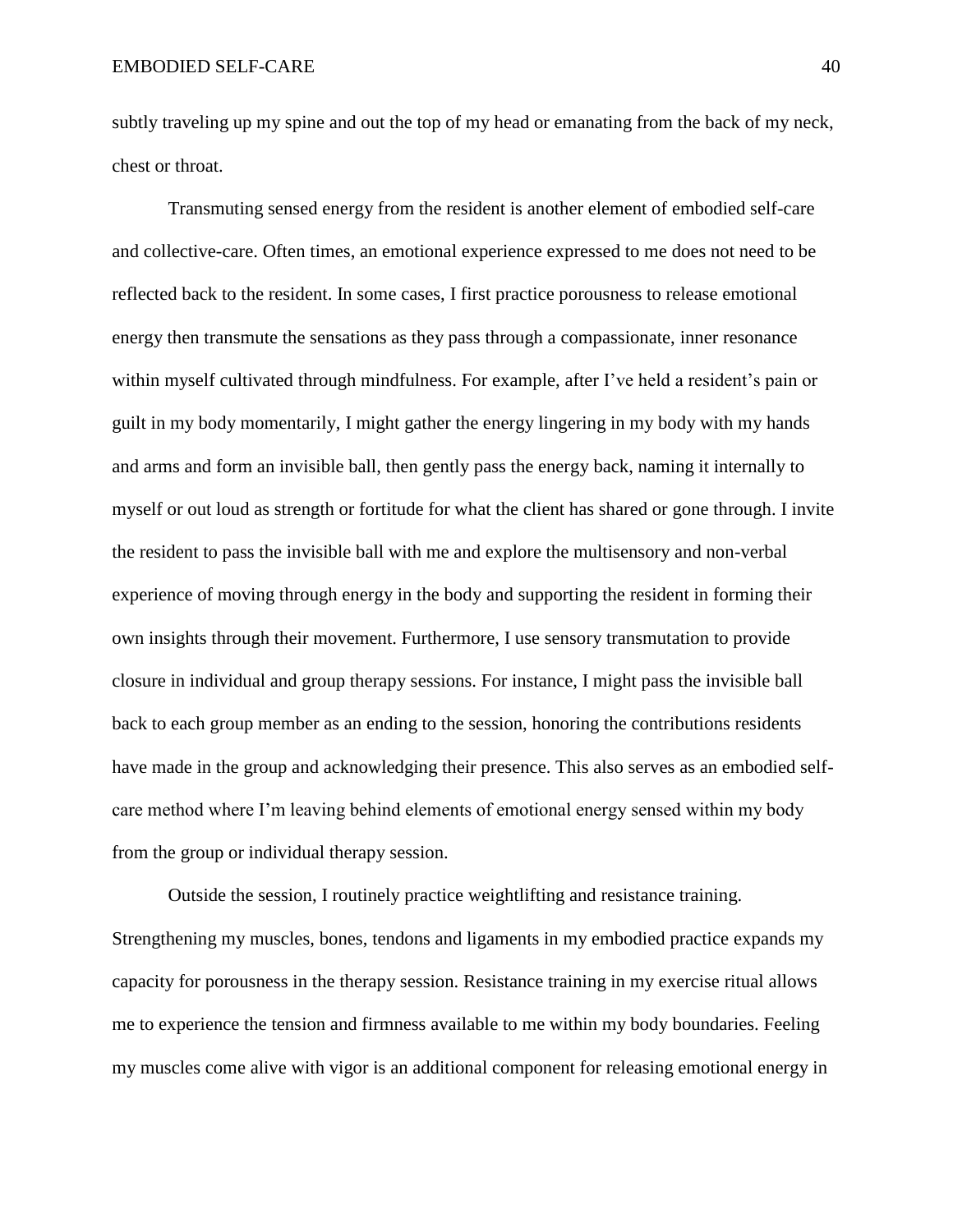my body. Additionally, I practice deep stretching to expand my physical and emotional flexibility following my strength-training routine. The strength, stability and flexibility that I cultivate outside the therapy session supports the polarities of porousness and softening within my body during the therapy session.

When I've taken energy with me after a session, I implore my creativity to let go and express latent energy in my conscious and subconscious body. Creativity encourages me to embrace and release my emotions to transform my experiences and the experiences I take in from others. Allowing myself to engage freely in music, dance and poetry are ways to uncover underlying sensory, emotional or cognitive material existing within my body that may be covertly contributing to the physical experience of burnout or fatigue. I use metaphor and symbolism to write poetry and to discover emotions, then process and express them with abstraction. Using symbolism and metaphor is a satisfying way to process material I cannot name or consciously express.

With mindfulness and intention to unearth and pour out these experiences through creative outlets, I engage further in an embodied self-care process that cultivates natural expression and release through artmaking. I create music with instruments I enjoy playing to express my joy and pleasure and to replenish the creativity that feeds my soul. I dance and move to release energy in my tensed or tired muscles. When I transmute sensory material in my body into art, it supports what I feel is the tangible, physical nature of energy. When I write songs and create choreographies, I embody the artmaking process while also externalizing a piece of art as a form of self-care.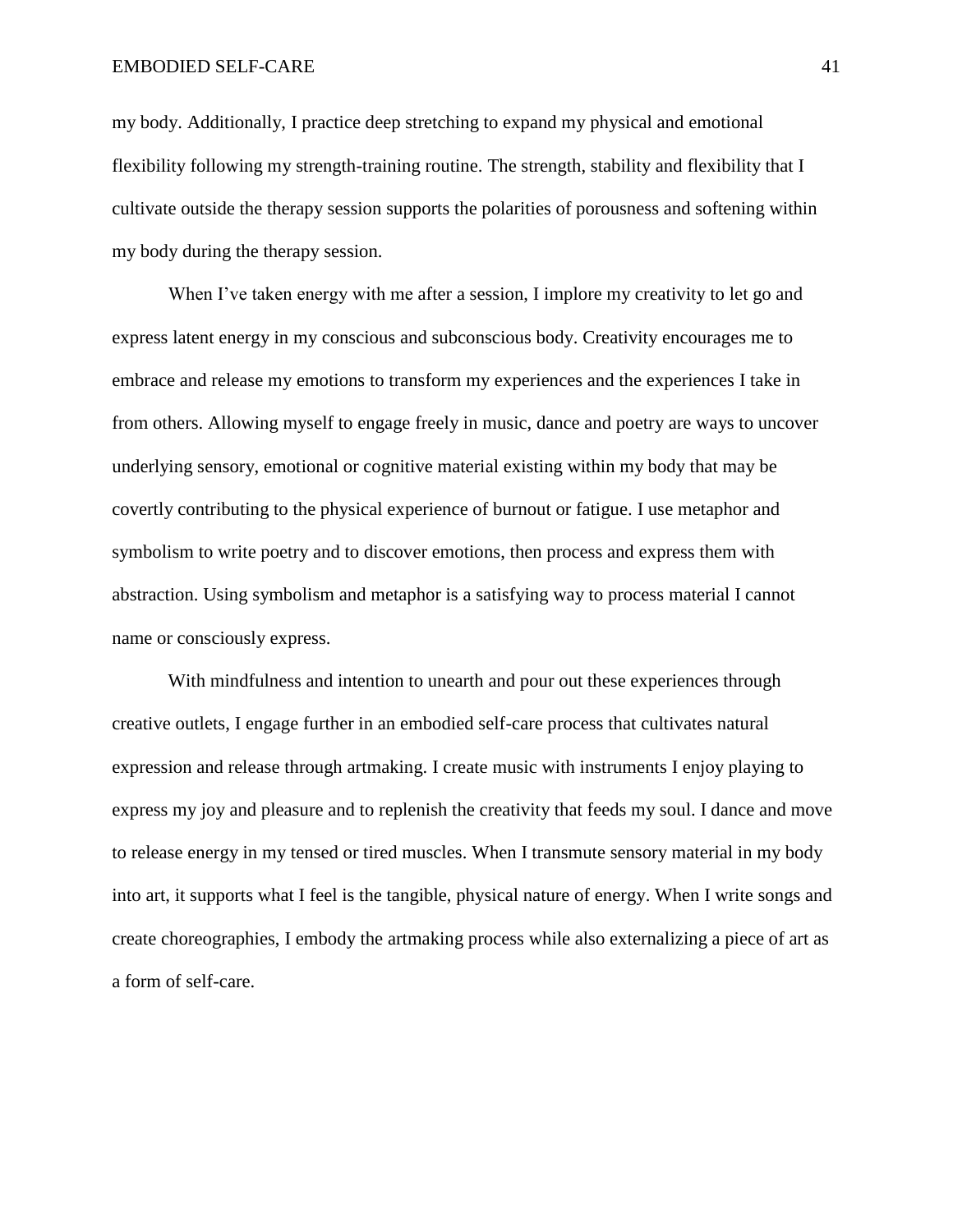#### **Conclusion**

Further research and discussion are required to support the theory of emotional energies as tangible manifestations in the body. A more comprehensive literature review on existing research in dance/movement therapy for attending to emotions that have materialized as physical ailments within the body of a client or therapist would benefit the goals of this thesis. Additionally, collecting research for advocating the advantages of releasing energy and vicarious traumas through creativity and artmaking for therapists would further support this thesis. Research on sensory transmutation could enhance the theory behind revitalizing the body by transforming sensed energy into artwork. Incorporating energy healing into psychotherapy may invite an expansive shift toward interpsychic communication and extraordinary opportunities for connection in the therapy session.

In addition, a more comprehensive understanding of ancient healing practices in Eastern medicine is complementary to respectfully exploring an embodied self-care method. Reviewing the breadth of cultural and spiritual practices that enliven human beings and increase vitality was beyond the scope of this thesis. Honoring and collaborating across cultural healing practices would benefit future self-care research. Furthermore, advancing the de-commodification of selfcare from an anti-capitalist framework could provide opportunities for activism and reform. Finally, delving deeper into the origins of collective-care would not only support the longevity of professional therapists, but the preservation of compassion within professional communities.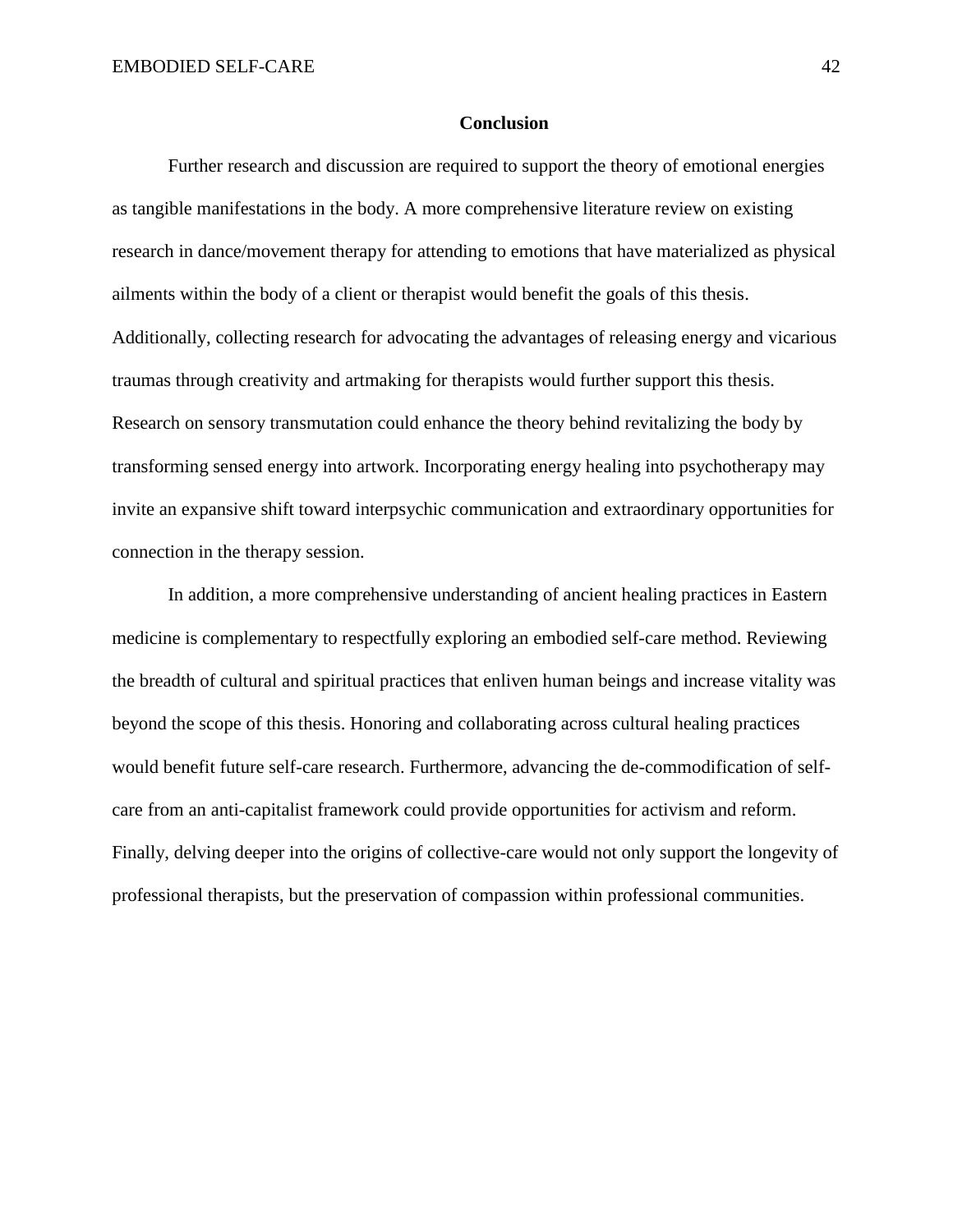#### **References**

- Adler, M., & Fagley, N. (2005). Appreciation: Individual differences in finding value and meaning as a unique predictor of subjective well-being. *Journal of Personality*, *73*(1), 79–114.<https://doi.org/10.1111/j.1467-6494.2004.00305.x>
- Alkema, K., Linton, J., & Davies, R. (2008). A study of the relationship between self-care, compassion satisfaction, compassion fatigue, and burnout among hospice professionals. *Journal of Social Work in End-Of-Life & Palliative Care*, *4*(2), 101–119. https://doi.org/10.1080/15524250802353934
- Allen, L. (2021). *An introduction to self-care and capitalism*. Necessary Behavior. Retrieved February 1, 2022, from https://www.necessarybehavior.com/blogs/news/an-introductionto-self-care-and-capitalism
- American Dance Therapy Association. (2015). The Code of Ethics and Standards of the American Dance Therapy Association (ADTA) and the Dance/Movement Therapy Certification Board (DMTCB). Retrieved January, 30<sup>th</sup> 2022, from https://adta.memberclicks.net/assets/docs/Code-of-the-ADTA-DMTCB-Final.pdf
- Aron, L. (1998). The clinical body and the reflexive mind. In L. Aron & F. S. Anderson (Eds.), *Relational perspectives on the body* (pp. 3–37). Analytic Press.

The Audre Lorde Project. (2022). Retrieved February 1, 2022, from https://alp.org/

Barnett, E., Baker, E., Elman, N., & Schoener, G. (2007). In pursuit of wellness: The self-care imperative. *Professional Psychology: Research and Practice*, *38*(6), 603–612. <https://doi.org/10.1037/0735-7028.38.6.603>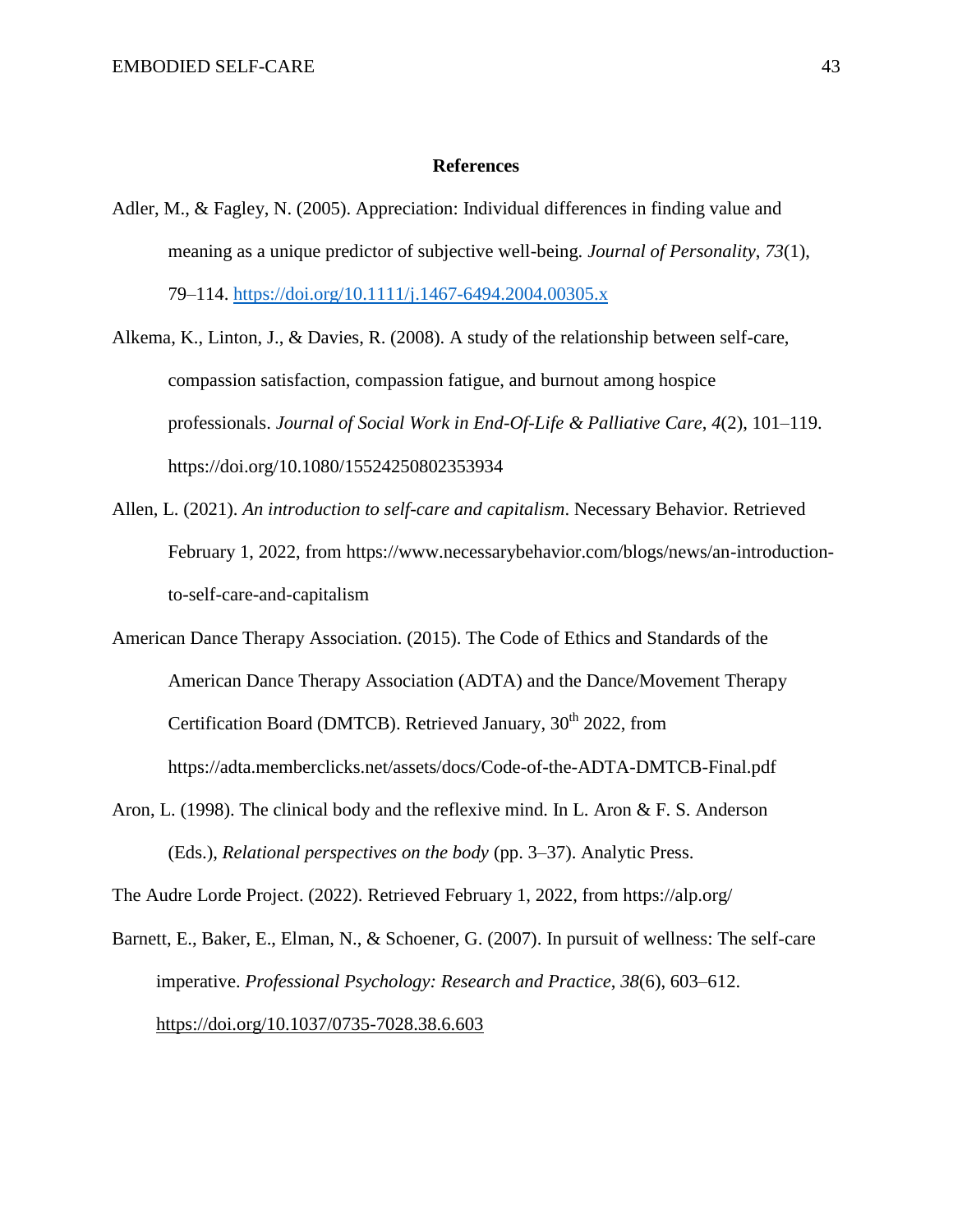- Barrett, E. (2003). Reconciling difference: Art as reparation and healing. *Double Dialogues*, *Art and Pain* (4).
- Bartenieff, I., & Lewis, D. (1980). *Body movement: Coping with the environment*. Gordon and Breach.
- Bentley, P., Kaplan, G., & Mokonogho, J. (2018). Relational mindfulness for psychiatry residents: A pilot course in empathy development and burnout prevention. *Academic Psychiatry*, *42*(5), 668–673. https://doi.org/10.1007/s40596-018-0914-6
- Boadella, D. (1997). Embodiment in the therapeutic relationship: Main speech at the first congress of the world council of psychotherapy, Vienna. *International Journal of Psychotherapy, 2*(1), 31–44.
- Brauninger, I. (2014). Specific dance movement therapy interventions—Which are successful? An intervention and correlation study. *The Arts in Psychotherapy*, *41*(5), 445-457. <http://dx.doi.org/10.1016/j.aip.2014.08.002>

Brennan, B. (1993). *Light emerging: The journey of personal healing*. Transworld Digital.

brown, a. (2019). *Pleasure activism*. AK Press.

brown, a. (2017). *Love as political resistance: Lessons from Audre Lorde and Octavia Butler*. Bitch Media. Retrieved February 17, 2022, from [https://www.bitchmedia.org/article/love](https://www.bitchmedia.org/article/love-)time-political-resistance/transform-valentines-day-lessons-audre-lorde-and-octavia

Brown, N. (2015). *Edward T. Hall, proxemic theory, 1966. CSISS classics*. eScholarship, University of California. Retrieved April 22, 2022, from https://escholarship.org/uc/item/4774h1rm

Burns, C. A. (2012). Embodiment and embedment: Integrating dance/movement therapy, body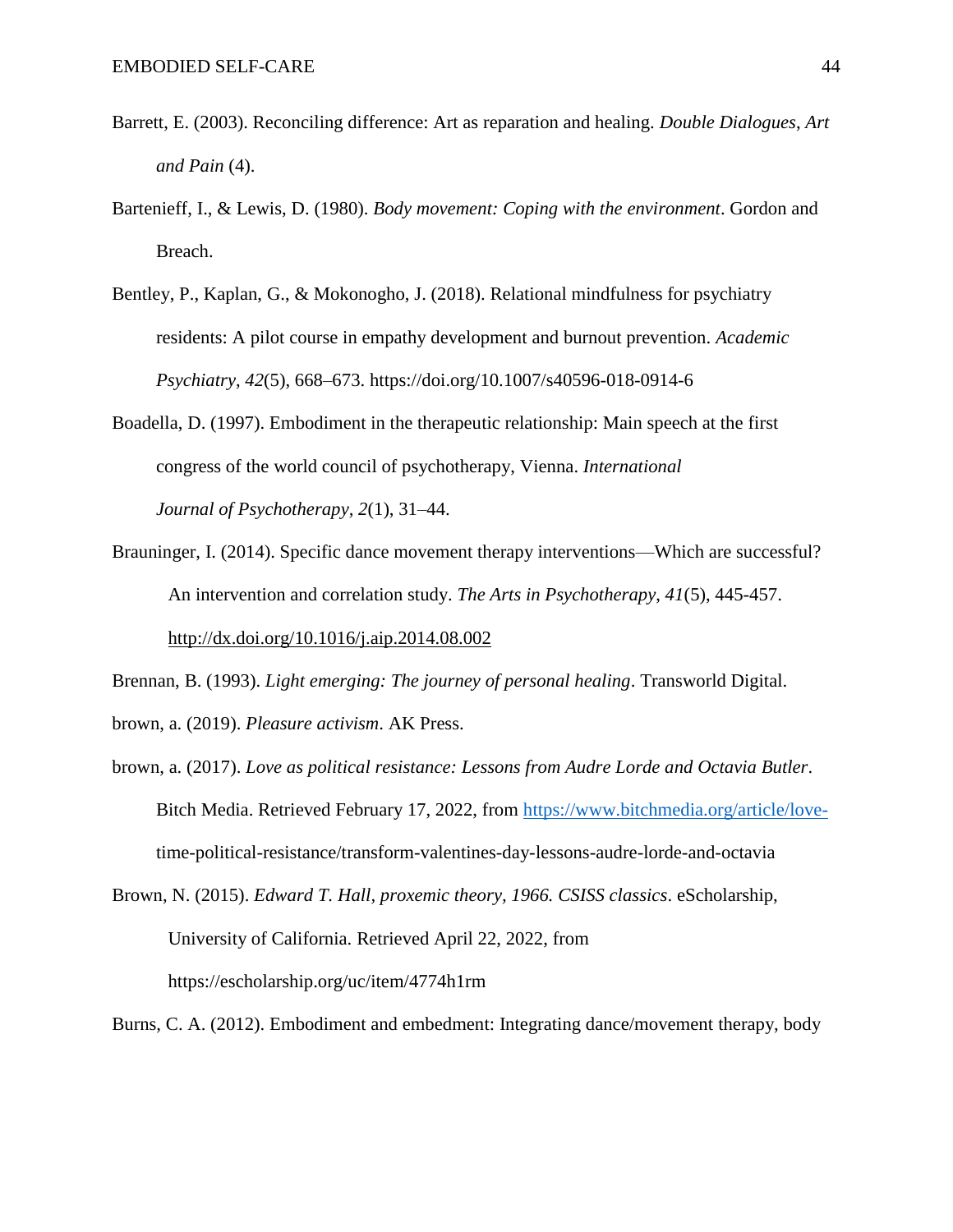psychotherapy, and ecopsychology. *Body, Movement and Dance in Psychotherapy*, *7*(1), 39–54. https://doi.org/10.1080/17432979.2011.618513

- Burton, C. L., & Ancelin-Schutzenberger, A. (1977). Nonverbal communication in the verbal and nonverbal interaction: A research approach. *American Journal of Dance Therapy*, *1*(2), 20–24. https://doi.org/10.1007/bf02579610
- Bush, A. (2015). *Simple self-care for therapists: Restorative practices to weave through your workday*. W.W. Norton & Company.
- Chace, M., Sandel, S. L., Chaiklin, S., & Lohn, A. (1993). *Foundations of Dance/Movement Therapy: The life and work of Marian Chace*. Marian Chace Memorial Fund of the American Dance Therapy Association.
- Chang, M. (2009). Cultural consciousness and the global context of dance/movement therapy. In S. Chaiklin & H. Wengrower (Eds.), *The Art and Science of Dance/movement therapy*   $(2<sup>nd</sup>$  ed., pp. 299-316). Routledge.
- Christopher, J., Christopher, S., Dunnagan, T., & Schure, M. (2006). Teaching self-care through mindfulness practices: The application of yoga, meditation, and qigong to counselor training. *Journal of Humanistic Psychology*, *46*(4), 494–509. https://doi.org/10.1177/0022167806290215
- Claxton, G. (2015). *Intelligence in the Flesh: Why Your Mind Needs Your Body Much More Than It Thinks.* New Haven: Yale University Press. Press. <https://doi.org/10.12987/9780300215977>
- Coaston, S. (2017). Self-care through self-compassion: A balm for burnout. *Professional Counselor*, *7*(3), 285-297. https://doi.org/10.1080/02703149.2014.850345

Delaney, B. (2020). *We need to move on from self-care to something that cannot be*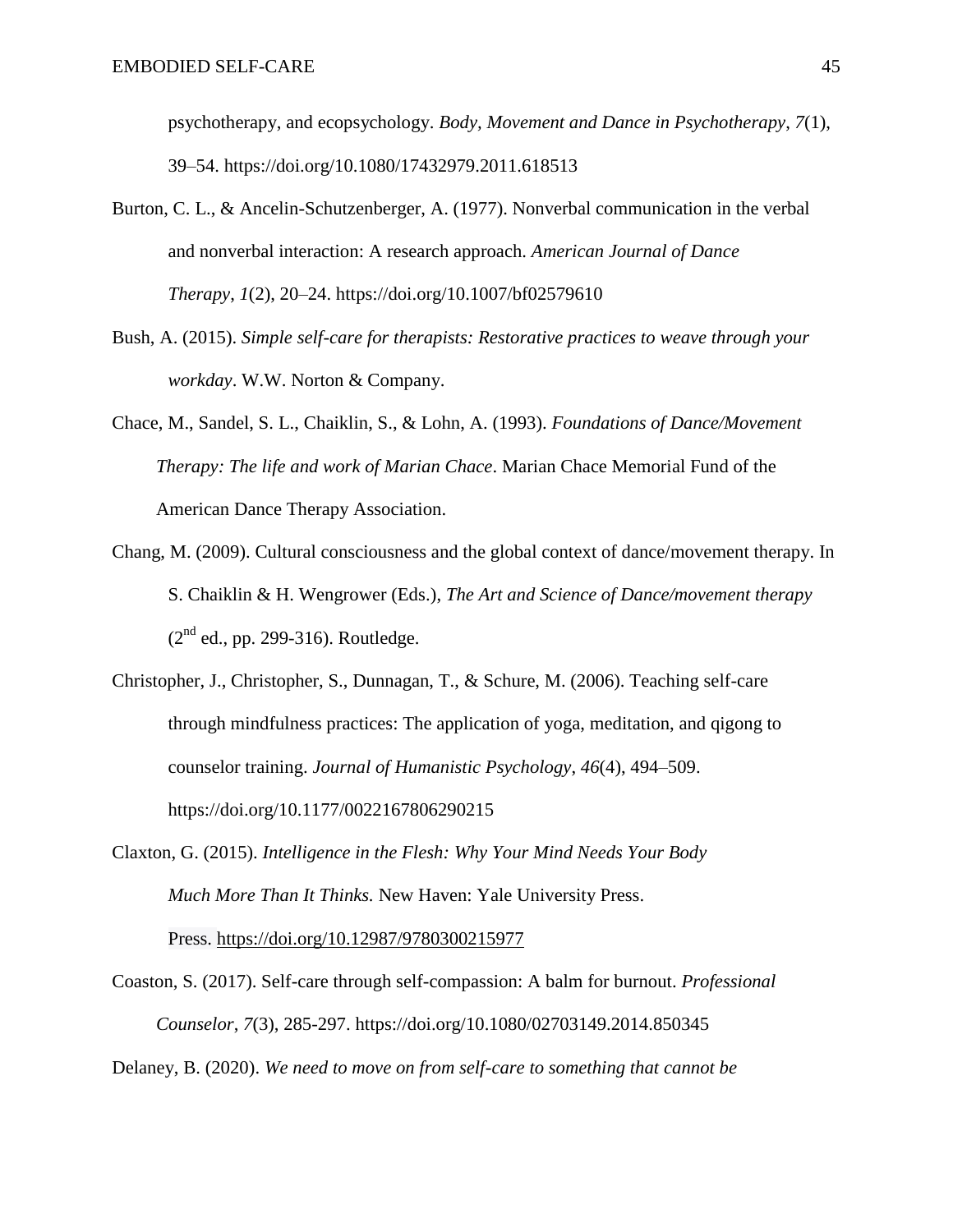*captured by capitalism*. The Guardian. Retrieved October 21, 2021, from [https://www.theguardian.com/commentisfree/2020/jan/31/we-need-to-move-on-from](https://www.theguardian.com/commentisfree/2020/jan/31/we-need-to-move-on-from-self-care-to-something-that-cannot-be-captured-by-capitalism)[self-care-to-something-that-cannot-be-captured-by-capitalism.](https://www.theguardian.com/commentisfree/2020/jan/31/we-need-to-move-on-from-self-care-to-something-that-cannot-be-captured-by-capitalism)

Devenish-Meares, P. (2019). Extending the heuristic inquiry research process to enable improved psycho-spiritual self-care choices associated with workplace stress and suffering. *International Journal of Academic Research in Business and Social Sciences*, *9*(6). https://doi.org/10.6007/ijarbss/v9-i6/6043

- Dionne, E. (2015). *For black women, self-care is a radical act*. Ravishly. Retrieved February 17, 2022, from [https://www.ravishly.com/2015/03/06/radical-act-self-care-black-women](https://www.ravishly.com/2015/03/06/radical-act-self-care-black-women-)feminism
- Dorian, M., & Killebrew, J. (2014). A study of mindfulness and self-care: A path to selfcompassion for female therapists in training. *Women & Therapy*, *37*(1-2), 155–163.
- Dosamantes-Beaudry, I. (2007). Somatic transference and countertransference in psychoanalytic intersubjective dance/movement therapy. *American Journal of Dance Therapy*, *29*(2), 73–89. https://doi.org/10.1007/s10465-007-9035-6
- Dutton, M., Prashar, A., Romero, G., Talley, J., Amri, H., Haramati, A., & Harazduk, N. (2012). Mind-body medicine skills training for self-care and emotional well-being in medical students. *BMC Complementary and Alternative Medicine*.
- Evan, B., & Rifkin-Gainer, I. (1982). An interview with Blanche evan. *American Journal of Dance Therapy*, *5*(1), 4–17. https://doi.org/10.1007/bf02579537
- Fernros, L., Furhoff, A., & Wändell, P. (2008). Improving quality of life using compound mind-body therapies: Evaluation of a course intervention with body movement and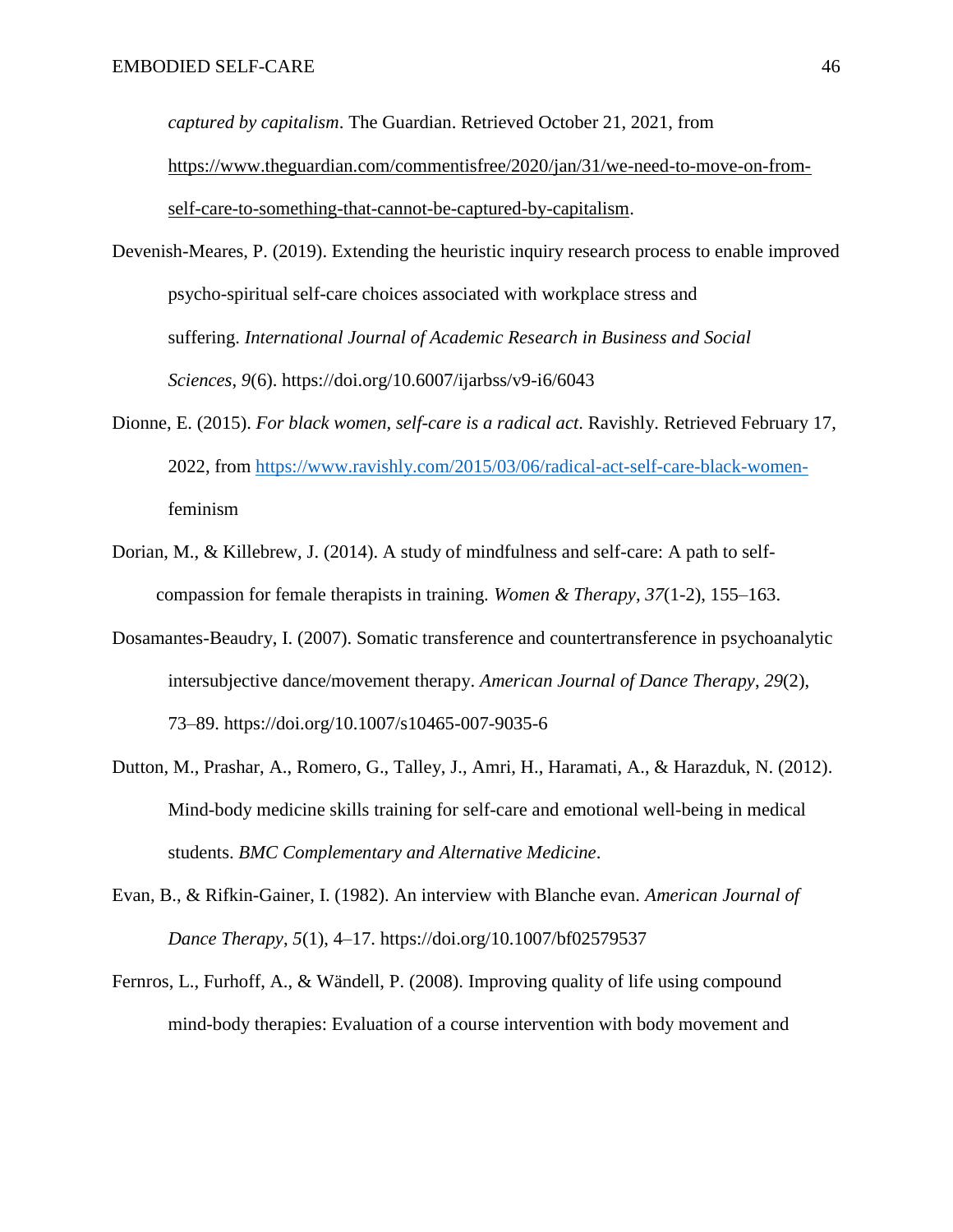breath therapy, guided imagery, Chakra experiencing and mindfulness meditation. *Quality of Life Research*, *17*(3), 367–376. https://doi.org/10.1007/s11136- 008-9321-x

- Fraenkel, D. L. (1983). The relationship of empathy in movement to synchrony, echoing, and empathy in verbal interactions. *American Journal of Dance Therapy*, *6*(1), 31–48. https://doi.org/10.1007/bf02579518
- Frecska, E., Móró, L., & Wesselman, H. (2011). The soul cluster: Reconsideration of a millennia old concept. *World Futures*, *67*(2), 132–153. https://doi.org/10.1080/02604027.2010.532464
- Gonzalez, M. J., Sutherland, E., & Olalde, J. (2019). Quantum functional energy medicine: The next frontier of restorative medicine. *Journal of Restorative Medicine*, *9*(1), 1–7. https://doi.org/10.14200/jrm.2019.0114
- Hackney, P. (2002). *Making connections: Total body integration through Bartenieff fundamentals*. Routledge.
- Hartmann, E. (1997). The concept of boundaries in counseling and psychotherapy. *British Journal of Guidance and Counseling*, *25*(2), 147–163. https://doi.org/10.1080/03069889708253798
- Hermansson, G. (1997). Boundaries and boundary management in counselling: The neverending story. *British Journal of Guidance & Counselling*, *25*(2), 133–146. https://doi.org/10.1080/03069889708253797
- hooks, b. (2018). *All about love: New visions*. William Morrow, an imprint of HarperCollins Publishers.
- Jaarsma, T., Strömberg, A., Dunbar, S., Fitzsimons, D., Lee, C., Middleton, S., Vellone,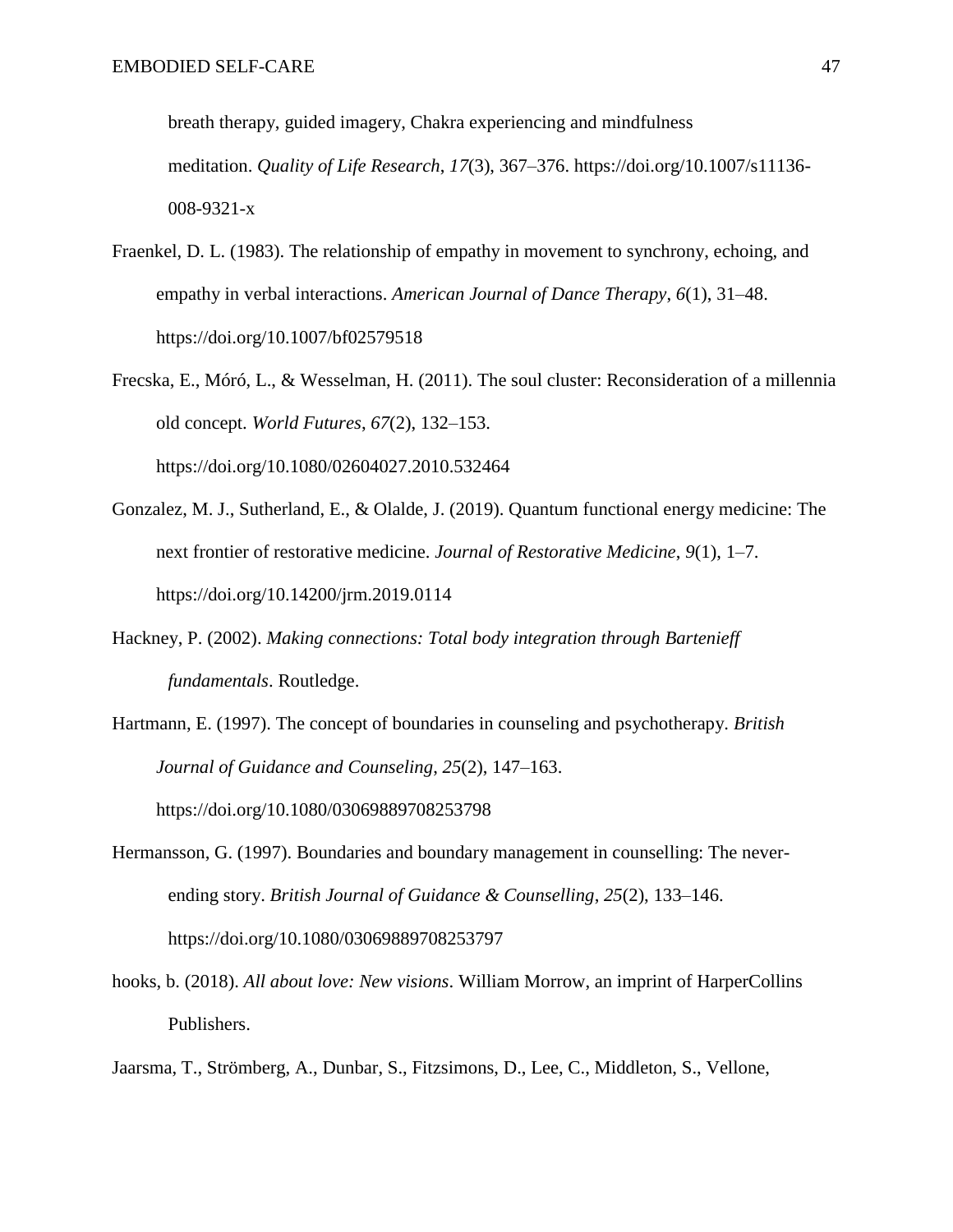E., Freedland, K., & Riegel, B. (2020). Self-care research: How to grow the evidence base? *International Journal of Nursing Studies*, *105*, 103555. https://doi.org/10.1016/j.ijnurstu.2020.103555

- Karen, R. (1998). *Becoming attached: First relationships and how they shape our capacity to love.* Oxford University Press.
- Kelter, D. (2021). *The evolution of self-care*. Mintel. Retrieved October 21, 2021, from https://www.mintel.com/blog/personal-care-market-news/the-evolution-of-self-care.

Kepner, J. I. (2014). *Body process: Working with the body in psychotherapy*. Gestalt.

Kieft, E. (2018). Clearing the way towards soulful scholarship. In S. Ellis, H. Blades, & C. Waelde (Eds.), *A World of Muscle, Bone & Organs: Research and Scholarship in Dance*. (pp. 456-479). C-DaRE at Coventry University.

<https://www.coventry.ac.uk/research/about-us/researchnews/2018/c-dare-e-book/>

- Kim, Y. (2021). *The essentiality of anti-capitalist self-care*. The Michigan Daily. Retrieved February 1, 2022, from [https://www.michigandaily.com/michigan-in-color/the](https://www.michigandaily.com/michigan-in-color/the-essentiality-of-anti-capitalist-self-care/)[essentiality-of-anti-capitalist-self-care/](https://www.michigandaily.com/michigan-in-color/the-essentiality-of-anti-capitalist-self-care/)
- Kleinman, S. (1978). Dance/Movement therapy: Integrative process. *American Journal of Dance Therapy*, *2*(2), 13–13. https://doi.org/10.1007/bf02593051
- Koch, S., & Fischman, D. (2011). Embodied enactive dance/movement therapy. *American Journal of Dance Therapy*, *33*(1), 57–72. https://doi.org/10.1007/s10465-011-9108-4
- Levy, F. J. (2005). *Dance movement therapy: A healing art*. American Alliance for Health, Physical Education, Recreation & Dance.
- Lorde, A. (2017). *Burst of light - and other essays*. Dover Publications Inc.

Markowitz, D. (2013). *Self-care for the self-aware: A guide for highly sensitive people, empaths,*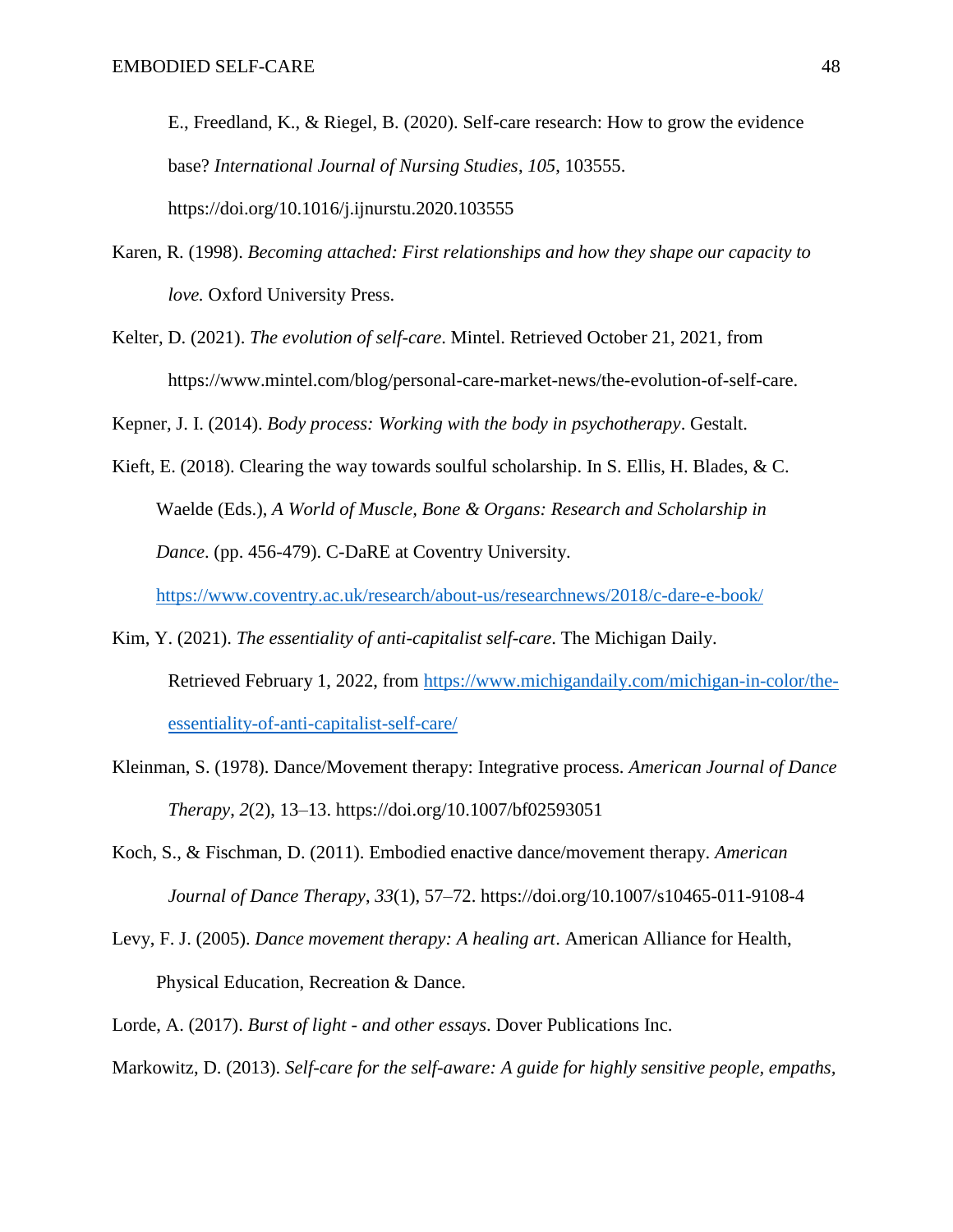*intuitives, and healers*. Balboa Press.

- Matherly, N. (2013). Navigating the dance of touch: An exploration into the use of touch in dance/movement therapy. *American Journal of Dance Therapy*, *36*(1), 77–91. https://doi.org/10.1007/s10465-013-9161-2
- Mayorga, G., De Vries, M., & Wardle, E. (2015). The practice of self-care among counseling students. *Manager's Journal on Educational Psychology*, *8*(3), 21–28. https://doi.org/10.26634/jpsy.8.3.3101
- McGarry, L., & Russo, F. (2011). Mirroring in dance/movement therapy: Potential mechanisms behind empathy enhancement. *The Arts in Psychotherapy*, *38*(3), 178–184. https://doi.org/10.1016/j.aip.2011.04.005
- McNeil, D. (2007). Metaphysical energy work & dynamic healing: Exploring the interface of subtle energy healing and psychotherapy. *Self & Society*, *34*(4), 13–22. https://doi.org/10.1080/03060497.2007.11083927
- Mohacsy, I. (1995). Nonverbal communication and its place in the therapy session. *The Arts in Psychotherapy*, *22*(1), 31–38. https://doi.org/10.1016/0197-4556(94)00060-5
- Newsome, S., Christopher, J., Dahlen, P., & Christopher, S. (2006). Teaching counselors selfcare through mindfulness practices. *Teachers College Record*, *108*(9), 1881–1900. https://doi.org/10.1111/j.1467-9620.2006.00766.x

```
Rand, M. (2003). Somatic empathy and vicarious trauma. Annals of the American
Psychotherapy Association, 6(4), 41. Gale Academic
 OneFile, link.gale.com/apps/doc/A112984676/AONE?u=nysl_oweb&sid=googleScholar
 &xid=fce12423.
```
Riegel, B., Dunbar, S., Fitzsimons, D., Freedland, K., Lee, C., Middleton, S., Strongber, A.,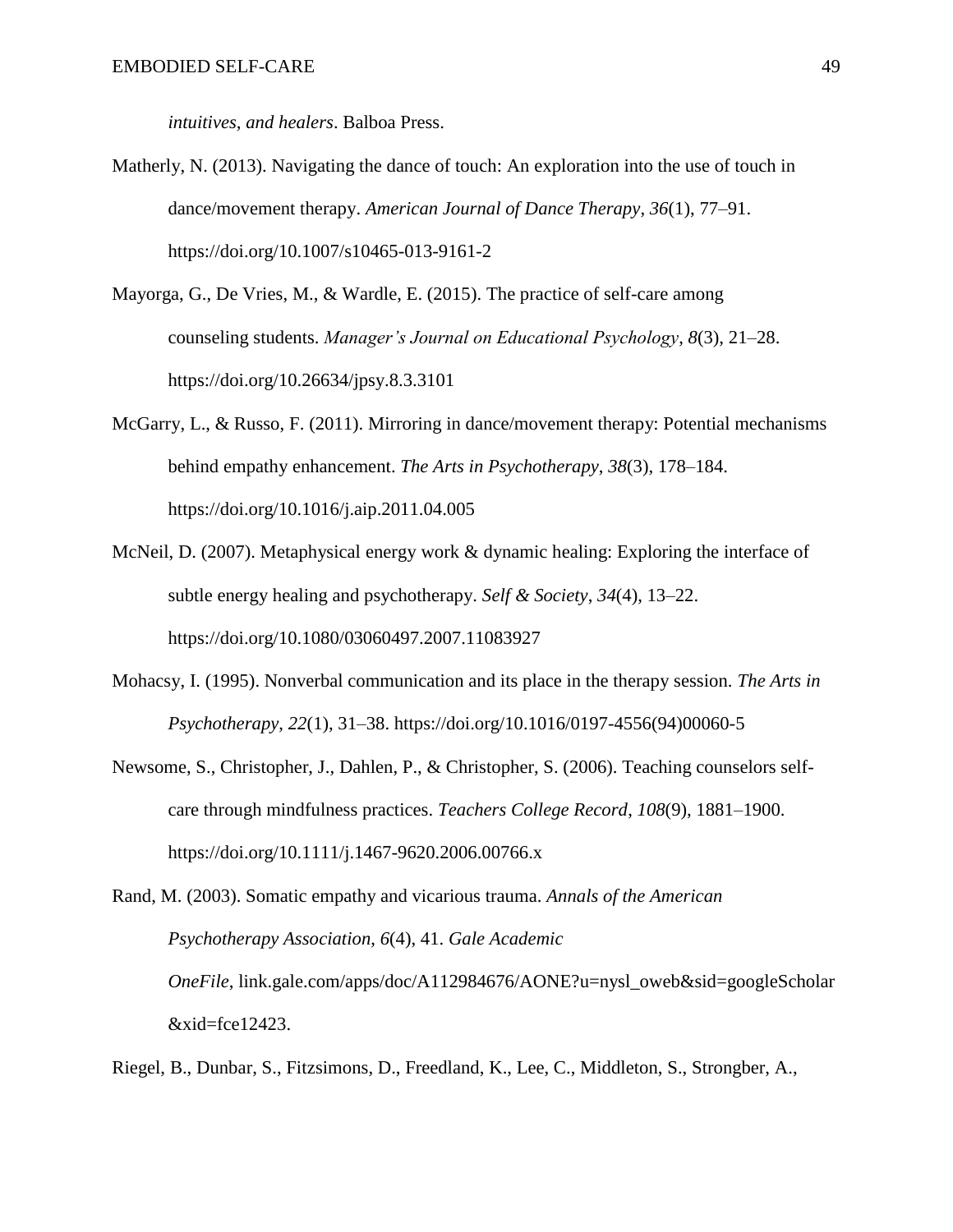Vellone, E., Webber, D., & Jaarsma, T. (2019). Self-care research: Where are we now? Where are we going? *International Journal of Nursing Studies*, *116*(2021), 1-7.

Rova, M. (2017). Embodying kinaesthetic empathy through interdisciplinary practice-based research. *The Arts in Psychotherapy*, *55*, 164–173. https://doi.org/10.1016/j.aip.2017.04.008

- Boas, S. (1992). The body of culture: Transcultural competence in dance/movement therapy. In H. Payne (Ed.), *Dance movement therapy: Theory and practice* (pp. 112–127). Routledge.
- Pehlivan, T., & Güner, P. (2017). Compassion fatigue: The known, unknown. *Journal of Psychiatric Nursing*. https://doi.org/10.14744/phd.2017.25582
- Shaw, R. (2004) The embodied psychotherapist: An exploration of the therapists' somatic phenomena within the therapeutic encounter. *Psychotherapy Research*, *14*(3), 271-288, DOI: 10.1093/ptr/kph025
- Siegel, E. V. (1995). Psychoanalytic dance therapy: The bridge between psyche and soma. *American Journal of Dance Therapy*, *17*(2), 115–128. https://doi.org/10.1007/bf02250955

Skovholt, T., Grier, T., & Hanson, M. (2001). Career counseling for longevity: Selfcare and burnout prevention strategies for counselor resilience. *Journal of Career Development*, *27*(3), 167–176.<https://doi.org/10.1177/089484530102700303>

Stern, D. (2002). *The first relationship: Infant and mother.* Harvard University Press.

Suzuki, S. (2011). *Zen mind, beginner's mind: Informal talks on zen meditation and practice*. Shambhala.

Taylor, K. (2017). *The ethics of caring: Finding right relationship with clients: For profound,*